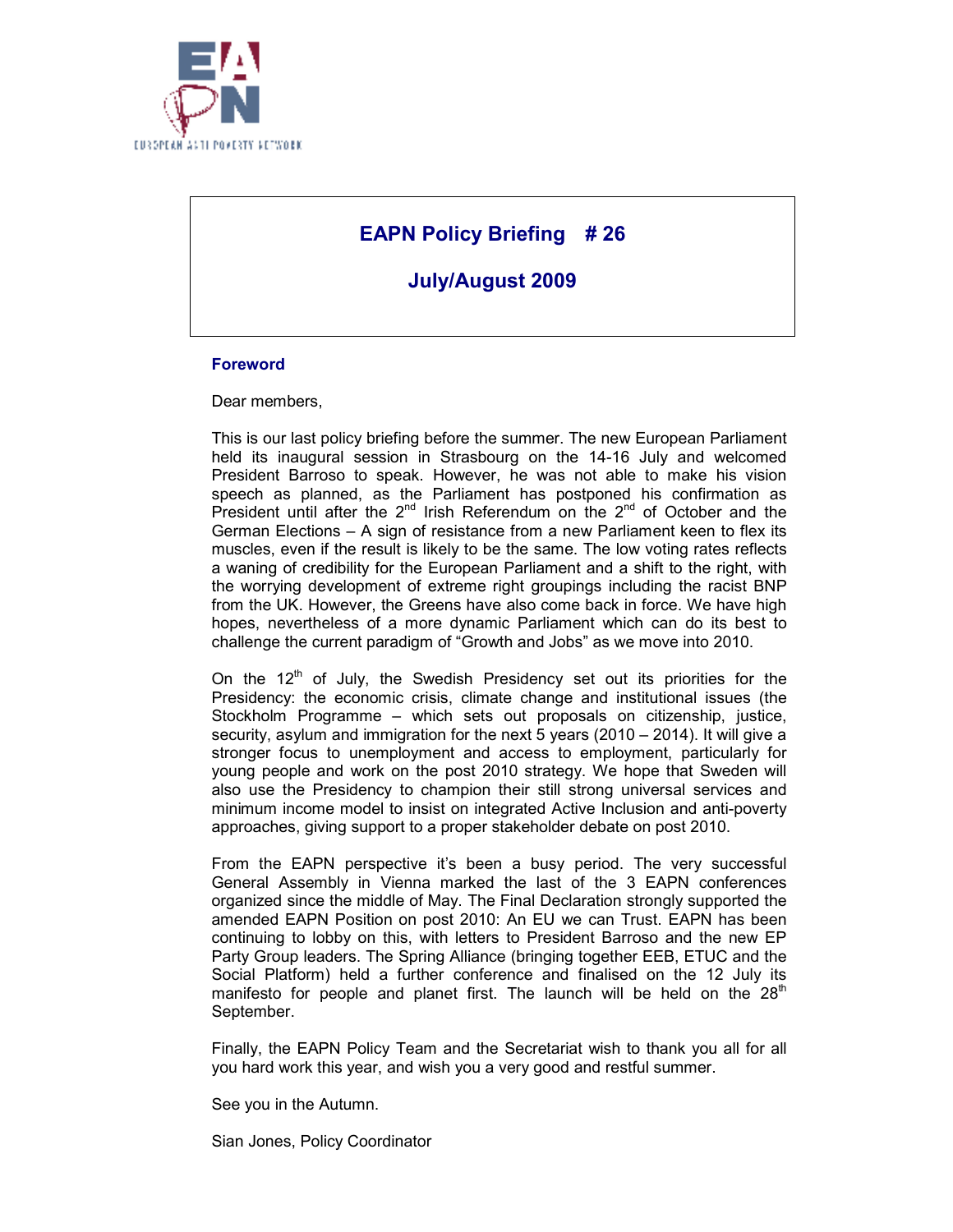### Note:

Policy Briefings aim at giving EAPN members on each area of EAPN Policy Work:

- Background information
- Latest policy developments and ideas for EAPN action

All EAPN documents, reports, position papers can be accessed on the EAPN website www.eapn.eu Publications section. Information on each area of EAPN Working Groups is also available in EAPN Members' Room.

**This tool is meant to make it easy for members to engage in EAPN policy work.** For any comment or suggestion of improvement, please contact Sian Jones at sian.jones@eapn.eu or by telephone on 00 32 226 5859

### **CONTENTS**

|    | 2010 YEAR OF COMBATING POVERTY AND SOCIAL EXCLUSION 3       |
|----|-------------------------------------------------------------|
| 2. | OMC ON SOCIAL PROTECTION AND SOCIAL INCLUSION 8             |
| 3. |                                                             |
|    | <u>THE LISBON STRATEGY AND EU RESPONSE TO THE CRISIS 24</u> |
| 5. |                                                             |
| 6. |                                                             |
| 7. | SERVICES OF GENERAL INTEREST /SOCIAL SERVICES 45            |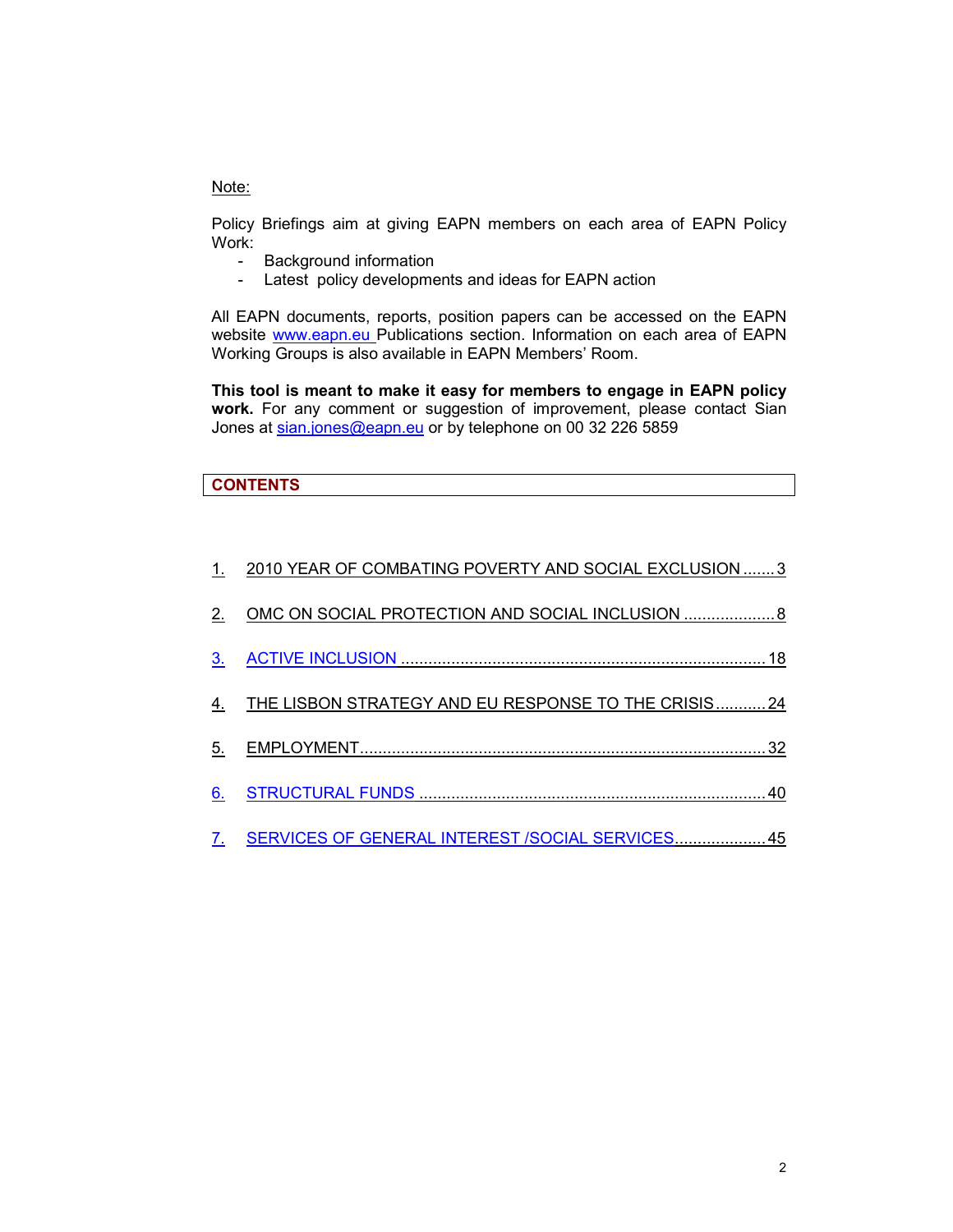## **1. 2010 YEAR OF COMBATING POVERTY AND SOCIAL EXCLUSION**

Contact person in the Secretariat:

Pauline Geoghegan  $+3222265863$ pauline.geoghegan@eapn.eu EAPN group in charge: EXCO

**It is up to you! What you can do** 

At this stage, National Networks are encouraged to continue national preparations, such as:

- **Familiarise yourselves with the national programme for EY 2010.**
- **Dialogue with the National Implementing Body to make sure that NGOs can contribute to and benefit from the opportunities presented by the Year, including access to funding within available within the national programmes.**
- **Plan activities for the national focus week in your country, in collaboration with other stakeholders.**
- **Identify journalists and other media contacts who would be willing to work with you during 2010**
- Contact other NGOs to see what are their plans, generate knowledge about the Year and discuss possible common actions.
- Start planning political outcomes it is crucial to start defining in advance what your expectations are for the year (such as new law, programme, political commitment, new body?).
- Start planning participation of people experiencing poverty, which should be a key feature of the Year.
- Try to think of possible projects and contact project promoters: even if projects will be selected through open calls, chances are always higher if planned in advance.
- It is also possible to start contacting larger institutions (such as media, museums, theatres, schools) to plan other thematic activities, which might be financed from other sources than the more "official" framework for the Year.
- And finally, do send information on the activities you are preparing for the Year to the EAPN Secretariat, so that other networks can get inspiration from what you are doing.

### **For information – latest developments**

#### **National Implementing Bodies**

**Most countries have appointed their NIBs (National Implementing Bodies) and many of these have prepared the national programmes and submitted them to the European Commission. A small number remain to be submitted, and some have been approved by the European Commission.**

**Once approved by the European Commission, NIBs may issue calls for proposals/projects. We know that in some countries (informal) agreement has already been made between NGOs and NIBs on the type of projects likely to be funded under the programme. In all cases the calls for tender are subject to the usual Commission criteria, of eligibility, co finance etc, though some member states may chose to increase their co financing contribution thus reducing the amounts to be contributed by NGOs.**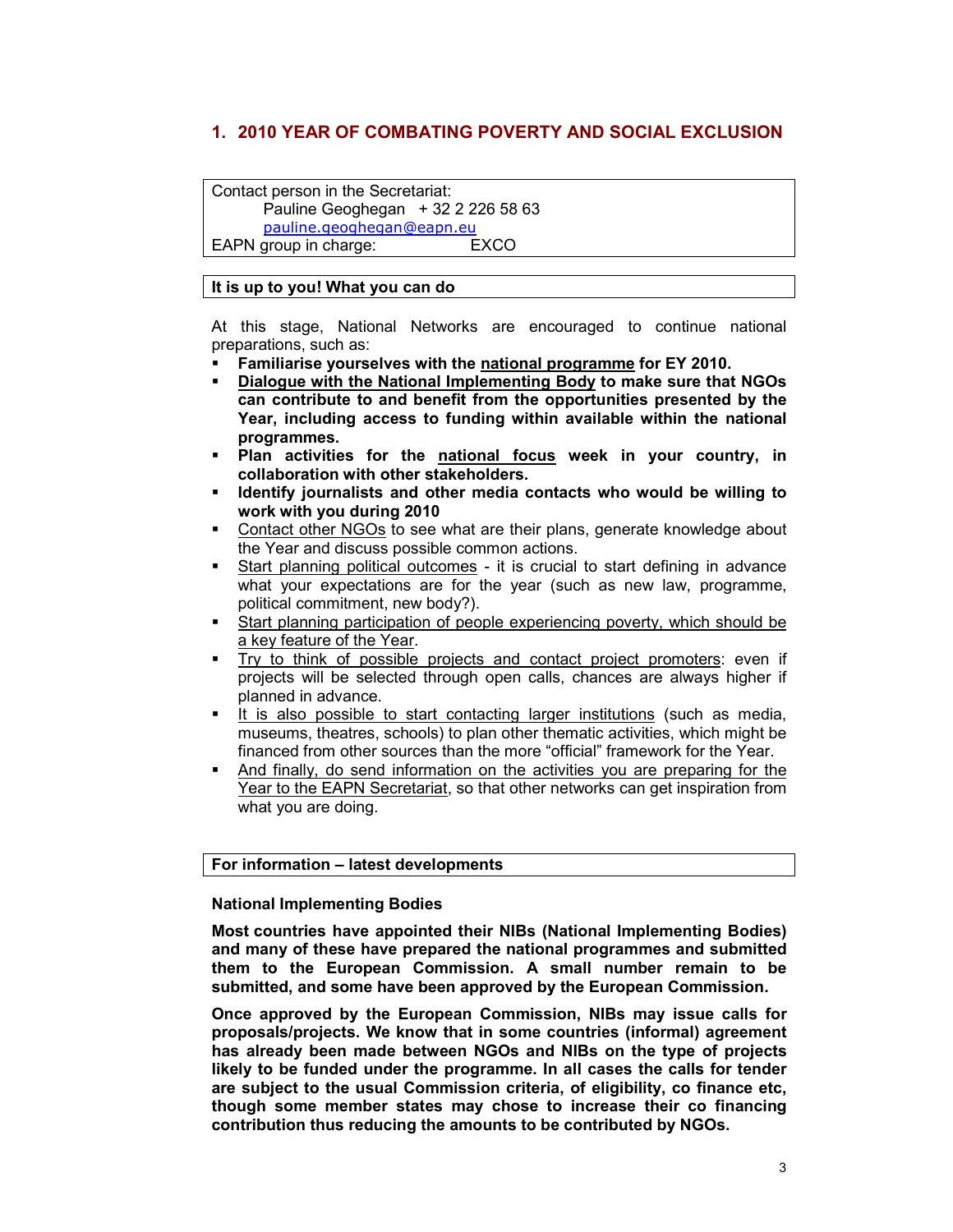*If you have any specific concerns in relation to the NIB in your country or the way the Year is taking shape, you can also contact the civil servant responsible for your country in the European Commission Task force for the Year 2010, headed by Anne Degrand-Guillaud in DG Employment Unit E2. Please find the names of the members of the Task Force, and the countries for which they are responsible, as below:* 

| Group 1       | Group          | Group            | Group         | Group           | Group              |
|---------------|----------------|------------------|---------------|-----------------|--------------------|
| <b>Nicole</b> | <b>Antoine</b> | <b>Christine</b> | Jevgenija     | Anne            | <b>Elodie Fazi</b> |
| <b>Hubert</b> | Saint-         | Kotaracho        | <b>Muhina</b> | Degrand-        |                    |
|               | <b>Denis</b>   | s                |               | <b>Guillaud</b> |                    |
| AT            | <b>FR</b>      | ΕL               | BG            | ES              | DK                 |
| <b>BE</b>     | <b>SE</b>      | CY               | EE            | HU              | <b>SK</b>          |
| <b>DE</b>     | <b>PL</b>      | CZ               | FI            | IE              | IT                 |
| LU            |                | <b>NL</b>        | LV            | <b>MT</b>       | <b>NO</b>          |
| <b>SL</b>     |                |                  | LT            | UK              | IS                 |
| <b>RO</b>     |                |                  | PТ            |                 | Ц                  |

#### **Communication strategy**

**The European Commission has completed the process of contracting the agency, Mostra, that will be in charge of the official communication around the Year. The agency will be responsible for creating visibility at national and European level, including creation of posters, setting up of a web site in all languages, creating a network of national journalist to work with for the Year. The agency will also be providing technical support to each of the Member States: providing media crew to cover events, support to create websites, organising press conferences, etc. A link to the Year can be found here.** 

**It is important that the communication strategy also gives visibility to the work and perspectives of organisations working on the ground, and with this in mind EAPN has now met with the communications agency, along with representatives from three members of the EY Steering Group, and is now awaiting clarification on criteria for selection of an NGO advisory board for the Year and for the selection of EY 'Ambassadors', the Media conference (programme and participation), journalists' contacts, and what kind of practical support could be available for EY activities.** 

#### **Consultation**

**The European Commission is responsible for coordinating and implementing the activities for the Year. A** *Consultative Committee* **has been set up including representatives of all the National Implementing Bodies. This committee met on 17 April for an information exchange. Two NGO representatives were invited to participate in part of this meeting. The next meeting of this Committee will take place on 8 October 2009. An EU**  *Stakeholders Group***, entailing representation from EU level NGOs, regional and local authorities, social partners, EU agencies, international organisations, foundations and think tanks, met on 3 March. The next meeting of this group will take place on 17 September 2009.**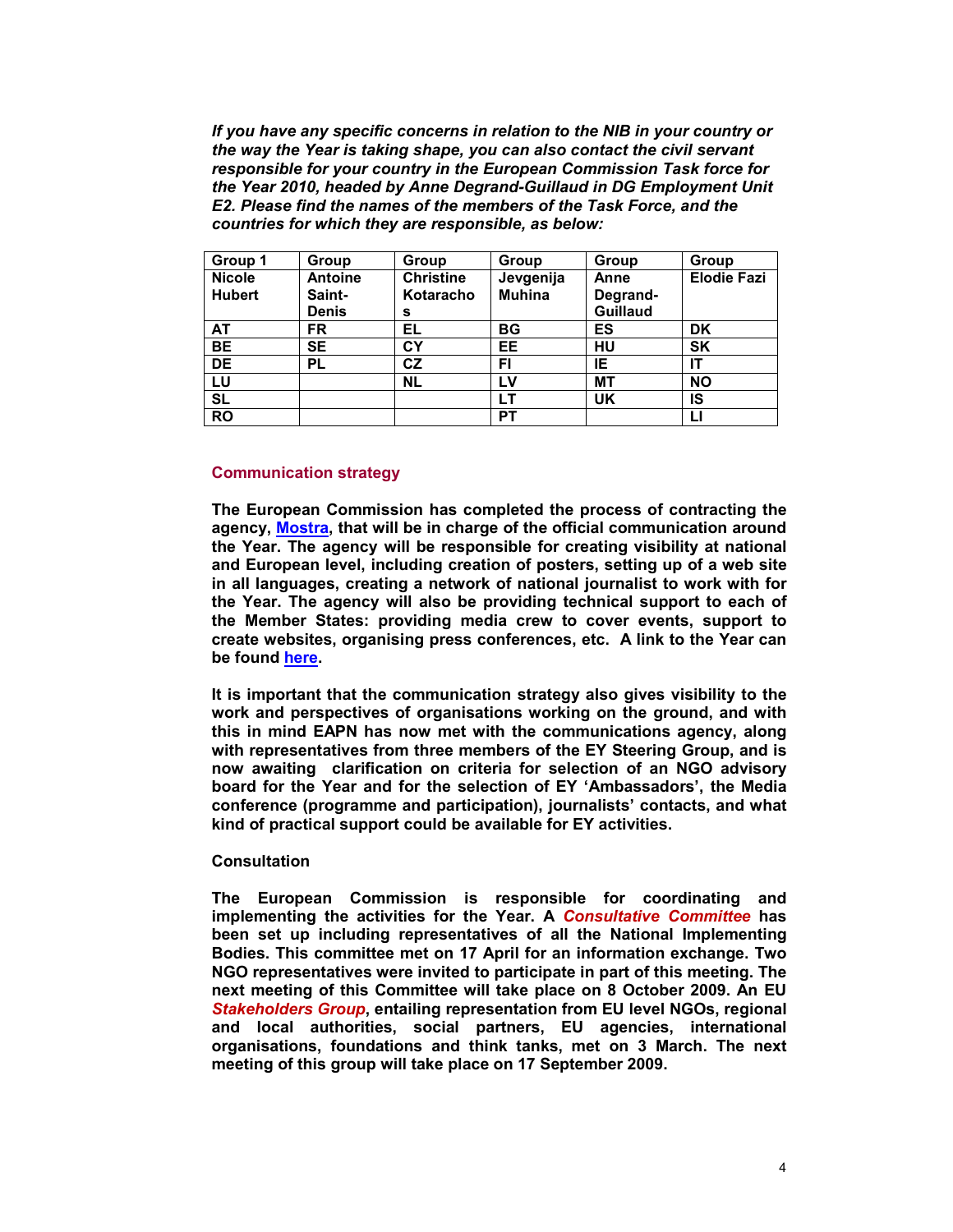#### **The main activities planned by the European Commission are: Media event 29 October 2009**

Around 400 participants, mainly journalists and media stakeholders, will be invited for a one day conference to reflect and discuss on how poverty is perceived and described, and what role media have in counteracting stereotypes and combating poverty, and what the opportunities are in 2010 in terms of media and visibility.

 **Opening event 21 January 2010 in Madrid** (co-organised with the Spanish Presidency). We have not seen any draft programme yet.

#### **Journalist competition**

The idea is that there will be a national selection and then a European prize for the 'best' ones. There is no clarity yet on the criteria and process.

#### **Art exhibition**

The European Commission is hoping to gather artistic collaborative projects (people experiencing poverty working together with professional artists) from Member State level. The desired result is an exhibition at the closing event of the Year.

#### **European Spring focus week 2010** (Idea picked up from EAPN.)

EAPN has asked the Commission **and the NIBs** to join and support in the idea of a week or 24 hrs of broadcasting on Poverty during this first week. Moreover, the 9th meeting of People Experiencing Poverty is planned to take place during the spring EU focus week.

#### **European Autumn focus week 2010** (Idea picked up from EAPN.)

The week will take place around the International Day against Poverty, 17 October. **The aim is to organise activities in Brussels, to create pressure and** *have an impact on the political outcomes* **of the Year. In particular we are planning to organize a** *human ring* **around the EU institutions during this week, possibly on October 12th, still to be confirmed.**

#### **Closing event** (co-organised with the Belgian EU presidency) The idea is that there will be a political declaration and commitment from the 27

Member States to renew EU level efforts to combat poverty and social exclusion. **EAPN and its colleagues within the EY NGO coalition are working to see how to influence this declaration.** 

#### **The other EU Institutions**

**At this moment there is little information on what the** *European Parliament***, the** *Economic and Social Committee***, or the** *Committee of Regions* **will do for the Year. However, EAPN together with the coalition of NGOs at European level will be seeking support and partnership with all these institutions in order to create visibility and momentum for the Year.** 

#### **EAPN Activities**

- **The EAPN June seminar bringing together key EAPN working groups, focusing on the political legacy for 2010 was an important occasion to shape the EAPN messages and demands for precise political outcomes of the Year – both for the national levels and for the European levels.**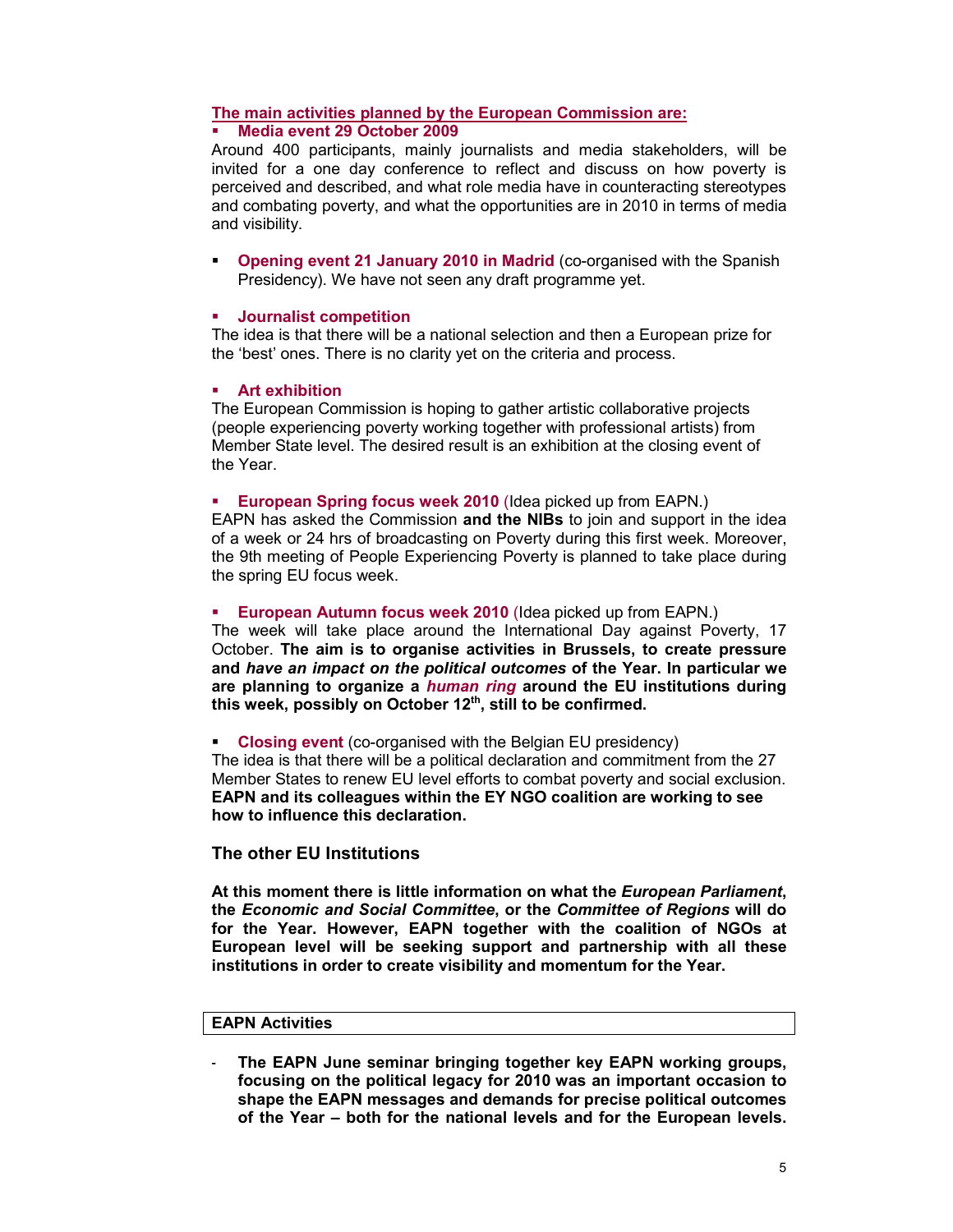**The June 2009 General Assembly also gave a strong focus on preparation**

- **EAPN Europe is continuing to coordinate a broader NGO coalition at European level. The 'NGO Steering group' that includes 8 European level organisations, meets every month. A broader NGO Contact Group, involving over 40 EU networks, meets every three months. The next meeting of this Group will take place on September 14 2009. The key elements and planned activities of the cooperation are:** 

#### **Formulating common political messages and demands for the Year**

**In addition to individual and more precise demands that each network might be having, we are aiming to have a shared set of political messages that could be supported by a broad coalition of NGOs. We expect that these should be agreed in early autumn (September 2009).** 

#### **Supporting our national networks**

**Giving support and motivation to national level actors to get involved, and ensuring visibility to national level work and actions, in particular around the National Focus Weeks.** 

#### **Developing a shared web site**

**The initial work has started to create a web platform for the Year that can give visibility to all the NGO activities going on, but also to the situation in each country and the demands for action put forward. The aim is to launch the web site in October 2009.** 

#### **European Spring focus week (May)**

**The aim is that the spring week would focus on raising awareness and giving visibility to the situation of poverty in Europe, through mainly giving visibility to national levels. In order to create a link, the idea is to promote 24hrs (or 12hrs) of** *broadcasting***. We will try to mobilize community media as well as public broadcasting and private press to talk about poverty and social exclusion at the 'same time'.** 

#### **European Autumn focus week (October)**

**The aim is to organise activities in Brussels, to create pressure and**  *have an impact on the political outcomes* **of the Year. In particular we are planning to organize a** *human ring* **around the EU institutions during this week, possibly on October 12th, still to be confirmed.** 

#### **National networks**

National Networks are already getting active around the Year, **and many** have already been consulted as part of the National Advisory Groups, started defining activities and projects.

**National Focus weeks:** Almost all national networks have indicated the dates for their national focus week. Some countries are still missing. We are trying to promote the idea that the NIBs should support activities during this week.

#### **Update of the planned National Focus Weeks (as at 24/06/2009).**

| <b>Date</b>         | Country | <b>Date</b>   | Country |
|---------------------|---------|---------------|---------|
| $\vert$ 1) Jan 4-10 |         | 27) Jul 5-11  |         |
| $2)$ Jan 11-17      |         | 28) Jul 12-18 |         |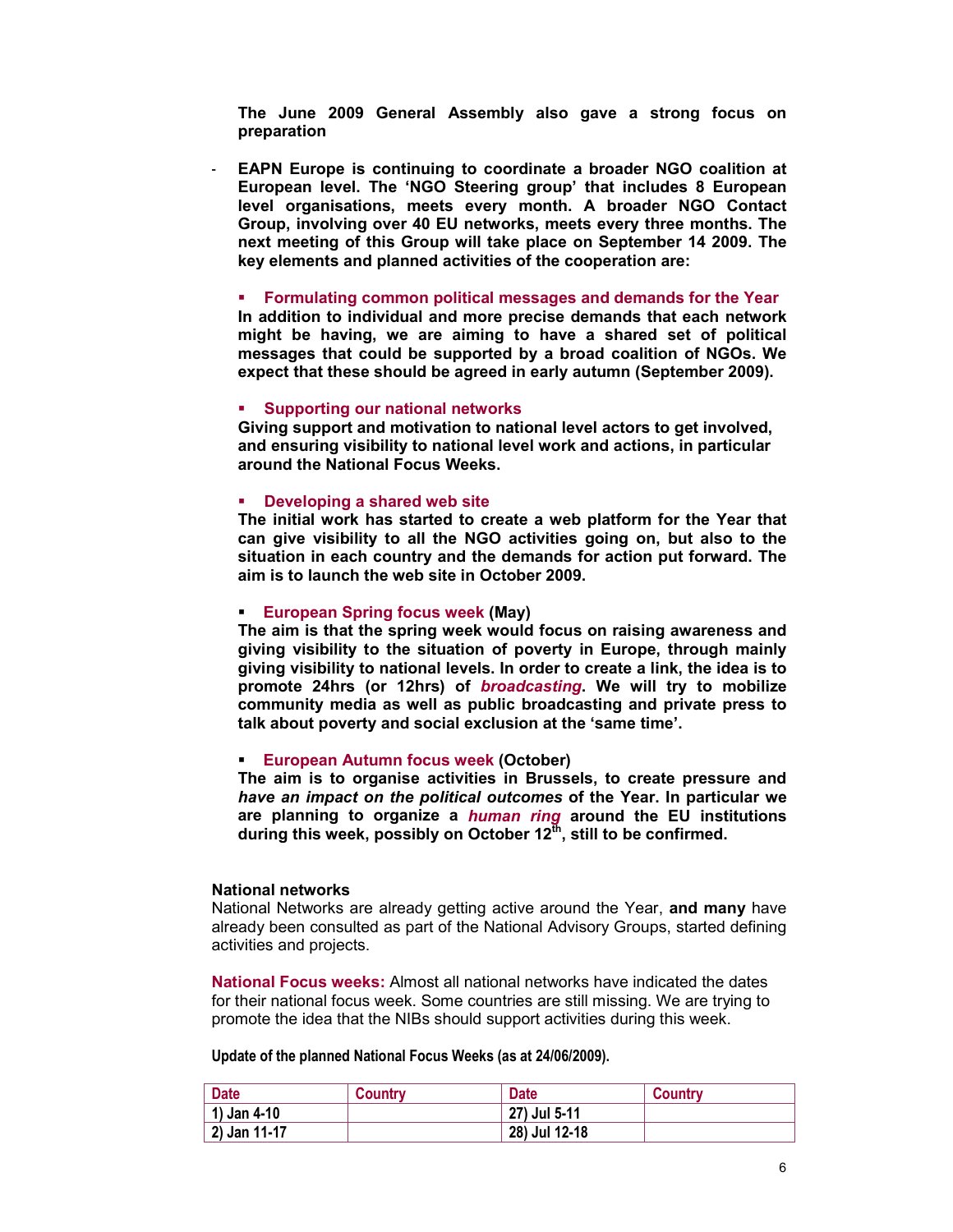| 3) Jan 18-24      |                        | 29) Jul 19-25     |                            |
|-------------------|------------------------|-------------------|----------------------------|
| 4) Jan 25-31      |                        | 30) Jul 26-Aug 1  |                            |
| 5) Feb 1-7        | Ireland                | 31) Aug 2-8       |                            |
| 6) Feb 8-14       |                        | 32) Aug 9-15      |                            |
| 7) Feb 15-21      | Romania                | 33) Aug 16-21     |                            |
| 8) Feb 22-28      | Austria                | 34) Aug 22-28     |                            |
| 9) Mar 1-7        | <b>Hungary /France</b> | 35) Aug 29- Sep 5 |                            |
| 10) Mar 8-14      | Slovenia               | 36) Sep 6-12      |                            |
| 11) Mar 15-21     | Luxembourg             | 37) Sep 13-19     | Lithuania                  |
| 12) Mar 22-28     |                        | 38) Sep 20-26     | <b>Belgium</b>             |
| 13) Mar 29- Apr 4 |                        | 39) Sep 27-Oct 3  | <b>United Kingdom</b>      |
| 14) Apr 5-11      | Malta                  | 40) Oct 4-10      | Portugal                   |
| 15) Apr 12-18     | <b>Czech Republic</b>  | 41) Oct 11-17     | <b>EU Focus Week (tbc)</b> |
| 16) Apr 19-25     | Slovakia               | 42) Oct 18-24     | <b>Cyprus</b>              |
| 17) Apr 26- May 2 |                        | 43) Oct 25-31     | Sweden                     |
| 18) May 3-9       |                        | 44) Nov 1-7       | <b>Denmark</b>             |
| 19) May 10-16     |                        | 45) Nov 8-14      | Greece                     |
| 20) May 17-23     |                        | 46) Nov 15-21     | Italy                      |
| 21) May 24-30     | <b>EU</b> week         | 47) Nov 22-28     | <b>Finland</b>             |
| 22) May 31-Jun 6  | Spain                  | 48) Nov 29-Dec 5  |                            |
| 23) Jun 7-13      |                        | 49) Dec 6-12      |                            |
| 24) Jun 14-20     | Poland                 | 50) Dec 13-19     |                            |
| 25) Jun 21-27     | Germany                | 51) Dec 20-26     |                            |
| 26) Jun 28- Jul 4 |                        | 52) Dec 27-Jan 2  |                            |

### **Still to confirm: Bulgaria, Netherlands and Norway**

**The EAPN Executive Committee has** agreed that each national network would work towards:

- The organisation of *one national event* during their respective focus week (seminar, roundtable, meeting of PEP, direct action, …etc)
- To produce some *basic national information* in relation to poverty and social exclusion. In a few weeks we will be fixing a timeline and also providing a template for this providing the more general outline.

### **Background information**

Following a campaign supported by EAPN, 2010 has been proposed as the EU Year for Combating Poverty and Social Exclusion. Yet this is far from being the first European Year dedicated to a specific cause: many NGOs have already been involved with previous ones, such as the 1997 Year against racism, 2003 Year of people with disabilities, or 2007 Year of Equal Opportunities for all.

Aiming primarily at raising awareness and launching public debates, these Years also led to major political developments, such as the Directive on the fight against racism at the workplace. Building on the experience of previous EU Year, it can therefore be expected that 2010 will lead to:

- Better dialogue with government and public authorities – especially in those countries where civil dialogue is still lacking or in development

- Strengthened political commitment – new measures or more visible political commitment to the fight against poverty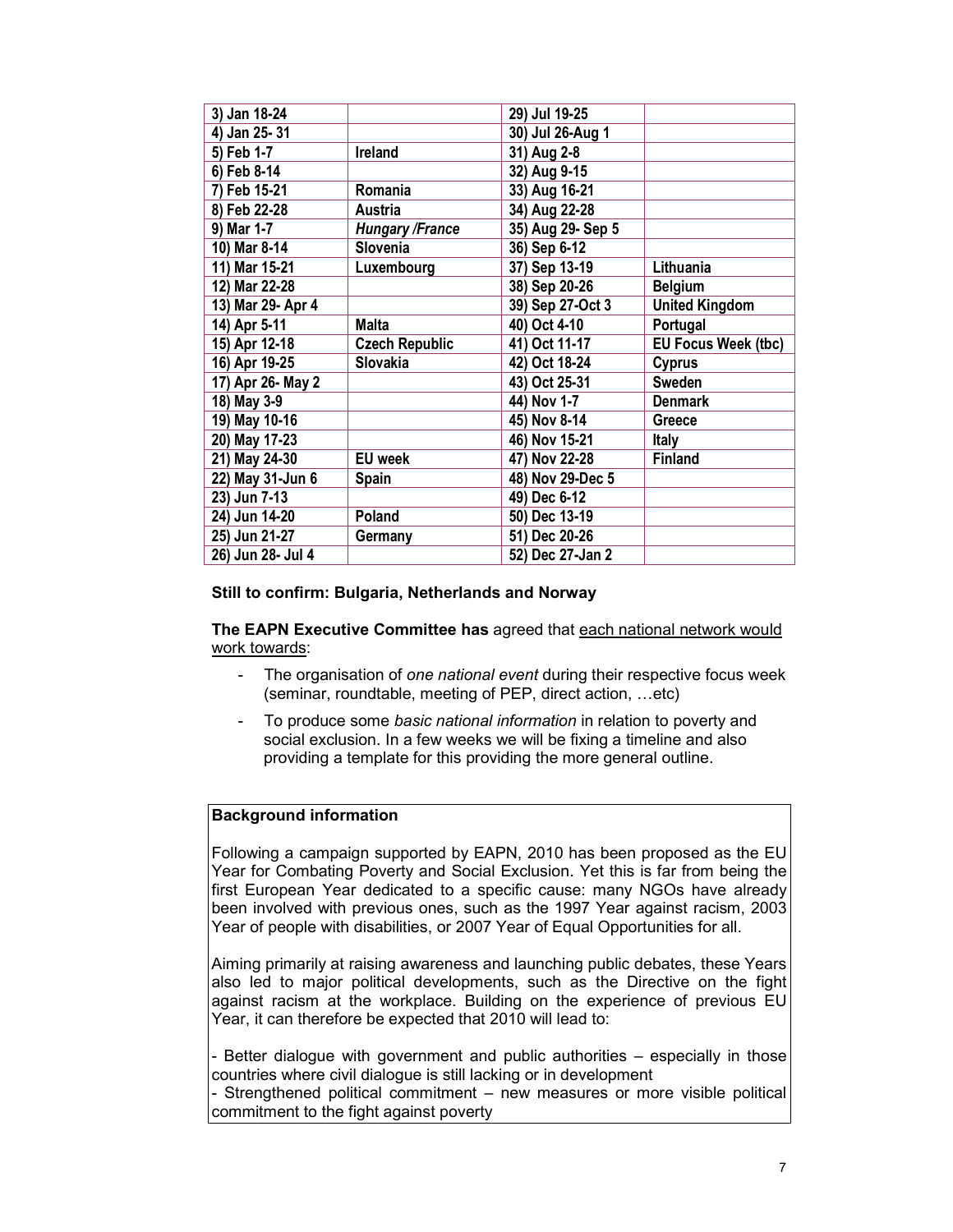Better awareness of the reality of poverty – questioning of stereotypes and stigmatization of people in poverty, but also questioning of the causes of poverty - Funding for projects and activities – from the local to the national level - Alliances and coalitions, with NGOs and others.

## **Main contacts**

European Commission

- Anne Degrand-Guillaud, Coordinator of the 2010 Task Force, Inclusion Unit (EMPL E2), Anne.Degrand@ec.europa.eu, +(32) 2 296031
- **Elodie Fazi, member of the 2010 Task Force, Policy Officer European Year 2010 for combating Poverty and Social Exclusion, elodie.fazi@ec.europa.eu, +(32)2 2964406**

In the Member States

The National Implementing Body (NIB) is central to the process and will coordinate activities at national level. Please contact the EAPN secretariat if you don't have the contact details of your NIB.*.* 

## **Background resources and documents**

The **Decision establishing the Year**, adopted in October 2008, can be found in English by clicking here. To see it in all EU languages, please click on your language on the official journal website, and select the relevant decision (Decision No 1098/2008/EC).

The **Strategic Framework Document** adopted in November 2008 (guidelines for Member States) can be found in all EU languages by clicking on the links: <u>BG, CS, DA, DE, EL, EN, ES, ET, FI, FR, HU, IT, LT, LV, MT, NL, PL, PT, RO,</u> SK, SL, SV

EU webpage on 2010</u> (to be soon replaced by www.2010againstpoverty.ec.europa.eu)

Special Euro barometer 279 - Poverty and exclusion - September 2007 (What the European citizens think about poverty and exclusion)

## **EAPN key positions and past action**

The 2010 Year will be all the more special for EAPN as the idea emerged from our network, and as 2010 will mark the deadline the EU set itself to make a decisive impact on the eradication of poverty. For more detailed information on the background of the Year and possible actions, please refer to the **TOOLKIT which has been developed in this purpose and has been updated in January 2009**.

## **2. OMC ON SOCIAL PROTECTION AND SOCIAL INCLUSION**

| Contact person in the Secretariat: | + 32 2 226 58 59<br>Sian Jones |  |
|------------------------------------|--------------------------------|--|
|                                    | Sian.Jones@eapn.eu             |  |
| EAPN group in charge:              | Social Inclusion Working Group |  |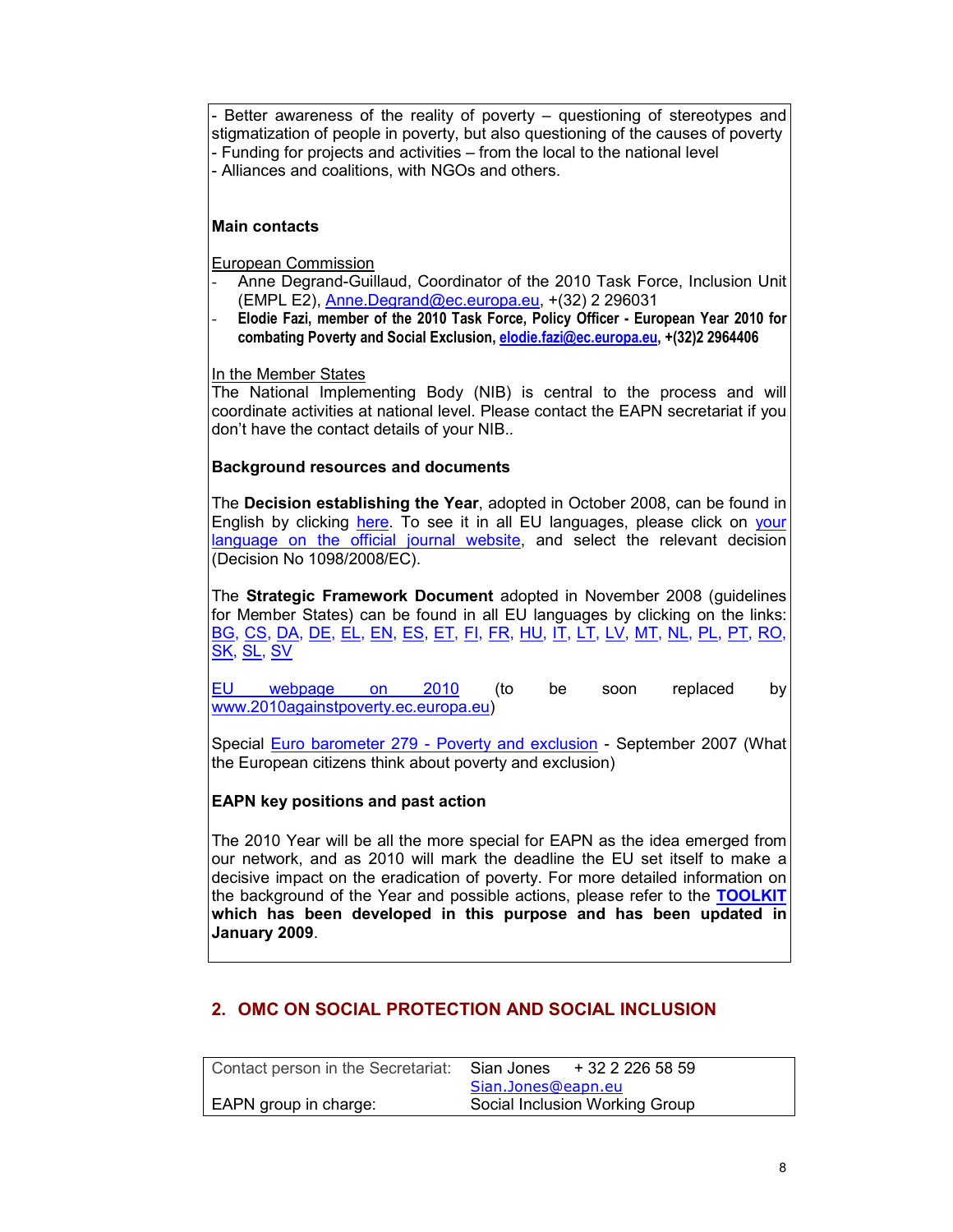#### **It is up to you!!! What you can do.**

- **Register and participate in EAPN Social Inclusion Working Group Meeting and EAPN Denmark's Seminar on 2010, to be held in Copenhagen on the 12/13 and 14th November.**
- **Respond to the Questionnaire on the social impact of the crisis by the 4 th September.**
- **Respond to the Questionnaire evaluating the Lisbon Implementation Reports on the Crisis by the 31st October.**
- **Contact your SPC and government representations to give your input on the crisis and on the thematic year.**
- .**Check the calendar of Peer Reviews to see if you can ask to participate as part of your country delegation.**

#### **For information – latest policy developments**

### **Social Impact of the Economic Crisis.**

**At the SPC meeting on the 1 and 2 July, a roadmap and skeleton was agreed for the 2nd monitoring report on the social impact. The questionnaire will completed by Member States between the 22nd September and 12th October. The draft joint SPC/COM Monitoring report will be presented in the SPC meeting on the 21 October and adopted on the 10th November. This will also form a chapter of the Joint Report 2010.**  April 2009 - The SPC has published its assessment of the social impact of the crisis and policy responses as part of its contribution to the EU's deliberations on the crisis. The assessment analyses the impact in 4 areas: 1) labour market, 2) Income support, 3) measures to mitigate financial crisis on households and 4) investments in social and health infrastructure.

**End of May 2009: New PROGRESS Transnational Call on Social Experimentation** (VP/2009/005) Closing date: 1<sup>st</sup> September See: http://ec.europa.eu/social/main.jsp?catId=630&langId=en&callId=217&furtherCal **IS=yes**. The call is aims to support the testing out, evaluation and mainstreaming of new policy approaches related primarily to active inclusion, child poverty and access/quality health/long-term care. NGOs can apply but under specific conditions and would need to be part of a partnership with public authorities (local, regional/national level) and bodies with specific evaluation expertise. Questions should be sent by email only to: empl-progress-vp-2009- 005@ec.europa.eu

**15 – 16 May, 8th Meeting of People Experiencing Poverty.** The 8th Meeting was hosted by the Czech Presidency and the Commission, organized by EAPN, and was held in the Palais d'Egmont. It focussed on the theme: Where we live, what we need. Over 200 people participated in the event, the majority being people directly experiencing poverty from the 27 member states, together with their national coordinators. The participative workshops focussed on 3 key areas: financial exclusion, housing and access to other key services.

#### **2009 Round Table on Poverty: 16th October 2009, Stockholm.**

The final title will be: Social inclusion in times of recession - New challenges for the Active inclusion strategy. On the  $14<sup>th</sup>$  May, a 2<sup>nd</sup> meeting was held between the Swedish Presidency, the Commission and social NGOs. EAPN Sweden is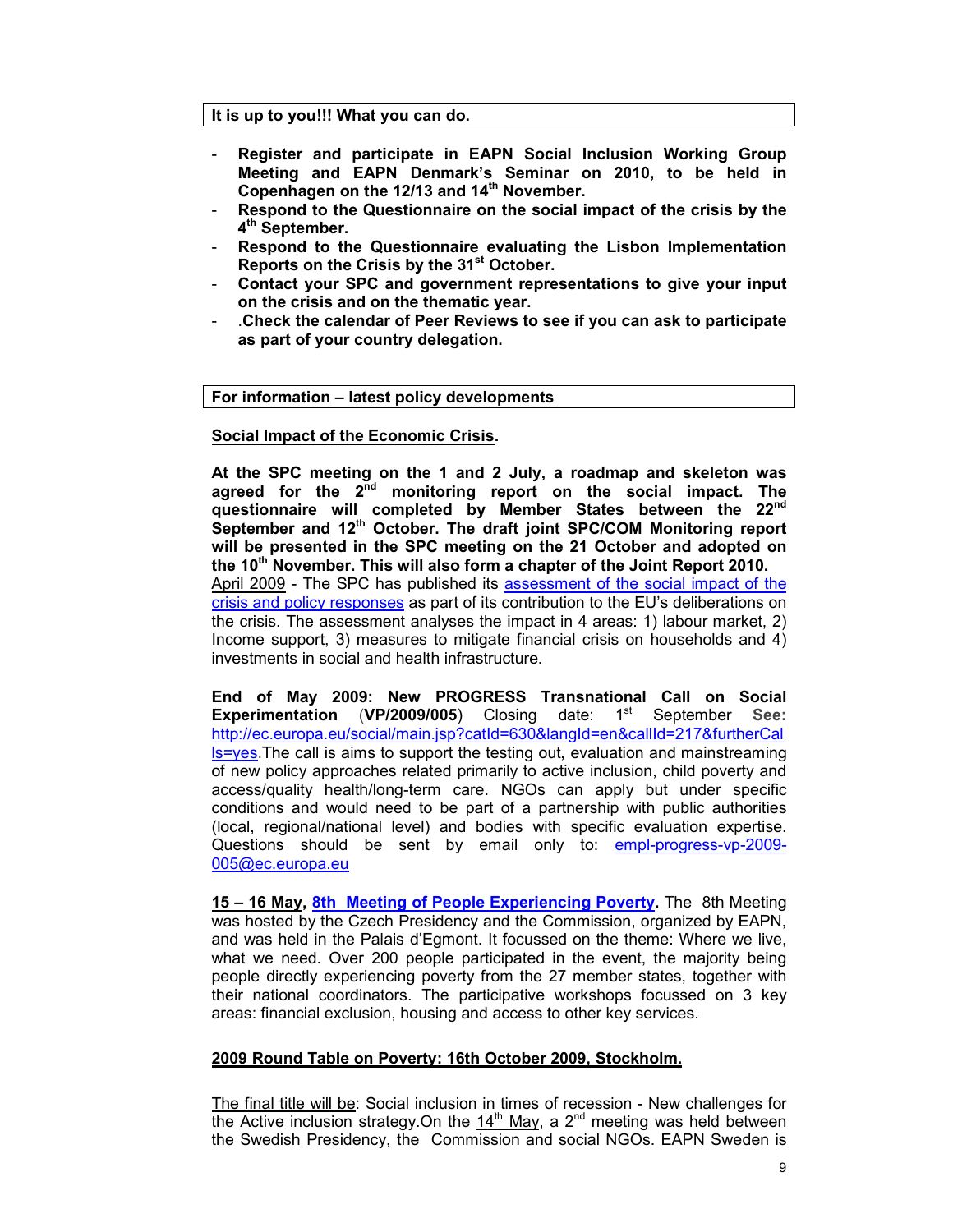part of the delegation with the Swedish Presidency. The focus of the event will be on Active inclusion in times of recession – new challenges, with a strong focus on reinforcing the social OMC and building for 2010. The revised programme makes governance and participation and the role of the OMC crosscutting issues, as well as putting more emphasis on linking the Conclusions to the Legacy for 2010. However, there will be no linked informal Social Ministers meeting, like under the French Presidency, which weakens its potential for political impact.

#### **Social OMC – Thematic Focus: Homelessness and Housing Exclusion**

This year the thematic focus for this "light year" (when there is no National Strategic Report) is Homelessness and Housing Exclusion.

**June/July 2009: the SPC members returned their responses to the Questionnaire by the 15th June. A first discussion took place in the meeting on the 2nd July. Although some individual NGOs were consulted, there was no formal stakeholder discussion at national level, despite EAPN warnings.** 

The responses will also be analysed by the Networks of Independent Experts and a report published, which will provide the basis for a conference at the end of the year. The questionnaire covers the overall policy framework, access to housing for homeless people and quality of housing, use of integrated active inclusion approach, governance, evidence/monitoring and evaluation.

- Other activities financed through PROGRESS on Homelessness and Housing Exclusion will include:
	- o A study on housing exclusion carried out by University of York, started on the  $15<sup>th</sup>$  of January 2009 will take 15 months to complete.
	- o A Peer Review on measurement of homelessness and housing exclusion in Austria.
	- o Several Mutual learning projects and the Network of Local Autorities Observatories
	- o Development of indicators on housing costs and housing deprivation
	- o Social Situation Report with a thematic focus on housing.

### **Minimum Income Report**

**The synthesis draft report is now being debated with the Commission and the national experts. It should be finalised at the end of August and published in September. The independent expert national reports will also be translated and published on the website.** 

The report will assess access, adequacy, coverage, sustainability and the link to integrated Active Inclusion approaches. It will aim to propose recommendations for better implementation of adequacy amongst other themes. On May 18<sup>th</sup>, the National Independent experts, coordinated by Eric Marlier and Hugh Frazer submitted their national reports on minimum income.

### **Reinforcing the OMC**

Following the Communication published in July 2008 on Reinforcing the OMC (July  $3^{rd}$  2008), the SPC's 2009 Work Programme highlights 4 areas for progress.

- Better dissemination, implementation and follow up.
- Targets.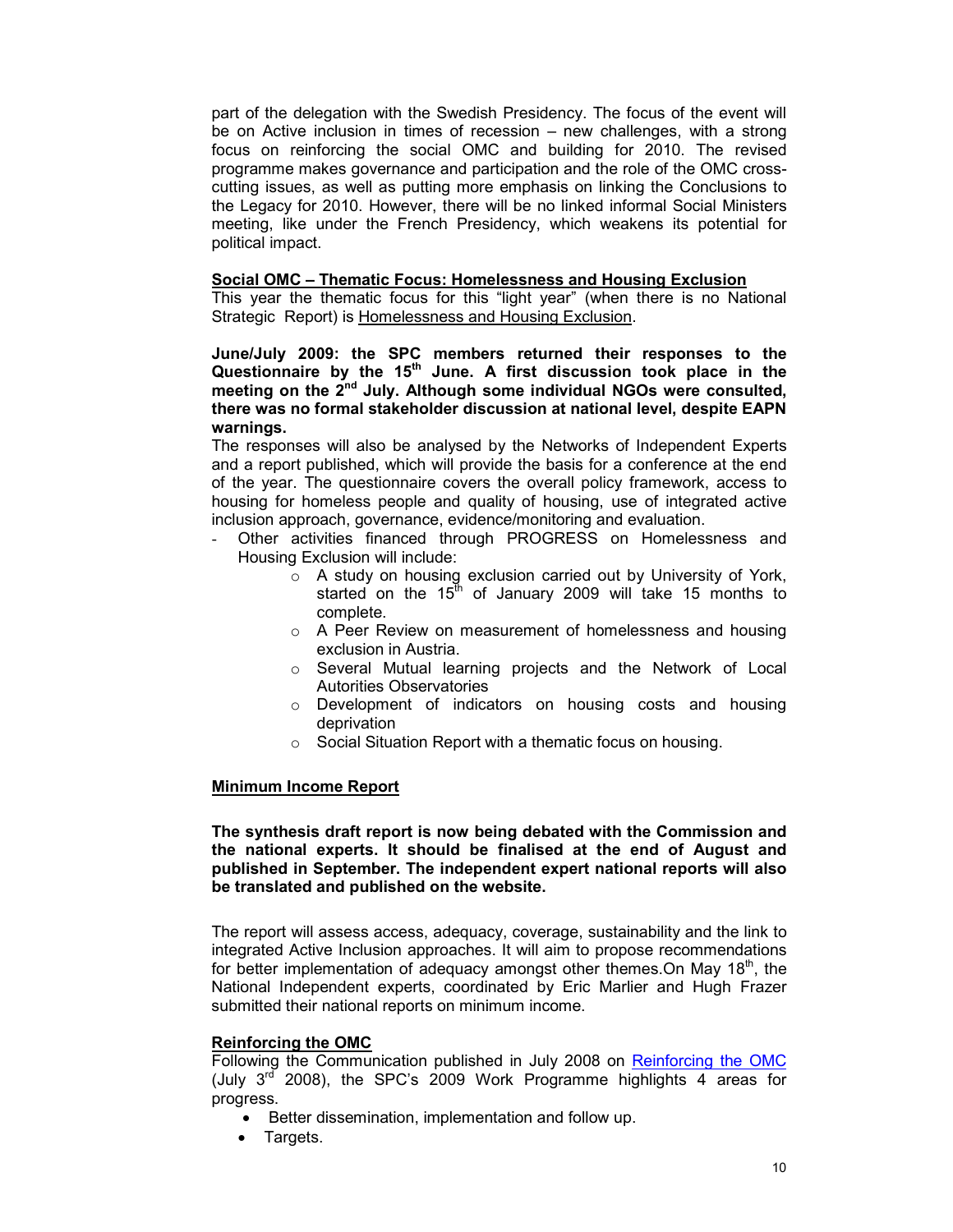- Mainstreaming social objectives.
- Regular meeting with SPC and social partners and with EU NGO's.

### **New Developments:**

- **The Social Inclusion Unit is preparing a study on Reinforcing the OMC. It should be starting in May for 15 months, and will be delivered through a Framework Contract. It will have two parts:**
- **1) Assessing the effectiveness of the OMC, developing a methodology or assessment framework similar to the log frame used in the Lisbon National Reform Programmes. It is proposed to have a seminar with stakeholders by the end of the year to debate this – including NGO's and academics.**
- **2) Application of the Framework to assess the OMC,** 
	- **a. Evaluate the effectiveness of the tools ie Strategic Reports, Indicators etc.**
	- **b. The impact on member states in terms of content and governance.**

**Other steps being taken:** 

• **The Social Inclusion Unit is trying to ensure other areas of follow up to the Communication eg Targets – The SI Unit is preparing a study on developing targets to be discussed with the SPC. We understand that the European Parliament is also doing a study on the OMC, contracted to IRS – Italy.** 

**Study on Stakeholders´ Involvement in the Implementation of the OMC in Social Protection and Social Inclusion**

- **The first part of the study has been completed in July: 27 country reports, giving an overview of the state of affairs on stakeholders' involvement in the different EU Member States, However, few EAPN networks have been consulted and should contact their national independent experts to provide input.**
- **The latest information can be found on here.**
- **A first stakeholder conference on the findings will be held in the Autumn.**

The study is contracted out to a consortium which includes: **INBAS GmbH and Engender asbl** It aims to analyse the key challenges in relation to the governance dimension in the Revised Common Objectives for the Fight Against Poverty and Social Exclusion, in particular on the involvement of stakeholders. It will aim to support the implementation of better policies and the improvement of governance in the fields of social inclusion and social protection policy, as part of the efforts to strengthen the OMC. A key outcome will be to provide recommendations, benchmarks and good practices, as well as examples of practical tools to improve the quality and permanence of stakeholder involvement in the implementation of the OMC. It will be completed in June 2010. Specific outputs will include:

- A final report presenting the main conclusions and recommendations
- Leaflets for wider dissemination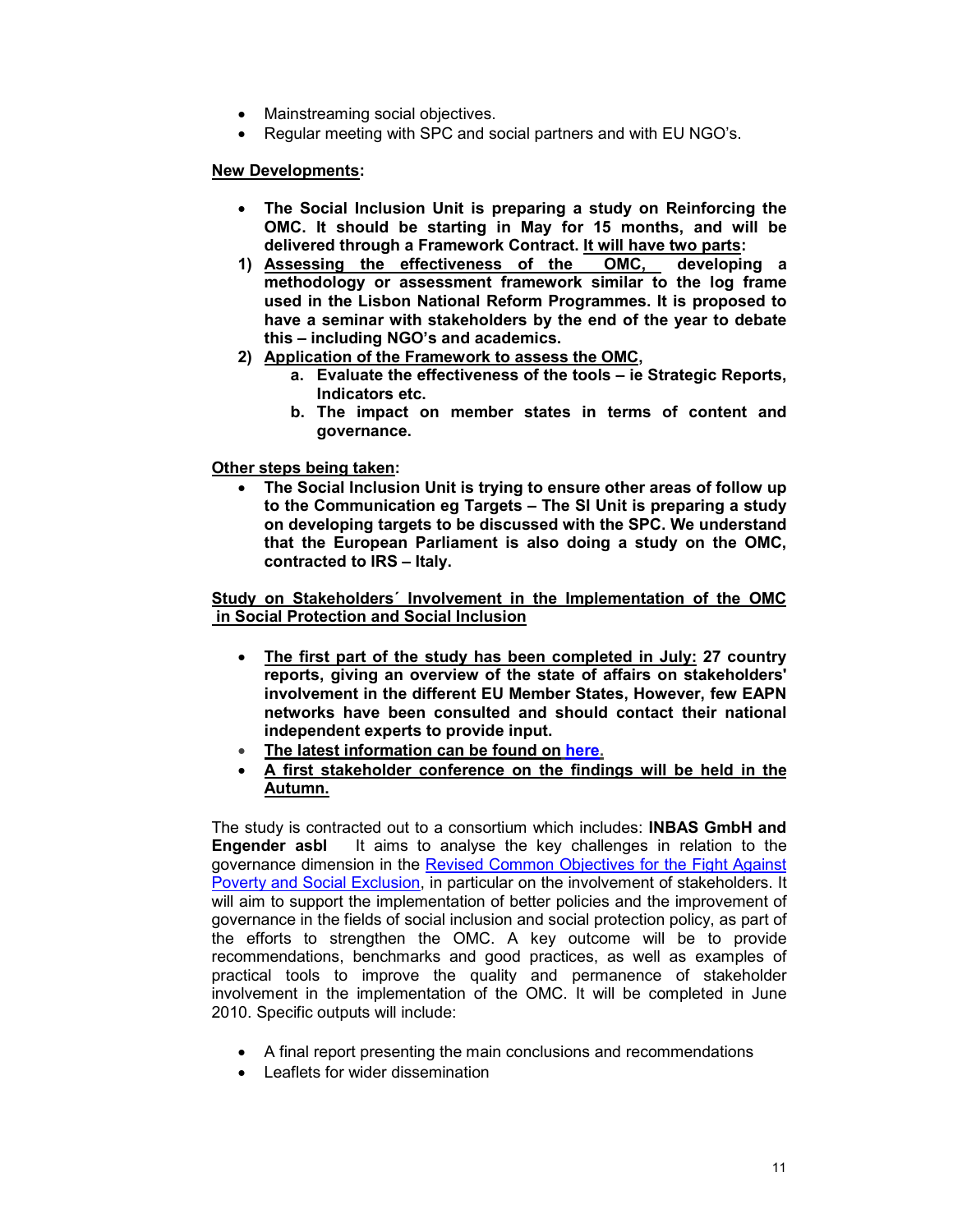#### **Social Impact Assessment**

**June: New Study produced: Assessing the social impacts of European policies. The study uses a database to give an overview of social impact assessment techniques and examined different assessment methods in 4 different areas: trade, internal market, transport and energy. It then sets out a roadmap for selecting the most appropriate method. http://ec.europa.eu/social/main.jsp?langId=en&catId=89&newsId=485&furth erNews=yes** 

DG Employment has produced a draft Guidance document in April aiming at strengthening the quality of the assessment of potential social impacts of Commission initiatives through a common framework and reference document for all Commission services. A workshop was held with the Social Platform on the 19<sup>th</sup> May to give feedback.

Background documents:

- European Commission Revised Impact Assessment Guidelines
- Social Platform contribution to the consultation on Impact
- Assessment

• EAPN contribution to Impact Assessment consultation and to the Peer Review.

### **Previous Developments**

The Joint Report on social protection and social inclusion 2009 was adopted on the 19<sup>th</sup> February 2009 by SPC together with the Supporting Document and the country annexes. The Spring Council endorsed the key messages from the Joint Report and emphasized the role of automatic stabilisers in the Economic Crisis (see Lisbon Section).

**Peer Reviews**: The Social OMC Peer Review Programme for 2009 has now been finalised. Full details can be found on the Peer Review website. The following Peer Reviews have been completed and the reports are on the website.

| 1.4.2009             | <b>Denmark</b>           | <b>Combining choice, quality</b><br>and equity in social<br><b>services</b>                                                    | Estonia - Hungary - Italy -<br>Lithuania - Portugal -<br>Romania - Spain - The<br><b>Netherlands - United</b><br>Kingdom         |
|----------------------|--------------------------|--------------------------------------------------------------------------------------------------------------------------------|----------------------------------------------------------------------------------------------------------------------------------|
| 5. -<br>6.5.2009     | <b>France</b>            | <b>Alzheimer's and other</b><br>related diseases: coping<br>with behavioural disorders<br>in the patient's home                | <b>Czech Republic - Finland -</b><br>Germany - Luxembourg -<br>Poland - Slovenia - The<br><b>Netherlands - United</b><br>Kingdom |
| $27. -$<br>28.5.2009 | <b>Greece</b>            | Integrated programme for<br>the social inclusion of<br><b>Roma</b>                                                             | <b>Finland - France -</b><br>Germany - Hungary -<br><b>Spain</b>                                                                 |
| $15. -$<br>16.6.2009 | Germany                  | <b>Ensuring a functioning</b><br>healthcare system in<br>regions with declining and Romania - Slovenia -<br>ageing populations | Finland - France - Greece<br>- Ireland - Portugal -<br><b>United Kingdom</b>                                                     |
| 6. -<br>7.7.2009     | <b>United</b><br>Kingdom | <b>The City Strategy for</b><br>tackling unemployment<br>and child poverty                                                     |                                                                                                                                  |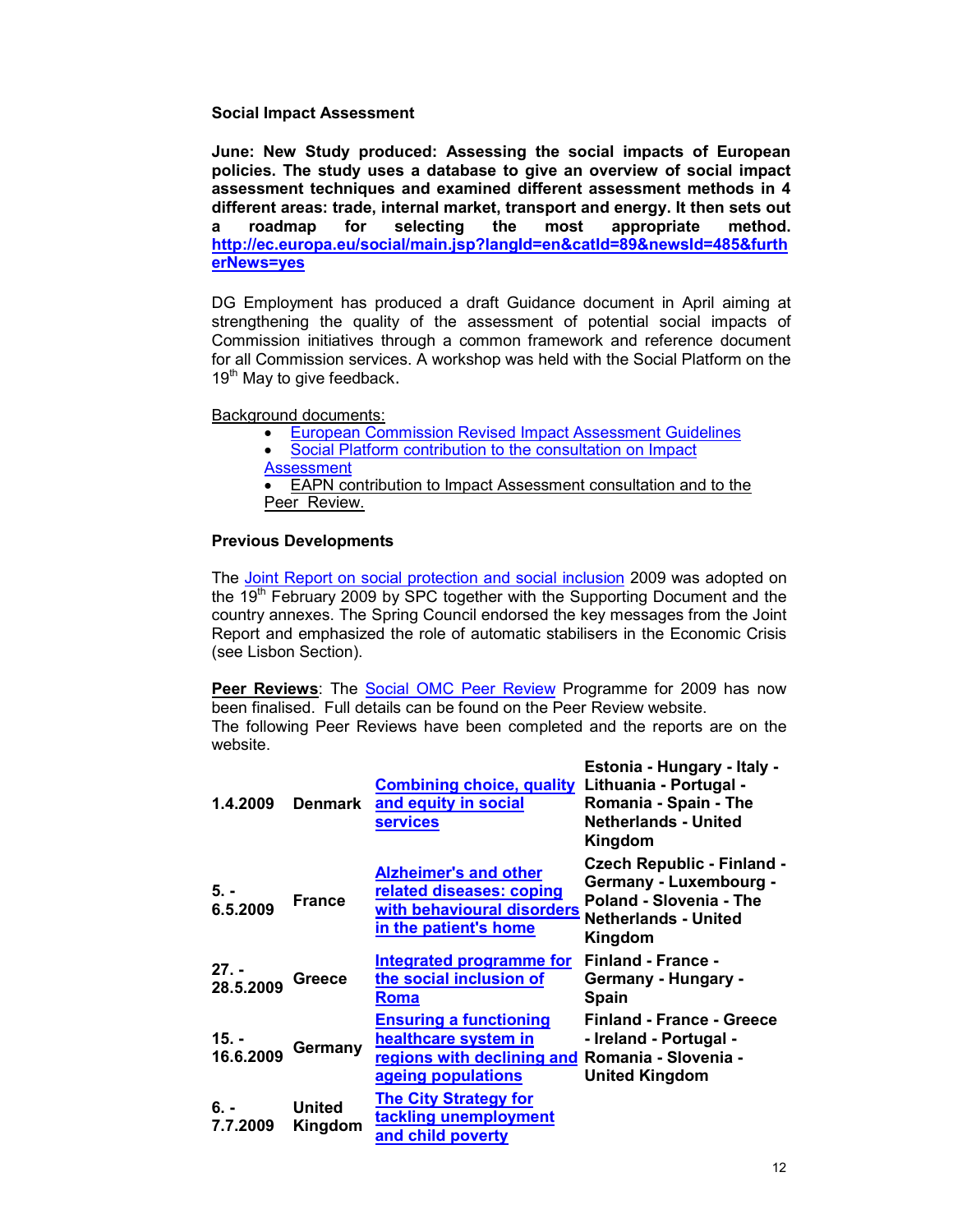### **Material Deprivation**:

**New EU poverty Indicator: The indicators sub-group of the SPC has just added a new indicator to the existing range of EU poverty indicators. This one aims to measure poverty of living conditions, and the impact of low income on access to basic resources eg insufficient money to pay the rent, eat meat regularly, go on holiday etc. The data is collected in the EU-SILC.** 

The SPC in February discussed the use of material deprivation indicators which are now collected through the **EU SILC The Paper: What can be learned from** deprivation indicators in Europe by Anne-Catherine Guio – IWEPS, Belgium aims to supplement the relative picture of poverty with an alternative view based on material deprivation – enforced lack of a "basket of goods".

### **SPC Work Programme agreed on 15 January 2009**

The main areas relate to: monitoring the impact of the crisis and follow up on active inclusion, child poverty as well as new concerns. These include:

- 1) Preparation of the 2009 Spring Council the and Joint Report
- 2) Reflection on EU social policy linked to the Lisbon Agenda post 2010. The Joint SPC and Indicators Task Force will work with the EMCO and EPC to review Lisbon Strategy beyond 2010 in first semester followed by full SPC debate. (Starting on March 18 and finalising opinion in July)
- **3) Key Thematic Areas**
	- **Active Inclusion**: with the focus on the implementation of the Commission Recommendation, through the SPC working Group ( see next section)
	- Homelessness and Housing Exclusion will be the thematic focus in 2009
	- **Mainstreaming social aspects of migration and ethnic minorities including issue of Roma.**
	- **Preparations on 2010** and ensuring visibility.

## **4) Work on Indicators through Indicators Sub-group (ISG)**

Main focus will be on:

- Link between Lisbon, OMC and Social Agenda developing indicators on flexicurity and methodological recommendations to help in identifying and defining national targets.
- Developing indicators to monitor Active Inclusion, housing exclusion and material deprivation, child well-being, improving theoretical replacement rates.
- How to monitor changes in prices on food/energy for low-income households and for monitoring the economic crisis.

### **Independent Expert Reports**

The draft proposals are for 3 Reports:

- 1) Minimum Income this will be developed in the first 6 months.
- 2) Homelessness and Housing Exclusion based on an SPC questionnaire.
- 3) Impact of the Crisis at the end of the year.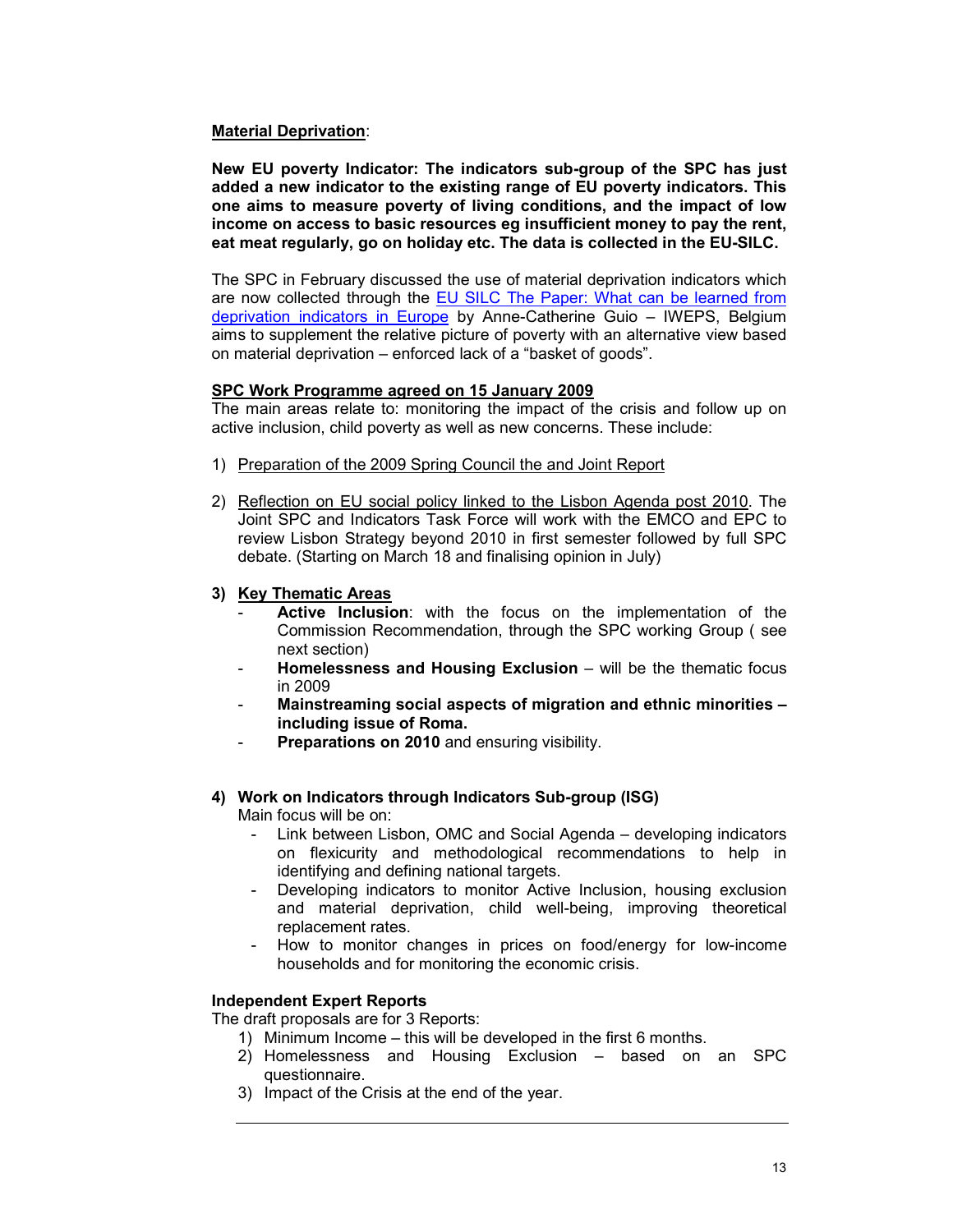#### **15/16th October 2008 7th Round Table on Poverty and Social Inclusion** – Marseilles, French Presidency.

The focus of the Round Table was on **Active Inclusion** and coincided for the first time with an Informal Council meeting. The Conclusions highlighted:

- o Endorsement of the Active Inclusion Recommendation
	- $\circ$  3 Innovations involvement of People experiencing poverty, the involvement of the media and the political momentum with the Informal Ministers meeting.
- o In the Ministerial Meeting: no agreement was reached on Targets, although agreed importance of national targets and the need to define new tools to implement and monitor the OMC in this respect. A watchdog group was set up to analyse changes in the situation of poverty and "if necessary, call on the European Institutions to take a concerted response" See: French Presidency Site

**6th October 2008. EC Staff Working Document: "**Monitoring progress towards the objectives of the European Strategy for Social Protection and Social Inclusion, which reviews the full set of indicators developed and agreed by Member States in the context of the Social OMC. This document gives useful data on current trends on poverty, exclusion and inequality and assesses the impact of the growth and jobs strategy.

**September 2008: National Strategic Reports submitted to Commission on social protection and social inclusion by Member States.** Most reports were submitted on time. (See EAPN analysis below).

**EAPN activities** 

**In 2009:** 

**Social Inclusion Working Group**

**June/July**

- **The Social Inclusion Working Group actively participated in the EAPN Joint Seminar on Post 2010, and the subsequent working group meeting on the 29th and 30th May 2009.**
- **The main focus of the WG was the follow up to the seminar related to EAPN's position on post 2010, input to the thematic year: homelessness and housing exclusion, debating the draft adequacy explainer on minimum income, exchange on promoting participation in EAPN and EAPN good practice publication and checklist..**
- Main outcomes: Adequate Minimum Income Explainer, is now in its **final draft and will be published in September – the reference group providing input includes (FR, RO, AU)**
- **A reference group has been set up to help develop the Participation and Governance booklet on the OMC. ( PT, IE, ES, HU)**
- **The Group agreed to complete a new questionnaire on the crisis by the 4th September, to feed into a report on the social impact to be ready for the Round Table on the 17th October. This will be linked to another short questionnaire evaluating the effectiveness of the Lisbon Strategy response – evaluating the National Reform Programmes 2009 Implementation Reports.**
- **The next meeting will be on the 12/13/14 November in Copenhagen**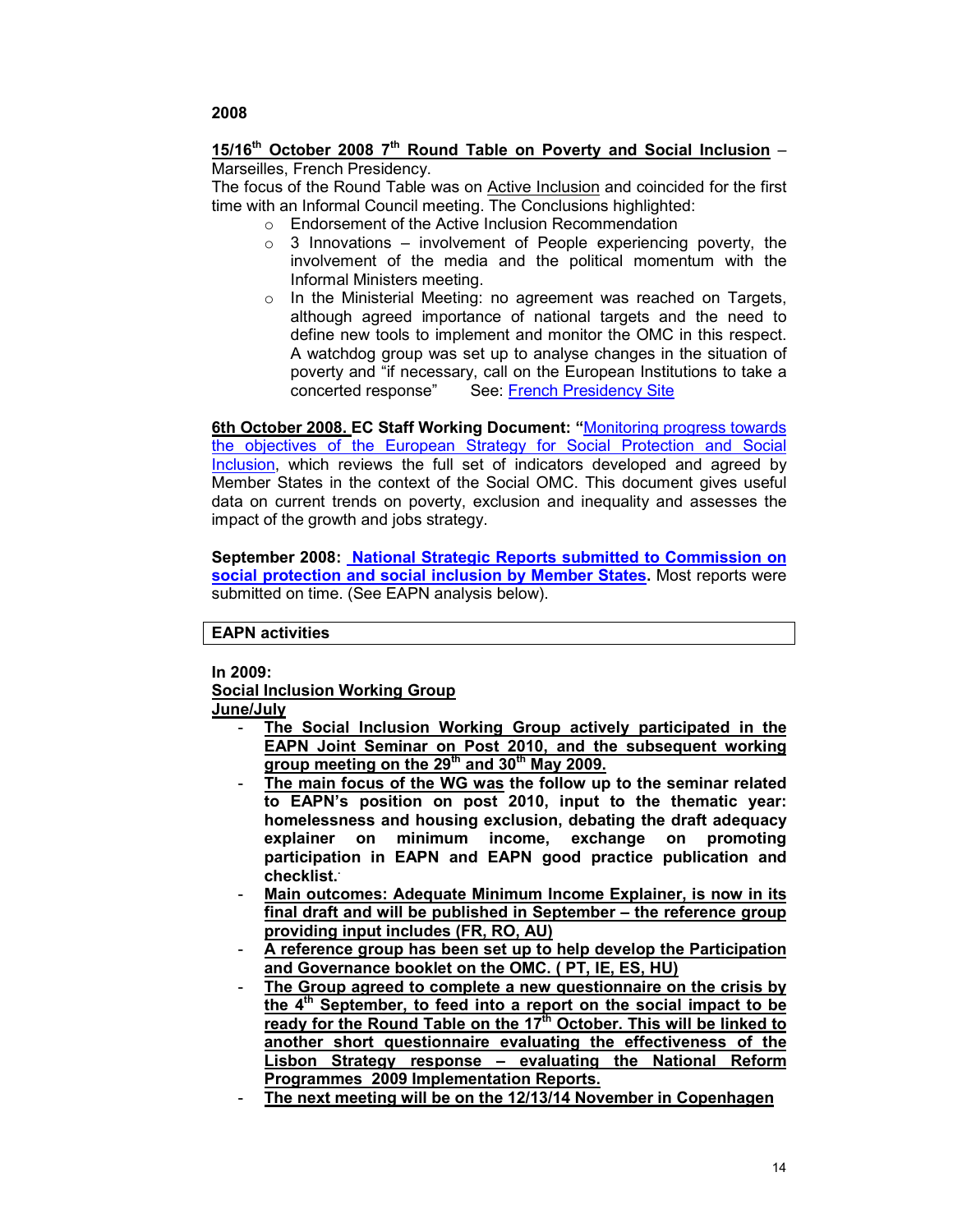### **Lobbying and Advocacy on the Social OMC**

**In June/July:**

- **EAPN actively worked with members of the SIWG to organize the EAPN Seminar: Beyond 2010 on the 29th May 2009 and developing the draft EAPN position paper on post 2010: An EU we can trust. The amended draft was then further discussed in the EAPN General Assembly in Vienna on the 11/12 and 13 June and endorsed by the GA final declaration.**
- **A lobbying letter was sent to President Barroso and to the new group leaders in the European Parliament, prior to Barroso's first intervention in the new Parliament on the 15 July.**
- **July 2009: EAPN has been finalising the adequacy explainer on minimum income, and has liaised and met with the authors of the synthesis report on minimum income. EAPN has been pressing for a strong focus on adequacy, coverage and take up and for Recommendations which insist on further EU instruments including a Framework Directive.**
- **EAPN has liaised with the Commission (Antoine St-Denis) and the consultants contracted to deliver the Study on Stakeholder involvement in the Social OMC.(ENGENDER), highlighting EAPN experience and documents. EAPN will be invited to participate in the Autumn Seminar.**
- **EAPN has liaised with the Commission (Antoine St-Denis), on the new call on social experimentation and provided information/support to EAPN members who are interested in making an application**
- **EAPN has continued to liaise with the Swedish Presidency and the Commission, and EAPN Sweden on the programme and process of the Swedish Round Table. EAPN hopes to get the invitations to the networks confirmed shortly, and the participation of people in poverty. The President of EAPN will speak in the main plenary and Fintan Farrell, Director will be the rapporteur for the workshop on Active Inclusion.**
- **EAPN has worked with other NGO's to finalise a joint position on Reinforcing the Social OMC at the beginning of June; see www.socialplatform.org. The Social Platform will present this contribution to the SPC meeting on the 14th September in Stockholm**

#### **In 2008:**

- December 2008: Lobbied for improvements on the Draft Joint Report**.**
- November 2008: Developed proposals on a social response to the Economic Crisis based on discussions with all key working groups, as an input to the Commission's Economic Recovery Package.
- October 2008: Developed Principles and Key Messages on Active Inclusion for the Round Table, and actively lobbied for the full Commission Recommendation with EPSCO endorsement and follow up.
- October 2008: Engaged in the National Action Plans and delivered an EAPN Assessment Report on the 2008-10 reports: Building Security, Giving Hope
- April 2008: Made proposals on Strengthening the OMC.
- February 2008, held a capacity building seminar and developed together a new Tool Kit, to support members engagement in the 2008-10 National Action Plans on Inclusion
- February 2008 EAPN inputted to the proposals on the Guidelines for the National Strategic Reports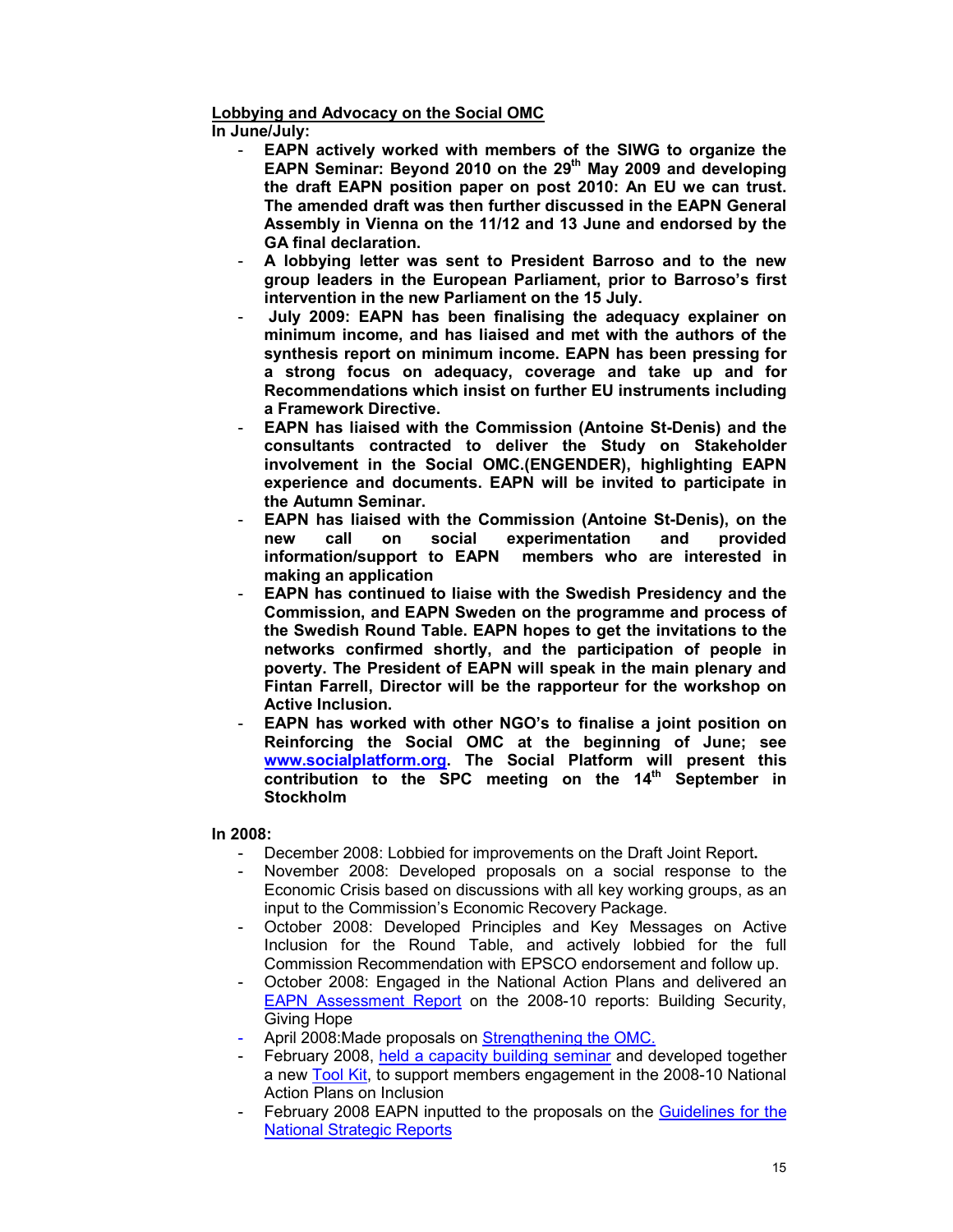### **Key Concerns**

- Backing a stronger OMC with improved governance, hard EU and national targets and more effective mutual learning and tools and stronger political commitment to delivery on overarching strategy
- Implementing Active Inclusion approaches in member states.
- Effective follow to Child Poverty
- Ensuring a social response to the Economic Crisis through the OMC.

### **Background information**

At the **Lisbon** European Council of March 2000, Member States and the European Commission agreed to take steps to *"make a decisive impact on the eradication of poverty by 2010*" and fixed the Union's ten year strategic goal of sustained economic growth, more and better jobs and greater social cohesion. Fighting poverty and social exclusion is a key element in ensuring that the EU meets this commitment.

Member States since co-ordinate their policies for combating poverty and social exclusion on the basis of a process of policy exchanges and mutual learning known as the 'Open Method of Coordination' (OMC), which had already been used in the employment field. From 2001 to 2005 this method only focused on social inclusion and was developed around a set of four objectives on the fight against poverty (access to resources, rights, goods, services and employment, prevention of poverty, addressing situations of poverty and mobilising all actors including NGOs). Since 2006, three policy areas are jointly addressed through this process, now known as the streamlined "Open Method of Coordination on social protection and social inclusion":

- 1. The fight against poverty and social exclusion
- 2. Adequate and sustainable pensions
- 3. Accessible, high quality and sustainable health and long-term care.

The Open Method of Coordination involves:

- Agreeing EU-level common objectives (these were revised in 2006 to reflect streamlining)
- Developing **common** indicators to measure progress towards these objectives and ensure comparability
- Developing National Reports on Strategies for Social Protection and Social Inclusion, which translate these objectives into policies at national level. The National Action Plans on social inclusion (NAP/incl) remain self-standing Plans and make up one of the sections within these reports
- Establishing a Community Action Programme, promoting policy cooperation, exchange of good practice and European level mobilisation. This programme will be replaced in 2007 by the PROGRESS Programme (see separate section)
- European reports (Joint Reports by the Council and the Commission) documenting the outcomes of the process and highlighting the key challenges ahead.

Each year which falls in-between the main National Strategic Report (known as a 'light year'), the Commission will identify a key priority theme on which it will focus activities in the Social inclusion field. The theme for social inclusion for 2007 was Child Poverty.

In **2008** the Member States prepared the National Reports on Strategies for social protection and social inclusion 2008-11 which are timed to coincide with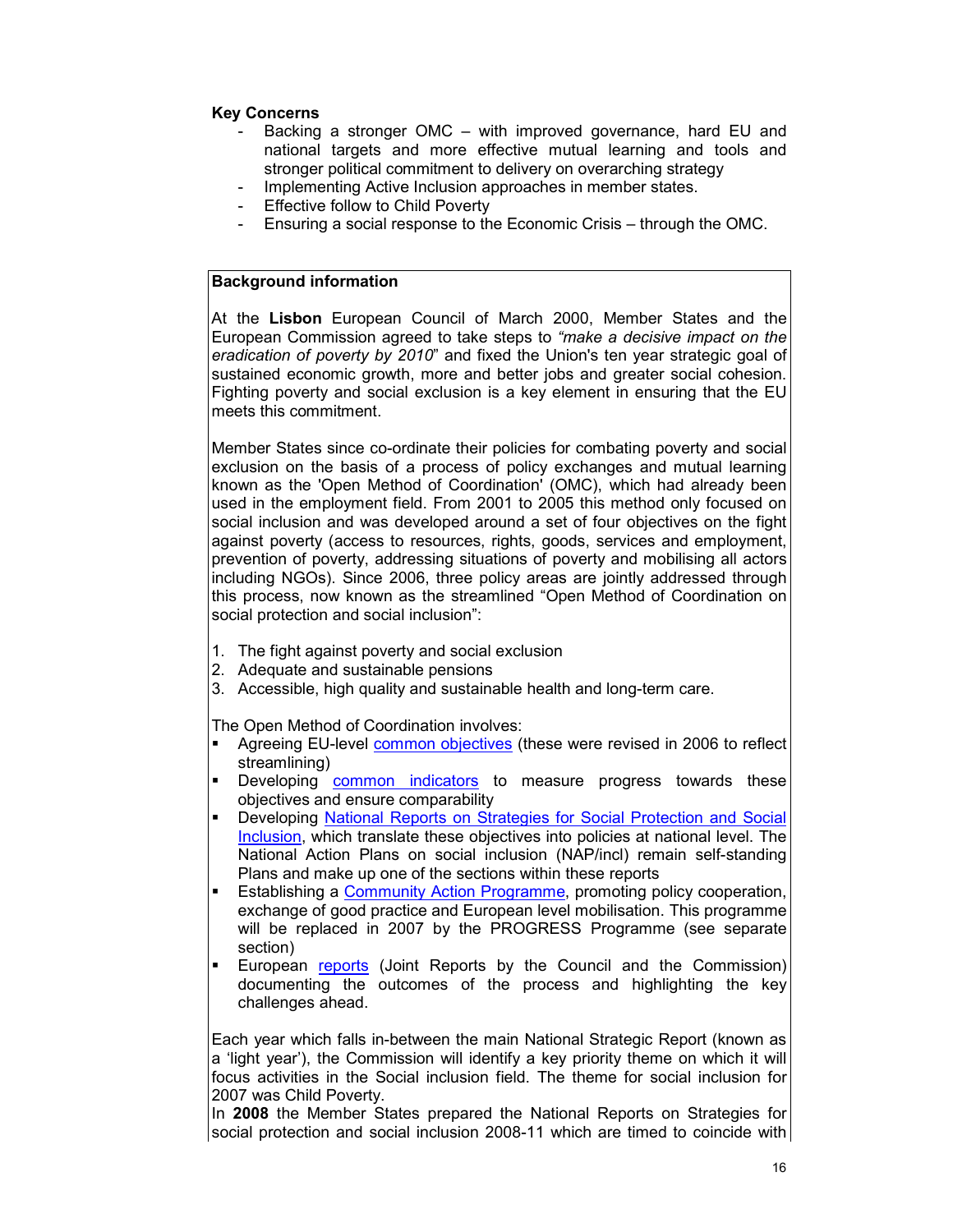the revised Lisbon process of the National Reform Programmes (see Lisbon strategy section). The reports were supposed to based on the new Guidance Note (see background resources).

#### Strengthening the OMC

3<sup>rd</sup> July 2008, the Commission published a new Communication on "Reinforcing the OMC on social protection and social inclusion", as part of the renewed Social Agenda package

#### **Timeline**

The 2008-11 National Strategic Reports on social protection and social inclusion were to be submitted to the Commission by the  $15<sup>th</sup>$  of September, and at the latest by the  $30<sup>th</sup>$  September 2008.

#### **Responsible for the OMC Social protection and social inclusion**

**National level:** National Ministries, EU Social Protection Committee member, National independent experts on social inclusion.

**European level:** Commission: DG EMPL, Unit E2. The officer responsible for writing the Joint Report is Katarina Lindahl.(Katarina.Lindahl@ec.europa.eu) The EAPN contact person in the unit is Peter Lelie (Peter.Lelie@ec.europa.eu), he is also responsible for follow up on governance and strengthening the OMC, Peer Reviews and Independent Expert Reports..

The Commission contact person for Homelessness/Active Inclusion: Michele Calandrino (Michele.Calandrino@ec.europa.eu).

**Desk Officers:** These officers write the country evaluations for the Strategic Reports on SPSI and often also on the National Reform Programme and Structural Funds**. See contact list**

#### **Background resources and documents**

See **Europa Website page on the Open Method of Coordination** - Commission documents (including objectives, indicators, reports, guidelines**,** contact lists):

Peer Review: See website to access reports and calendar

#### .**Key Documents in 2008/9**

- February 2008 Guidance Note for preparing National Strategic reports, supporting document, manual for Gender Mainstreaming and Discussion paper on Disability.
- 2<sup>nd</sup> July 2008: Commission Communication on proposals for Reinforcing the OMC
- 30<sup>th</sup> September: National Strategic Reports on social protection and social inclusion.

### **EAPN key positions and past action**

EAPN was instrumental in bringing about the agreement in Lisbon in 2000 to set up the OMC on social protection and social inclusion. In arguing for a true European strategy to fight poverty and social exclusion, its main concerns were to achieve a true impact on poverty throughout the EU by promoting better participation, partnership and mainstreaming of social inclusion in all policies.

EAPN's involvement in the OMC since the outset has been at both national and European level. At European level, this has meant contributing to the various stages in the setting up of the initial social inclusion strategy and later on in the shift to a 'streamlined' approach to the OMC on social protection and social inclusion. Influencing the content of the overall objectives in the fight against poverty, the framework of the National Action Plans on social inclusion, the interaction between the OMC and the Lisbon strategy of growth and jobs,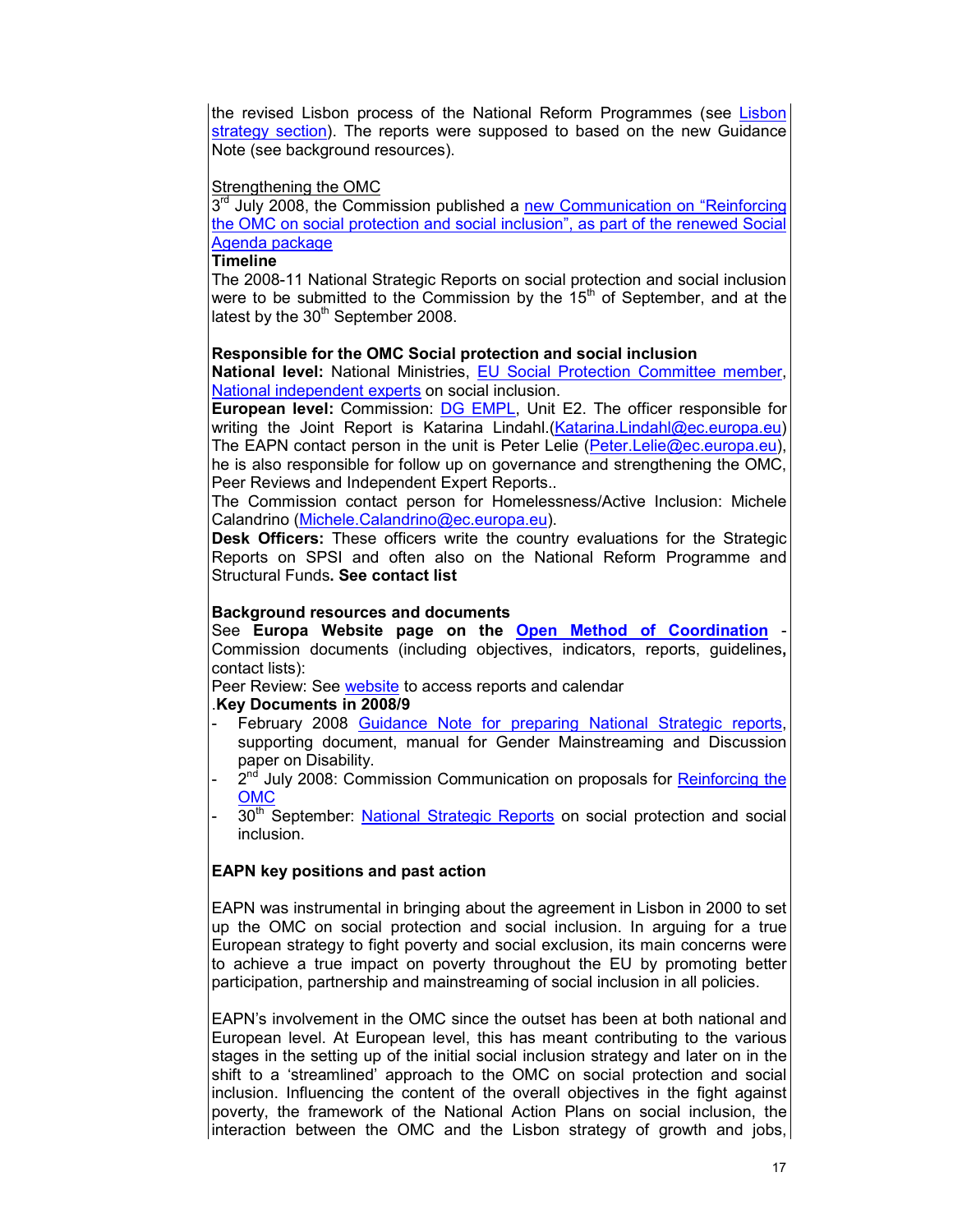contributing to the content of the European reports on the National action Plans and the evaluation of the OMC… these are some of the key actions which the network has taken forward in an effort to improve this process in a way which will more effectively contribute to achieving the goal of poverty eradication.

EAPN has also coordinated the work done at national level by its national networks in engaging in the strategy, particularly in seeking to influence the National Action Plans on social inclusion. EAPN provides information, opportunities for exchange and brings together the insights at national level to better forge the European dimension of the work.

The experience to date shows that the OMC has mainly provided a positive opportunity for Member States to exchange experience and align their policies along commonly agreed, EU-wide objectives, giving prominence to the issue of poverty and exclusion in the European agenda.

EAPN's key demands with regard to the process include the need to:

- **Build inclusive societies** implementing universal social rights, sharing wealth, combating poverty myths **and keeping on the agenda the ambition to eradicate poverty.**
- **Develop Plans, not projects,** linked to economic process but not subject to it, Devising stable national planning tools and providing poverty and exclusion impact assessment
- **Guarantee Participation** by developing tools and programmes including indicators, ensuring the involvement of 'experiential experts' – people experiencing poverty themselves – and NGOs engaged in the fight against poverty, raising awareness with the general public, stepping up regional and local involvement and providing realistic financial resources.

### **EAPN key references**

**November 08: EAPN Report on the National Strategic Reports on social protection and social inclusion: Building Security, Giving Hope**

April 08: EAPN proposals for Strengthening the OMC April 2008

EAPN response to the draft Guidance Note on the National Strategies for social protection and social inclusion

April 2008: EAPN has prepared a new Tool Kit on engagement in the NAP Inclusion and the OMC 2008-11, together with its Social Inclusion Working Group:

October 07: EAPN Report on the Progress Reports on the National Strategic Reports on Social Protection and Social Inclusion- 2006: "Light year – Hard Work"

### **3. ACTIVE INCLUSION**

Contact persons in the Secretariat: Amana Ferro + 32 2 226 58 60 amana.ferro@eapn.eu & Sian Jones + 32 226 58 59 - sian.jones@eapn.eu EAPN Working Group concerned: Employment Working Group, Social Inclusion Working Group

**It is up to you! What you can do.** 

• **National networks are invited to join EAPN's campaign for Adequate Minimum Income schemes (see below for more information, or visit http://www.eapn.eu/content/view/45/42/lang,en/ - 1515)**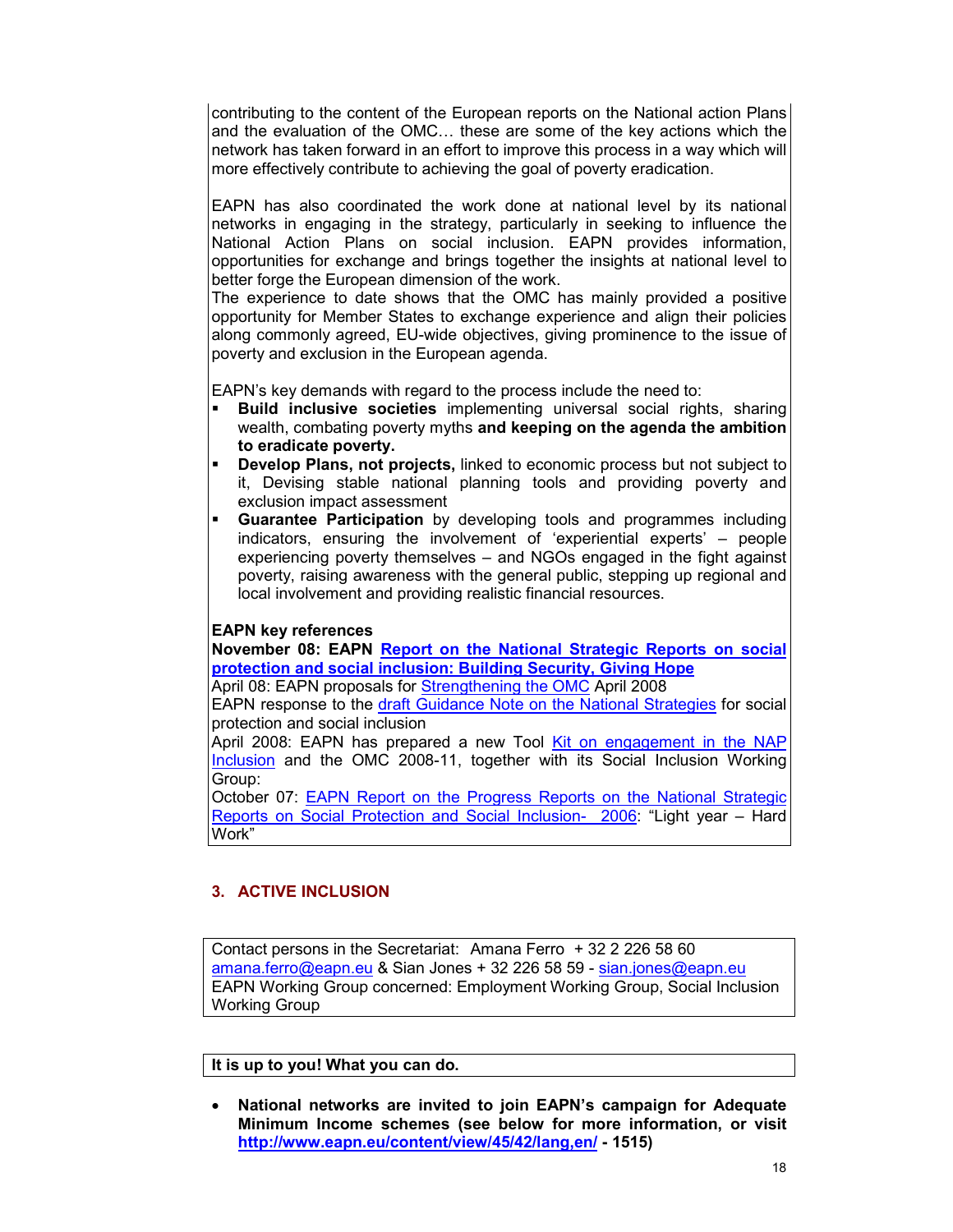#### • **Follow up with your own Governments the implementation at the national level of the Active Inclusion Recommendation.**

### **For information – latest policy developments**

### **European Parliament Report on Active Inclusion**

05/2008 - The Jean Lambert report on Active Inclusion was adopted in the European Parliament plenary. The European Popular Party (EPP) had tabled an alternative resolution. The main differences from the Jean Lambert report were quite important:

- massive elimination of almost ALL references to anti-discrimination and equal opportunities;
- elimination of Article 137 of the Treaty as legal basis;
- elimination of all references to a framework directive on services of general interest
- elimination of all references to targets and most of references to indicators;
- elimination of most references to carers and social economy;
- elimination of quite a few references to lifelong learning, training and education;
- tendency to cut references to regional development and the role of local authorities;
- replacing "minimum income" with "adequate income support"
- elimination (not always though!) of adjectives such as "coherent", "integrated", ":effective", "affordable", "accessible", "realistic" and once even "high-quality".

The Lambert Report is an important step forward for EAPN, as it backs implementation of adequate minimum income – establishing targets for adequacy at least at the poverty threshold, supports progress towards a framework directive on Services of General Interest and underlines the need to counter negative conditionality.

Please find here the EAPN press release related to this occasion.

## **EAPN past activities**

### **Social standards project**

2007- The first phase of the Social Standards Project involving EAPN members as well as EAPN(EU) has been finalised**.** Final report and summary accessible in several languages on www.eapn.ie/standards

#### Round Table on Poverty and Social Exclusion (Stockholm, 2009)

This year, Active Inclusion is the overarching focus of the Round Table on Poverty and Social Exclusion, to take place in Stockholm, under the Swedish Presidency, on October 15-16 2009. EAPN formulated input to the conference programme, calling for effective political recommendations that can constitute a strong legacy for 2010. This input can be accessed here.

#### **Policy follow up and lobbying of the Active Inclusion process**

Implementation of the Active Inclusion Recommendation

The Social Protection Committee announced a series of measures for the implementation of the Active Inclusion Recommendation, after its meeting on February 19.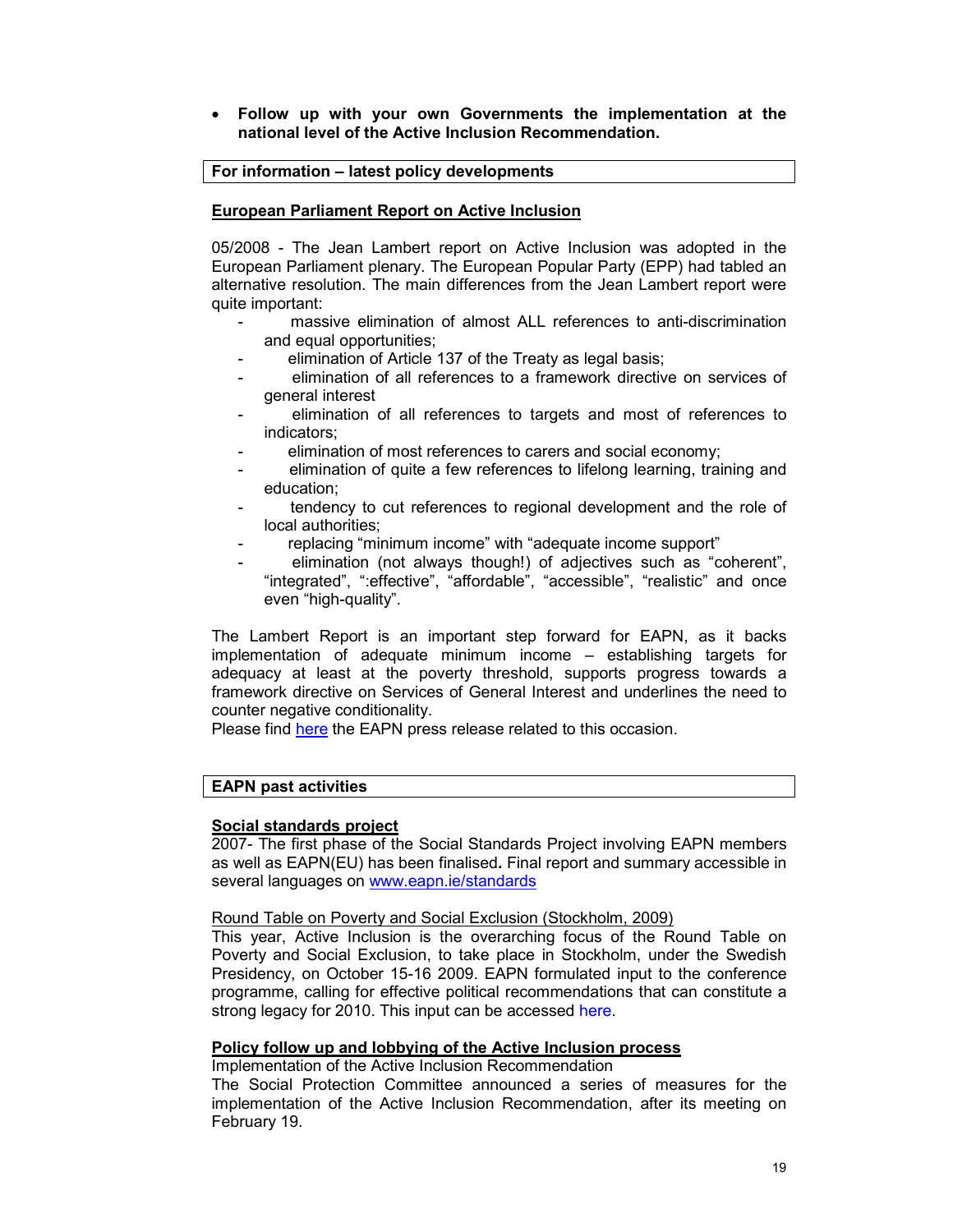The SPC working group on Active Inclusion will be monitoring the implementation of the Recommendation within the OMC cycle, More on the framework will be discussed at the plenary session of the SPC on 24 April.

The Indicator Sub-group of the SPC has already included in its work programme for 2009 the work on Active Inclusion indicators, covering the three pillars (minimum income, link to the labour market, access to quality services). These indicators will be discussed at the following meetings:  $10$  Feb:  $3<sup>rd</sup>$  pillar (access to adequate housing); 31 March: 2<sup>nd</sup> pillar (Make Work Pay, Labour Market transitions); 28 April:  $3^{rd}$  pillar (access to healthcare); 1 July:  $1^{st}$  pillar (minimum income adequacy)

The first 2009 report of the EU Network of national independent experts on social inclusion will present a review and analysis of minimum income schemes. The report is due in mid-April.

The issue of homelessness and housing exclusion, which is part of the Active Inclusion agenda, has been chosen by the Social Protection Committee as the social inclusion focus theme for 2009 and will be a central theme in the Joint Report 2010.

The partnership agreements with EU-networks have in their work programmes a specific focus on active inclusion.

A study on "Housing exclusion: welfare policies, housing provision and labour markets" was awarded to the University of York. It started on 15 January for the duration of 15 months.

The European Commission will examine, together with the social partners, how they might further develop autonomous initiatives to enhance the synergies with the other policy strands and actors in the active inclusion approach, such as public authorities - including those most active in the field, i.e. often regional and local authorities - service providers and NGOs.

The provisions of the new ESF regulation are useful for the support of active inclusion measures, namely through: a) developing and testing integrated pathways to active social and economic inclusion; b) mainstreaming innovative integration approaches that have a clear advantage over current practices; and c) disseminating and transferring good practice in promoting social inclusion across all Member States.

The European Commission, under PROGRESS, supports the following initiatives:

Network of local authorities' observatories on active inclusion (NLAO). This project has been awarded to EUROCITIES and started on 1 March 2009, with the aim of monitoring and promoting best practices on active inclusion policies, especially in relation to quality services, and of analysing the development and implementation of active inclusion strategies at the local level. The pilot phase will last 18 months and will consist of five observatories (Southampton, Rotterdam, Turku, Prague and Bologna) and will focus on housing support services and social housing and on employment services.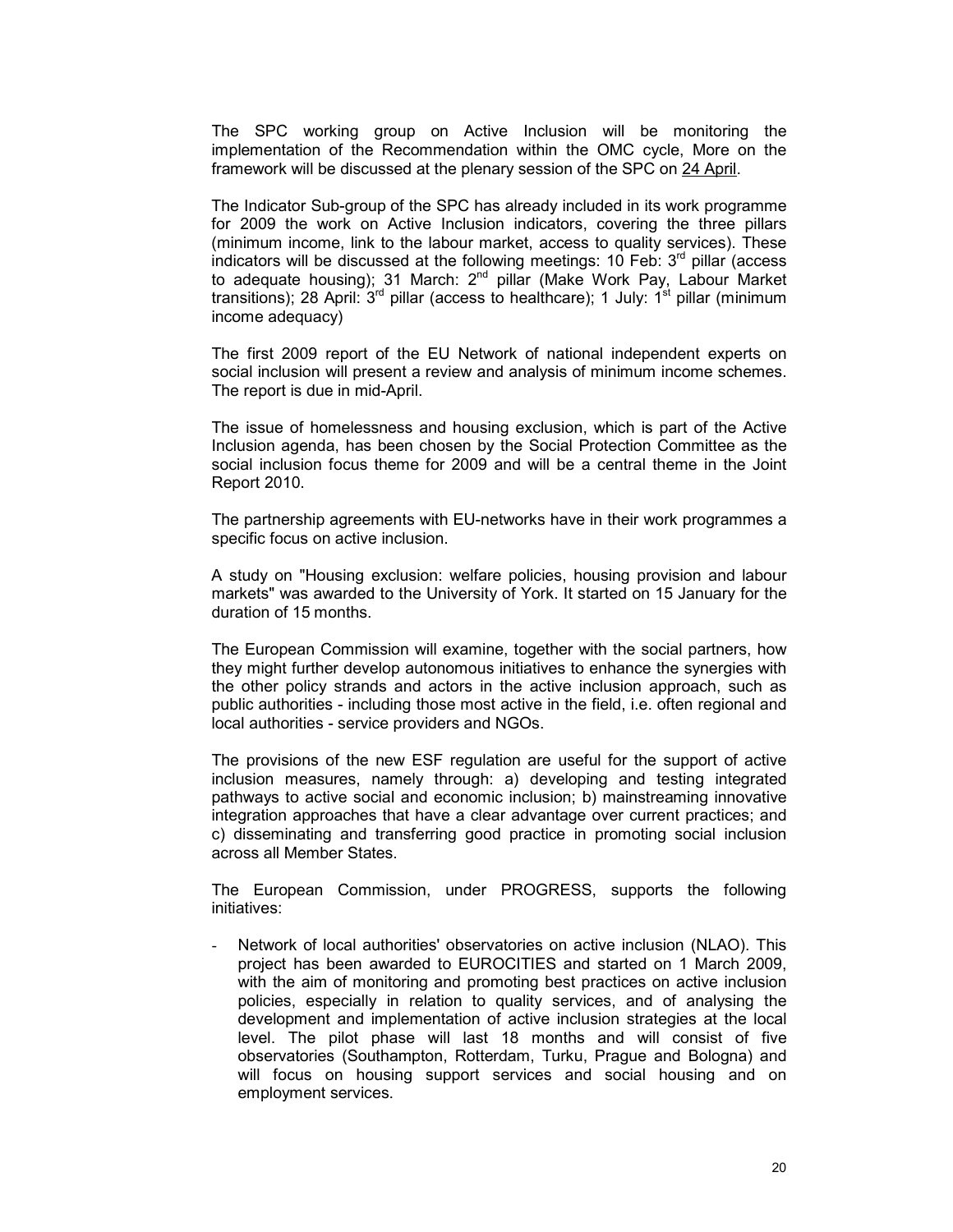- Mutual learning projects (two year duration, to be completed by end 2009). The most relevant ones in relation to active inclusion are: CONNECTIONS Organisational approaches to multiple deprivation; MPHASIS Mutual Progress on Homelessness Information Systems; Standard Budgets – an Instrument to Fight and Prevent Over-indebtedness and to Promote Financial Inclusion and Well-being; Wise Work Integration: Social Enterprises as a Tool for Promoting Inclusion; SYNTHESIS – Health and Social Services Integration for the Most Vulnerable Groups
- Peer reviews in area of active inclusion in 2009: Measurement of the impact of anti poverty and active inclusion policies: scoreboard as an example of an evaluation, monitoring and partnership tool – FR; A new qualification programme for people with reduced income capacity and without income support from the national insurance schemes – NO; the city strategy – UK; homelessness measurement – AT; Combining choice, quality and equity in social services – DK; Ensuring a functioning health care system in regions with declining and ageing populations – DE.

The Commission services will also undertake a stocktaking exercise in close cooperation with the OECD, to review the situation in Member States.

- 15-16/12/2008 Council Conclusions were prepared by the Working Group on Social Question of the Council and adopted on at the EPSCO Council. In its proposals to the Round Table and a letter to the EPSCO EAPN pressed Social Ministers for a clear road map to implement the Recommendation, a proposal that was also backed by the Social Platform.
- October 08 EAPN presented its Key Messages to the Round Table on the implementation of Active Inclusion – including demands for a Road Map for implementation and lobbied the EPSCO through a letter to the Social **Ministers**
- October 2008 On the eve of the publication of the Commission Active inclusion Resolution EAPN insisted with success that it should still be a Resolution and not down graded to the level of a Recommendation
- 07/08 EAPN has participated in the drafting of the Social Platform position on Active Inclusion
- EAPN held a seminar in Paris on Active Inclusion on the 13 June, in Presence of French Haut Commissaire Martin Hirsch where EAPN principles for Active Inclusion were agreed. The report of this seminar with the principles is available on EAPN website.

#### **Minimum Income Campaign**

• **An email update for signatories of the website petition, who have registered to be kept informed, will be devised and sent before the Fall. Regular email updates for this group will follow at regular intervals.** 

• **Reminders have been sent to all national networks to keep the Secretariat informed of new signatures they have managed to collect and on the results of the media action.** 

• **On 6-7-8 October, in the framework of the civil society contact group event, EAPN will be present at a stand in the European Parliament dedicated to poverty. This is a good opportunity to collect more signatures and to present our campaign and concerns to the new MEPs.** 

• **On July 2nd, EAPN was present at a reunion of the AURORA Plus project (more information here, in German only) in Linz, where we presented the work of EAPN on Active Inclusion, and especially the Minimum Income Campaign.**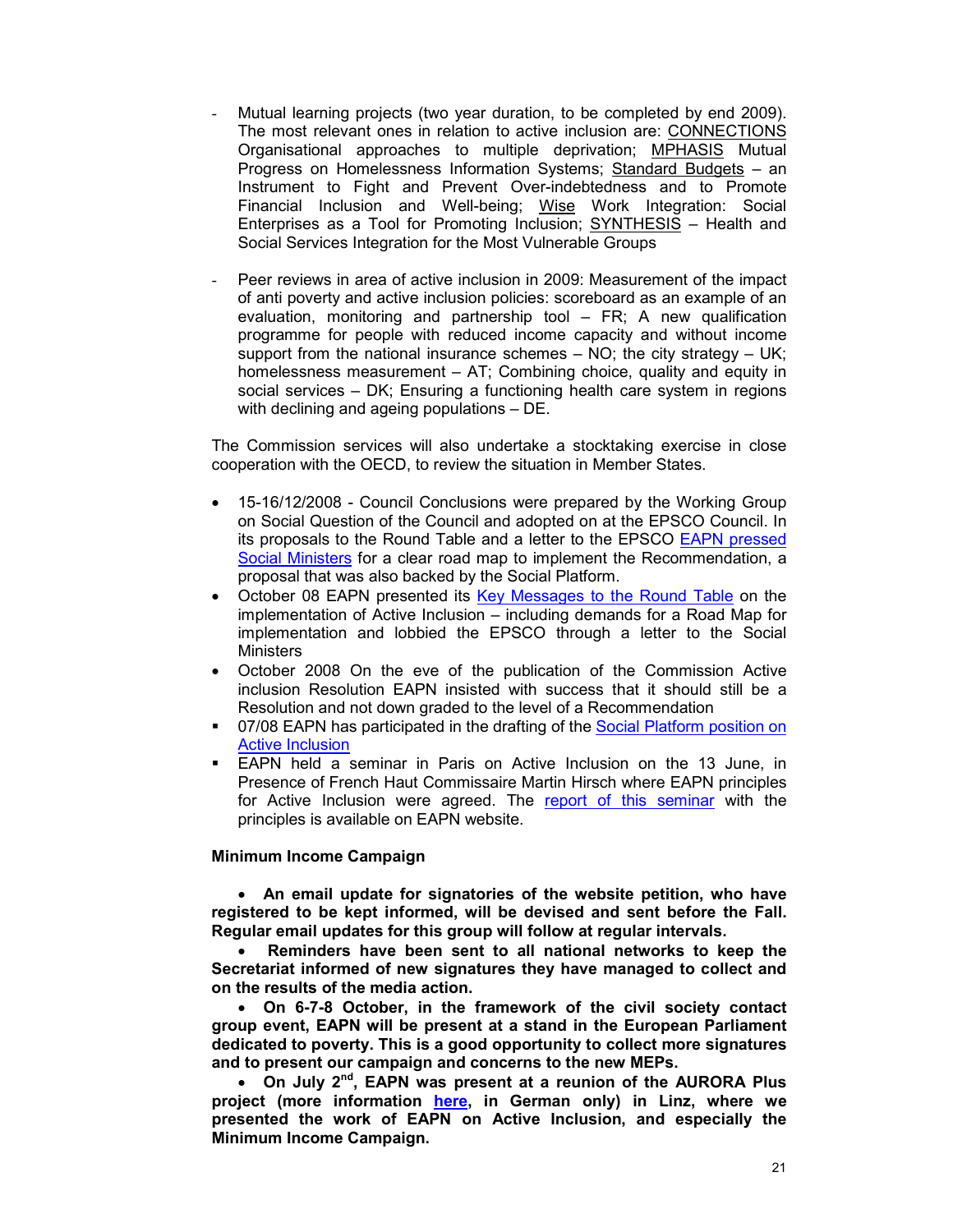Signatures: the process of putting together lists of targets and starting collecting signatures form key personalities has already begun, with good results, both in Brussels as well as at the national level.

Internet: the Adequate Minimum Income Website & Facebook cause have been launched: www.adequateincome.eu

http://apps.facebook.com/causes/263061?m=63f2250d&owner\_id=2546740

The website will be launched more widely in the last week of May, in conjunction with the media action.

 Background documents: The revised version of the "Myths and Realities" paper has been updated by Professor John Veit-Wilson and will be available online next week. The Adequacy Explainer and the MISSOC overview of minimum income schemes across Europe will be ready for the Fall.

 The media action week has been set in motion at Brussels level. Contracts have been concluded with the European Voice and EurActive for featuring the campaign, the appeal and main signatories.

A campaign meeting took place in Brussels on March  $6<sup>th</sup>$ , when partners discussed obstacles, opportunities and ways forward for implementing the campaign at the national level.

 All campaign materials as well as more information, can be accessed in the Members' Room on the EAPN website (http://www.eapn.eu/content/view/45/42/lang,en/ - 1515).

 January 2009: The text of the appeal has been finalized. A Contact Group has been set up at the EXCO recommendation. Terms of Reference for the project have been circulated to members of this group. The Campaign is to be discussed, as a fix item, in all EAPN WGs.

 November 2008: a media company has been selected for providing the support of a copy writer for drafting the manifesto.

 30/05/08 EAPN Executive Committee discussed the next step of the campaign, and agreed on a project of a page of "advertisement" in favor of adequate minimum income schemes in the national news paper. First the Secretariat will support the development of a 'manifesto' (briefing note to be circulated for comments early September). Each National Network will seak to have this 'manifesto' signed by well known people/organisations/Trade Unions. People who sign this text will be also asked to pay a fee that will pay for the publication of the advertisement).The text will be published with the list of all the signatories. The Adequate minimum income campaign will be articulated with EAPN more general campaign on the eve of the European elections.

 On 12 March 2008 a reflection day was organised in Brussels to exchange experience on this first phase and begin to shape a second phase**.** See report of this meeting as well as evaluation on EAPN website extranet access

**March 2008 / A special issue of EAPN Network News devoted to the** Campaign has been issued

The aims of this campaign **are to**:

- Promote EAPN, and develop a more campaigning image of our organization.
- Build clear common EAPN messages likely to be promoted in the next years
- Raise awareness within EAPN national members and wider circles, of the importance of the issue, of its European dimension and the current windows of opportunity for progress at EU level.
- Invite and support EAPN national members to campaign on the issue:
	- $\circ$  towards the general public by organizing event and/or disseminating campaign material, aiming at impacting on representations
	- o towards policy makers by sending EAPN common manifesto letter to their national policy makers, pressing Member States notably to respond favorably to the second consultation on activation/minimum income.
	- o Strengthen NN capacities to campaign.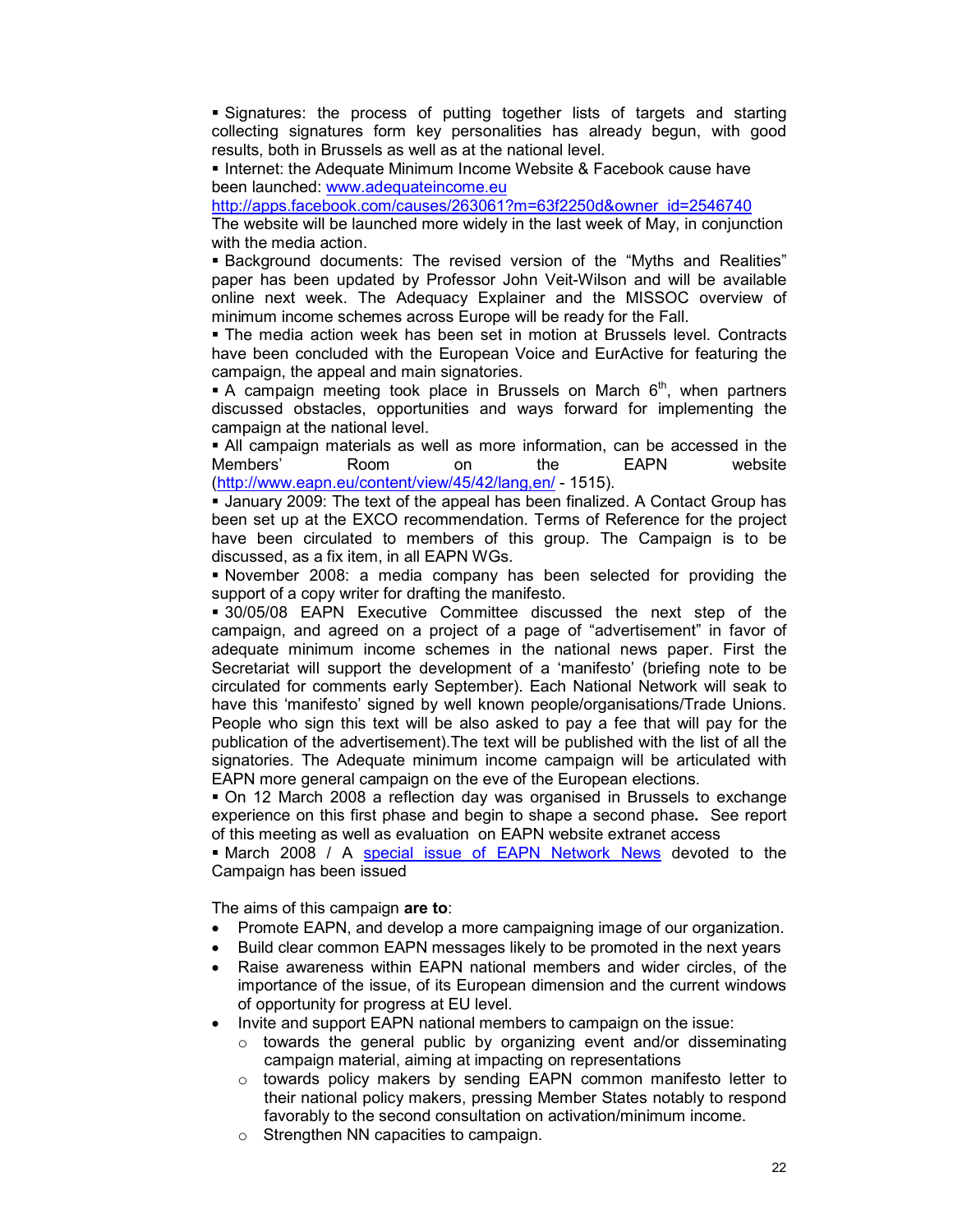$\circ$  At EU level to give visibility to the issue among civil society organization and policy makers and to press EU institutions to adopt an ambitious approach to the issue.

See information on the campaign and directly download **campaign material** on www.eapn.org.

See also Social Inclusion section for updated information on EU policy developments on Minimum Income.

#### **Background information**

Minimum income is one of the cornerstones of social protection systems. On the 24<sup>th</sup> June 1992, the European Council agreed unanimously to lay down common criteria on "sufficient resources and social assistance in social protection systems" (Recommendation 92/441/EEC). Since then most Member States have introduced minimum income systems, but there are significant differences in how these schemes work and their impact on vulnerable people. In the Social Agenda published in February 2005, the Commission reiterated its commitment to publish a communication on the issue. This was finally published on the  $8<sup>th</sup>$ February 2006, in the form of a Consultation "On action at EU level to promote the active inclusion of the people furthest from the labour market".

A two stage consultation was organised by the Commission in 2006 and 2007- They have set out a new comprehensive policy **concept called Active Inclusion** for supporting those furthest from the labour market based on 3 pillars: "a link to the labour market through job opportunities or vocational training; income support at a level that is sufficient for people to have a dignified life; better access to services that may help some individuals and their families in entering mainstream society".

The second stage consultation in 2007 proposed to deepen the Open Method of Coordination through the adoption of Common principles

- income support sufficient to avoid social inclusion (restating the principles of the 92 recommendation)
- link to the labour market
- link to a better access to quality services

12 Members States responded to the consultation, together with 6 Social Partners, 35 EU level NGOs and 22 national social partners, organizations or NGOs (including EAPN Ireland and EAPN France, as well as the UK Social Policy Task Force) (see responses to the consultation)

3 October 2008: The Commission finally adopted a welcome Recommendation and accompanying Communication on the active inclusion of people excluded from the labour market

### **Responsible for**

**National level:** EU Social Protection Committee Member

**European level:** DG Employment and Social Affairs, Unit E2: Officer responsible: Michele Calandrino.

#### **Background resources and documents**

Commission documents – Action on social protection and minimum income on the DG Employment social protection site: http://europa.eu.int/comm/employment\_social/social\_protection/index\_en.htm Active inclusion web page on Europa website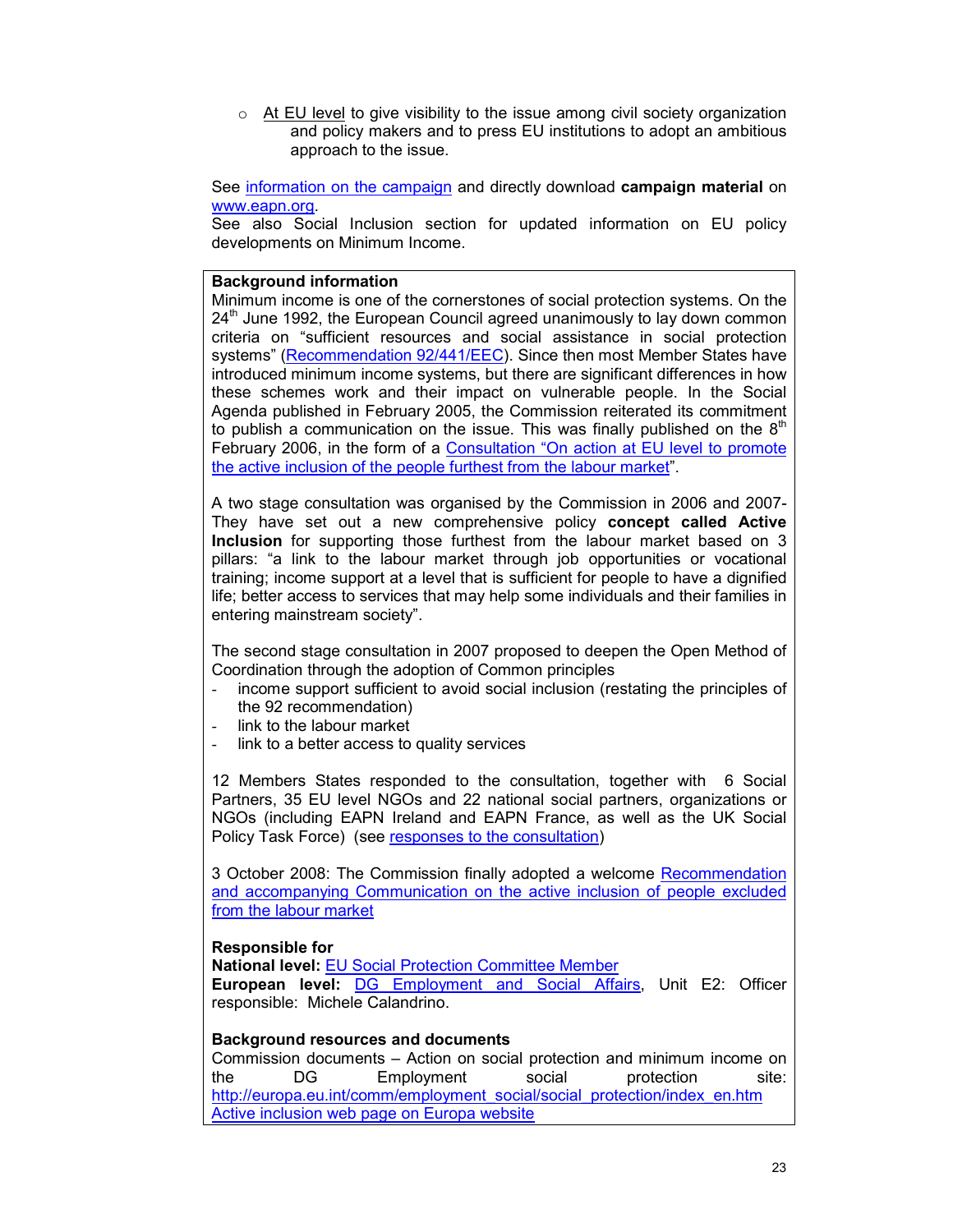MISSOC/EUROSTAT data on social protection schemes at member state and EU level.

### **EAPN key positions and past action**

EAPN has been concerned to defend and improve minimum income across the EU as part of an overall commitment to minimum social standards. The underlying position has been the need to defend adequate minimum income levels that enable a dignified life, and together with the access to services, provide people with a secure basis in which to build their routes into work or into other activities. In the response to the new Communication, other key concerns are the need to develop supportive activation measures which lead to more and better jobs, as well as developing strategies that empower and meet the needs of all people at risk of poverty and social exclusion, without insisting on work as the only route

Adequate Income has been an underlying theme in the work of both the Employment and Social Inclusion Review Group, and on issue on which EAPn has been cooperating with other NGOs within the Social Paltform. **In 2006 and 2007**, EAPN responded to the **two successive stages of the Communication** (see below)

In 2007 EAPN insisted that the wording 'Minimum resources' should not replace 'Minimum Income' and questioned the political will to deliver on this issue. See EAPN press release *Cause for serious concern for the poorest in Europe: EAPN responds to the conclusions of the EPSCO Council (23/O2/2007).*

EAPN also participated in the EU funded project on Social standard.

Parallel to its policy lobbying EAPN has started a specific campaign on the issue.

### **EAPN key references**

All key references are available on the website www.eapn.eu, including the relevant edition of Network News, a briefing on Minimum Income, and EAPN Response to the first stage of the Consultation, "Ensuring a Decent Income and a Better Life for All".

Key documents are also available on the Social Platform site: www.socialplatform.org including Social Platform response to the consultation.

EAPN Ireland has coordinated an EU funded project on Social Standards, several papers have been developed on the issue of minimum income. See website:

www.eapn.ie/standards

## **4. THE LISBON STRATEGY**

| Contact person in the Secretariat: | Sian Jones $+3222265859$                                                                           |
|------------------------------------|----------------------------------------------------------------------------------------------------|
| EAPN groups in charge:             | Sian.Jones@eapn.eu<br>EXCO, Employment Working<br>Group,<br>Structural Funds Working Group, Social |
|                                    | <b>Inclusion Working Group</b>                                                                     |

### **IT'S UP TO YOU! WHAT YOU CAN DO:**

o **EAPN members should contact their Lisbon National Coordinators, to engage in the bilateral meetings with the Commission and provide their**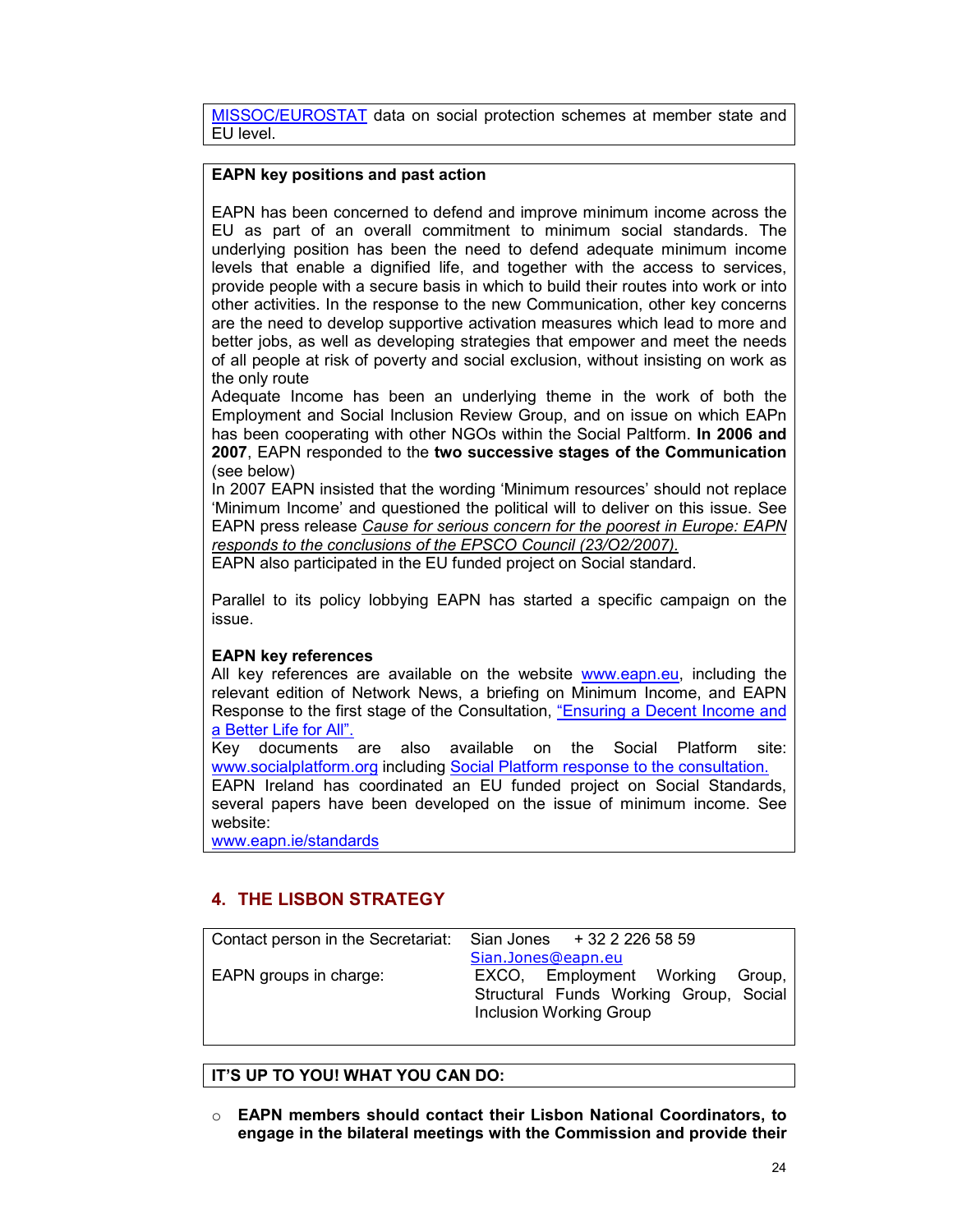**input to the Implementation Reports, particularly in relation to actions to respond to the social impact of the crisis** 

- o **Following the publishing of the reports on the 15 October, EAPN members should complete and return the EAPN questionnaire (2), built on their response to the Crisis questionnaire (1) by the 31st October.**
- o **Participate in the lobbying campaign with EAPN on the EAPN position paper post 2010: An EU we can trust, pushing for a positive legacy at EU and national level.**
- o **Sign the Spring Alliance Manifesto and encourage your members to do the same. Develop joint meetings with Environmental Groups and Trade Unions. Your organisation can sign the Manifesto by using the online form.**

### **For information – latest policy developments**

This section will also include information on the Economic Crisis – as this is now the refocused objectives of the Growth and Jobs strategy in 2009.

### **Lisbon Strategy: Growth and Jobs (2008-10) – Economic Recovery Plans**

### **July 2009**

- o **The Commission has started its cycle of bilateral meetings with the Lisbon National Coordinators in preparation for the 2009 Implementation Reports of the National Reform Programmes 2008- 10. (See list). Guidance to the LNC has encouraged broader stakeholder involvement – this will be monitored by the Commission.**
- o **The Implementation Reports will focus partly on the effectiveness of the MS Economic Recovery packages and partly on the normal**  of their implementation of the Commission's **Recommendations and Points to Watch of the NRP.**
- o **The Annual Progress Report will focus on these two issues, and will be finalised to be endorsed at the December European Council.**
- **The June European Council**: **was held on the 18th and 19th of June. The main focus was on the new Communication "A Shared Commitment to Employment, published on June 3rd. (See Employment Section). A solemn declaration on worker's rights, social policy and other issues was attached to the Conclusions – as a pre-requisite for holding a new referendum by the Irish Government.**
- $\circ$  The Spring Council Conclusions (19-20<sup>th</sup> March 2009) focussed strongly on the crisis and in preparation for the G20 conference in London on the 2nd April. The main proposals prioritised regulating the financial sector, deepening the Growth and Jobs Strategy by stimulus measures and investment in defending jobs/ and smart green growth. The main reference to the social impact was to reinforce social protection as an "automatic stabiliser". A proposal for an Employment Summit, was downgraded to a Troika to be held on May  $9<sup>th</sup>$ . 3 preparatory workshop s will be held in Spain on the 15<sup>th</sup> April on Upgrading skills/Integration of youth: in Sweden on the  $20<sup>th</sup>$  April on Increasing access to employment and on the  $23<sup>rd</sup>$  April in Czech Republic on Maintaining employment and promoting mobility.
- $\circ$  On the 9 and 10<sup>th</sup> March, the EPSCO held their preparatory Council agreeing their key messages to the Spring Council. This year they included strong social references in the context of the crisis, reflecting the strong inputs of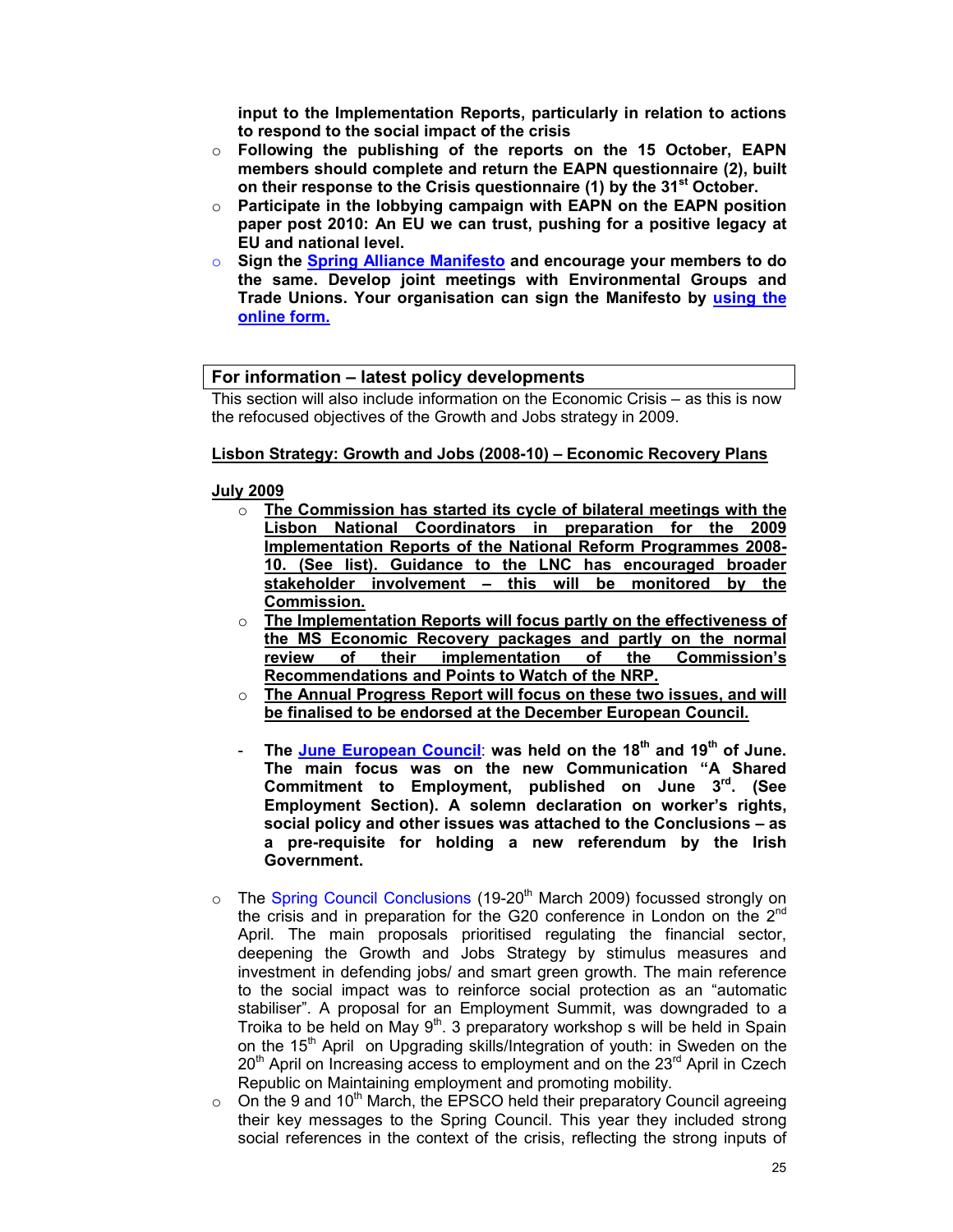the EMCO and the SPC. The Conclusions recognized that Lisbon has not delivered on all its objectives and that "*inequalities and exclusion persist, affecting social cohesion*".

 $\circ$  On the 4<sup>th</sup> March, the Commission published the new Communication which replaces the Report on Lisbon to the Spring Council: Driving the economic recovery

http://ec.europa.eu/commission\_barroso/president/pdf/press\_20090304\_en. pdf. This report builds on the previous package but makes new proposals on a new International framework for regulating the financial sector (including tax-havens and hedge funds), specific stimulus measures which include targeting support to low-income and vulnerable people, and investment in social as well as green jobs.

On the 28<sup>th</sup> January 2009, the Commission adopted the "country chapters" and Recommendations under the Growth and Jobs strategy. The chapters analyse progress towards Growth and Jobs, taking account of the crisis. ( the delay in publishing these documents was to allow this update to take place). The recommendations will be endorsed by the Spring European Council on the  $19<sup>th</sup>$  and  $20<sup>th</sup>$  March 2009 and subsequent formal adoption by the Council.

At the same time the Commission adopted a companion document which evaluates progress on the specific areas of the guidelines (macro, micro and employment). The final section contains the Draft Joint Employment Report, which will be approved separately. The full set of documents related to the 2008 Annual Progress Report package – Economic Recovery Plan can be found here.

- On the  $16<sup>th</sup>$  December 2008, The Commission adopted a package of documents to support the implementation of the Economic Recovery plan these included:
	- $\circ$  A report on the implementation and future priorities of the Community Lisbon programme
	- o A review of the European Globalisation Fund
	- o A new Communication "New Skills for New Jobs" and fuller Staff Working document – promoting higher skills to meet "requirements of EU in 2020"
	- $\circ$  A one year on report on the Single Market Review carried out in 2007.
- On the 26<sup>th</sup> November 2008, the Commission's Communication on a "European Economic Recovery Plan" as part 1 of the 2008 Annual Progress Report, and was endorsed by the December European Council. The plan is based on 2 key pillars: 1) Financial stimulus package based on boosting demand and purchasing power, 2) Short-term investment in "smart green jobs". Solidarity and social justice is supposed to be an "underlying principle". Key initiatives include launching a major EU employment support initiative – reinforcing activation particularly for the low-skilled, support for the most vulnerable, and creating demand for labour by reducing social charges and reduced VAT rates. Active Inclusion and flexicurity policies should be focussed on re-integration and avoiding long term unemployment. Adequate social protection is seen as providing incentives to work "while preserving purchasing power".
- October 2008- New National Reform Programmes cycle 2008-10: **Most of the National Reform Programmes were presented by the 15th October as agreed. They are displayed on the Growth and Jobs Website:**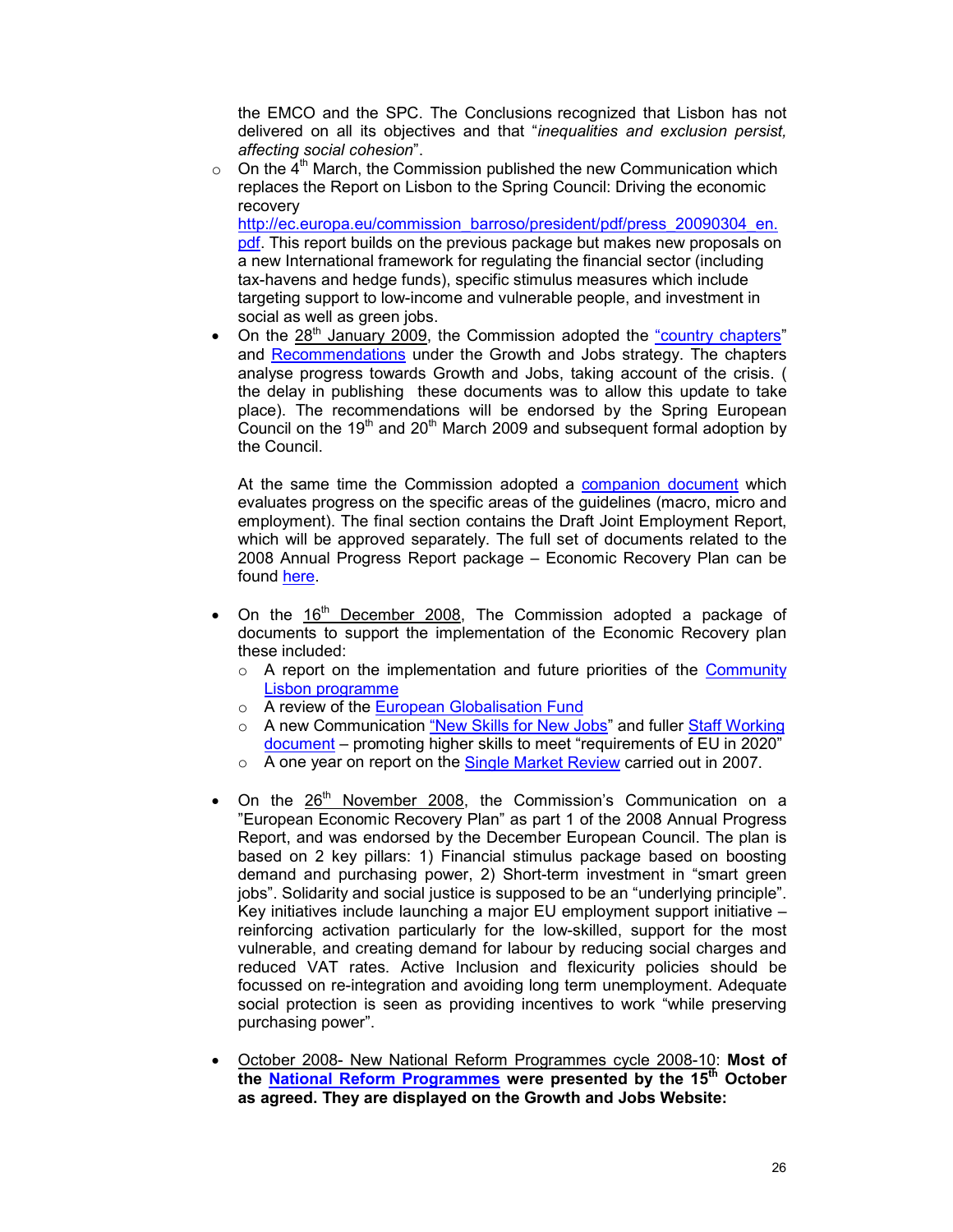- July 2008: The Council adopted the Employment Guidelines. (See Employment Section and EAPN briefing note/updated tool kit – www.eapn.eu)

The Spring Council was held on the  $13<sup>th</sup>$  and  $14<sup>th</sup>$  March 2008. However, the Conclusions were the most negative for Social Europe for some years. The tone was self-congratulatory that the "fundamentals of the EU remain sound. The Conclusions confirm that the **Integrated Guidelines remain unchanged** as do the four priority areas from 2006:

- 1) Investing in knowledge and innovation.
- 2) Unlocking the business potential, especially of SME's
- 3) Investing in people and modernizing labour markets
- 4) Climate change and energy policy for Europe

The Spring Council Conclusions 2008 emphasize that economic, social and territorial cohesion contributes to fulfilling "the objectives of the renewed Lisbon Strategy' but not the other way around. The focus on the  $3<sup>rd</sup>$  priority is now on education and the "knowledge triangle – research – innovation and education" and the only concession made to social inclusion is a focus on the renewed Social Agenda.On a positive note the Commission and Member States were invited to "strengthen the involvement of relevant stakeholders in the Lisbon process.

See:

http://www.consilium.europa.eu/uedocs/cms\_Data/docs/pressdata/en/ec/99410. pdf

### **Post 2010 Lisbon Strategy Discussions**

**New Timetable and Developments (July 2009)**

- o **The SPC and the EMCO held a further debate on its post 2010 initial position.**
- o **President Barroso gave his first speech to the European Parliament Plenary on the 15th July. However, he stopped short of presenting his full vision on post 2010, as Parliament decided not to confirm his appointment until after the Irish Referendum on the 2nd October.**
- o **The Joint SPC-ISG Task Force on Lisbon will present and discuss its final report on the 14th September.**
- o **Mid September, the Commission will launch its public consultation on the Post 2010 Agenda. It's not clear yet if this will be just an internet consultation or include a stakeholder debate. This appears to have been in response to heavy lobbying by NGO's and other stakeholders.**
- o **On the 21st October the SPC will discuss its contribution on the post 2010 agenda. This will be endorsed on the 10th November following the adoption of the EMCO contribution on the 27-28th November.**
- The EPC will endorse their contribution on the 13 November, followed **by the EPSCO on the 30 November. This will be followed by the ECOFIN on the 30 November, and the European Council on the 10-11 December.**
- o **By the end of 2009, the Commission will present its full proposals on post 2010, with a view to reaching agreement before the Spring European Council. However, its still not clear whether this will be an introductory debate or the full agreement, due to the fact that the new Commission doesn't formally get elected until the end of the year.**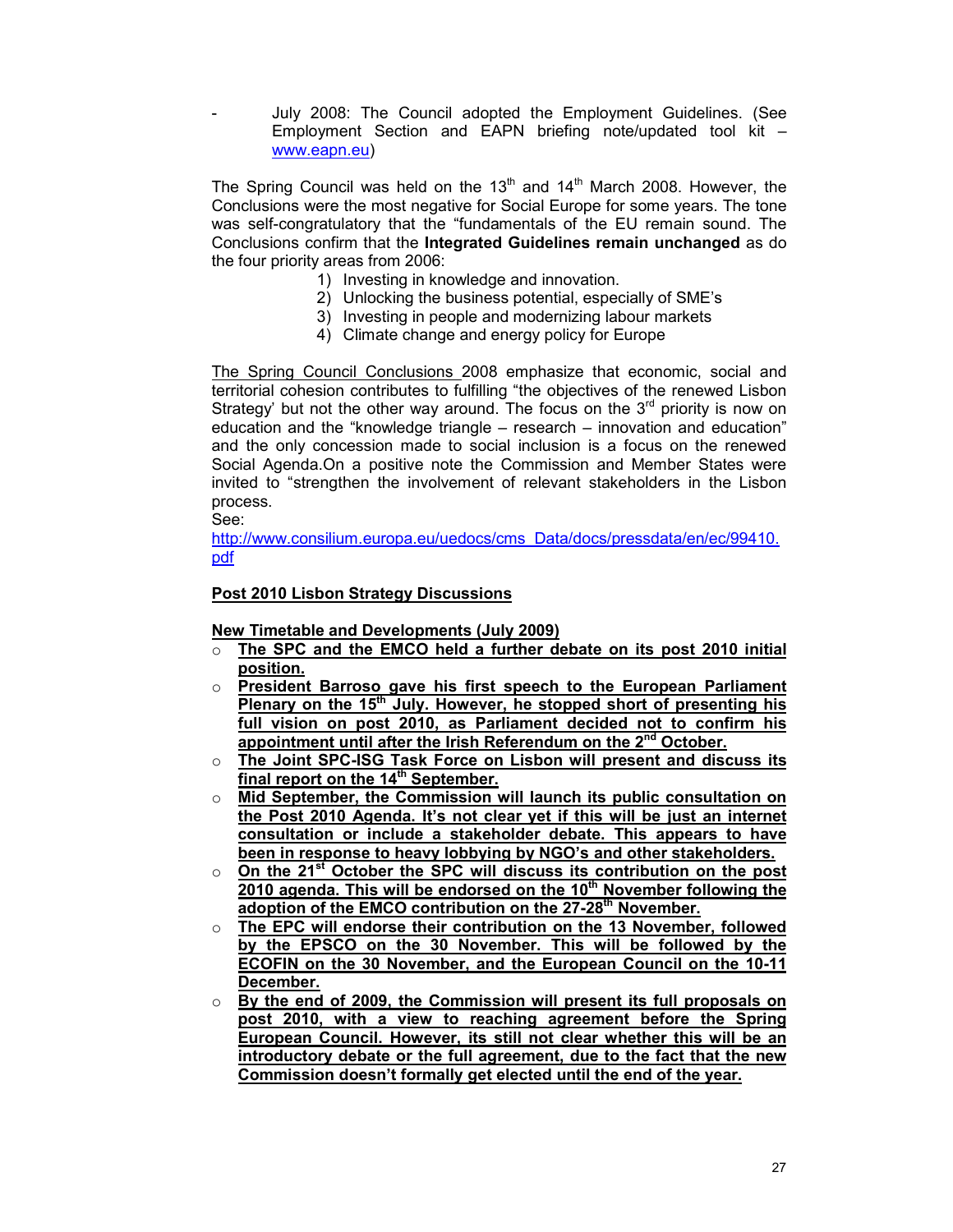- $\circ$  The latest information/feedback appears to highlight that the Ministers nor the Commission are not in the mood for very radical changes. The main focus is likely to be some light revisions to the Integrated Guidelines. The Employment Troika and preparatory meetings in April will be used to build consensus also on this area.
- o The EMCO and SPC started first discussions on post 2010 in February through a joint Task Force. The Informal Council on the 26/27 March in Prague focussed on draft proposals. The theme of post 2010 will be the key thematic focus for both EMCO and SPC in April and June meetings. The SPC will finalise its opinion for the July 2 SPC meeting.
- $\circ$  The Commission has began its discussions on the post 2010 strategy. The Secretariat General will take the lead on these proposals. A meeting was held with the Lisbon National Coordinators in Paris on the 5 December. The proposals of Cohen-Tanugi were discussed and a stakeholder seminar was held afterwards, but NGOs were invited belatedly and few were able to attend. The main focus was on how to drive forward the growth and job agenda in response to the crisis, and to make the EU the most innovative, knowledge-based and low-carbon economy. The main priorities were:" re investing in human capital, knowledge and innovation, modernising the labour markets, and drawing up active social cohesion policies, promoting "green" growth and an environment favourable to enterprises and economic activity". Further meetings will be held of the National coordinators in February and April 2009, and until Spring 2010.

### **EAPN ACTIVITIES**

### **National Reform Programmes and Economic Recovery June/July**

- o **On the 20th July, EAPN sent out a questionnaire on the social impact of the crisis to its members on the 20th July, with response date by the 4th September. This will be followed by a further questionnaire linked the Implementation Reports of the NRP, with response date by the 31st of October. The first report will be finalised prior to the Round Table on Poverty and the second one by the end of December 2009**
- o **On the 8th July, EAPN sent letters to President Barroso and Group leaders of the EP prior to Barroso's maiden speech on the 15th July. See: http://www.eapn.eu/content/view/1067/77/lang,en/**
- o **On the 8th of June, EAPN sent a letter to Prime Ministers prior to the June European Council, highlighting our short-term concerns on the crisis and long-term demands on post 2010**

### **Previous**

 $\circ$  In March, following discussions with the SIWG and other working groups, EAPN lobbied the EPSCO and the Spring Council with 2 letters and press releases. The main focus was on the need to develop coherent short-term measures to limit the social impact of the crisis whilst developing a more comprehensive long-term strategy which built on the lessons of the failures of the current growth and jobs strategy and the economic model that underpins it. The specific demands were to support public investment in social protection, adequate minimum income and social services as vital tools to mitigate the social impact and invest in people. A key concern was the impact on NGO's – their services and advocacy actions. In the press release whilst welcoming the confirmation of the need to support social protection systems EAPN highlighted our dissatisfaction with the lack of an integrated, cross-cutting approach to social impact or the unwillingness to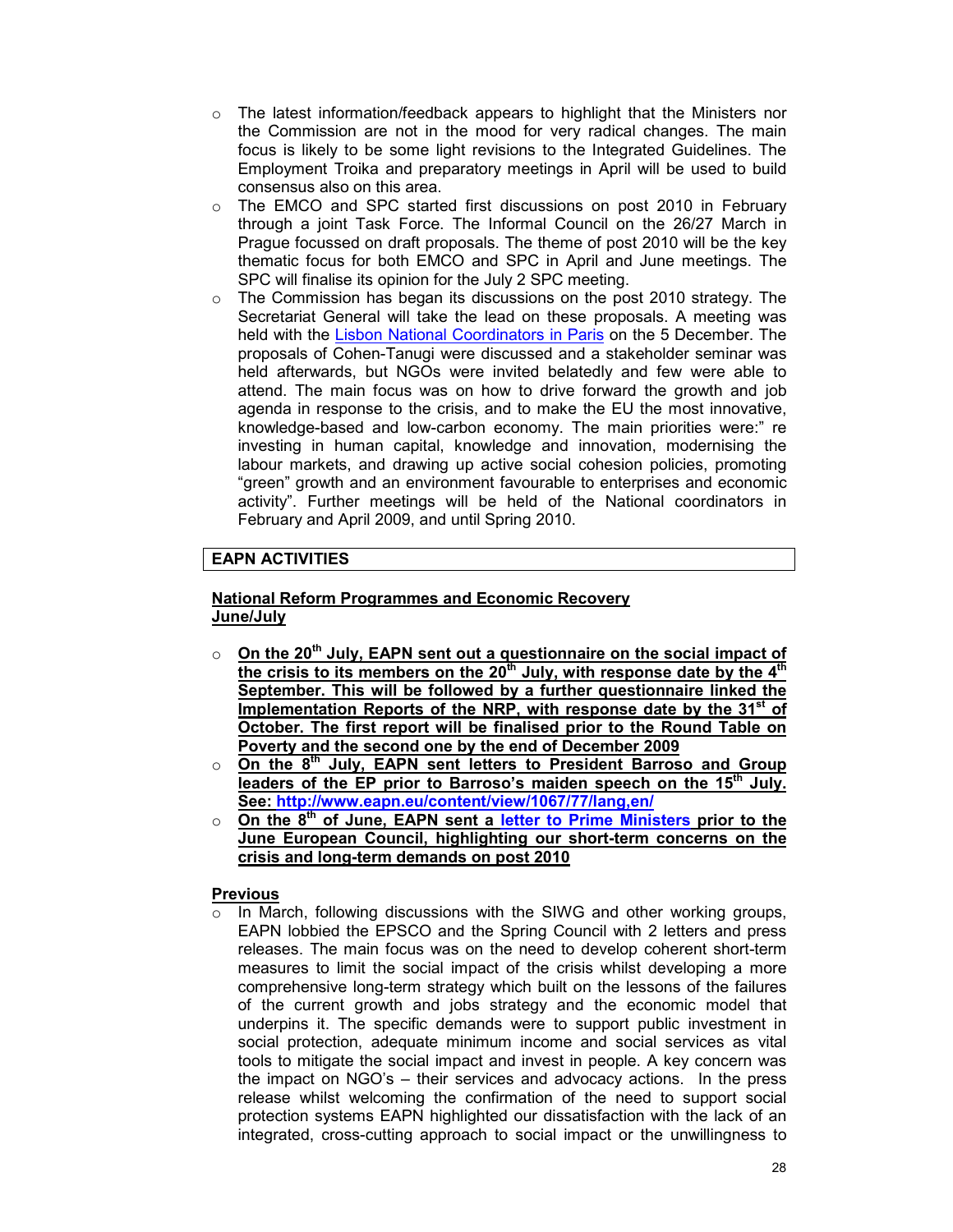use the crisis to stimulate a broader debate on the causes and weaknesses of the current strategy.

See Press Release/Letter to Spring Council See Press Release and Letter to the EPSCO Council

o EAPN is preparing a response to the new Communication together with a Reality Check highlighting current developments at member state level based on the member's fiches.

### **Post 2010**

- o **EAPN held its seminar on the 29th May involving SIWG, EWG and SWG and outside stakeholders to agree proposals on the legacy for 2010 and proposals for a post 2010 Lisbon Strategy**. **The EAPN position paper was further discussed and endorsed at the EAPN GA in Vienna in the middle of June. It was forwarded to Prime Ministers, Barroso and the New Parliament in June and July. See more here.**
- o **EAPN is elected to the Steering Group of the Spring Alliance, as representative from the Management Ctee of the Social Platform.**
- o **The Spring Alliance manifesto is finalised on the 11 July. EAPN signed up and encouraged its member to do so. See www.springalliance.org**
- o **EAPN participated in the Spring Alliance interim seminar on the 17th June, in Brussels which tested out the draft manifesto on other stakeholders.**
- o **The manifesto will be launched in Brussels on the 28th September, with an intervention by President Barroso. Further events/lobbying planned in the run up to the Spring Council.**
- $\circ$  EAPN is also a key play in 2 broad alliances to build broader approaches to the crisis and a new post 2010 vision based on a social and sustainable development and global equity. The first is with the **Spring Alliance** (a joint alliance between the Social Platform the EEB and the ETUC). EAPN spoke at the launch conference on the  $28/29<sup>th</sup>$  January 2009 and is chairing the working group on a new economic model.
- o The second alliance is with the **cross-network alliance**, involving a broad range of NGO's linked to the European Social Forum and ATTAC. EAPN participated in the first meeting on January and will participate in the follow up meeting on the 18 and  $19<sup>th</sup>$  April in Frankfurt.
- o EAPN also participated in the Alternative ECOFIN held in Prague on the 30 March –  $1<sup>st</sup>$  April.
- $\circ$  16 EAPN members (national networks and EOs) responded to the EAPN Questionnaire on the NRP 2008-10. The initial findings were published as Key Messages: Will the Economic Crisis force a stronger social pillar in Lisbon? EAPN social inclusion scoreboard on NRP 2008-10 on the 18 $^{\text{th}}$ December 2008, coinciding with the EPSCO.
- $\circ$  The full report will be published on the  $6<sup>th</sup>$  February (see www.eapn.eu).
- o EAPN published a report on the Economic crisis to influence the debates leading to the European Economic Recovery Plan (2008 Annual Progress Report). "From financial crisis to recovery – where is the strategy to combat poverty". This was based on discussions in the SIWG, EXCO, EWG and SFWG in October and November. EAPN also contributed to the Social Platform position, following a joint meeting with representatives of the Secretariat General. It appears that some gains were made in the introduction of the horizontal principal on solidarity and social justice. But the social dimension remains still diluted. EAPN demanded a specific pillar focussing on social protection and social inclusion, including reinforcing minimum incomes and integrated active inclusion, investment in social as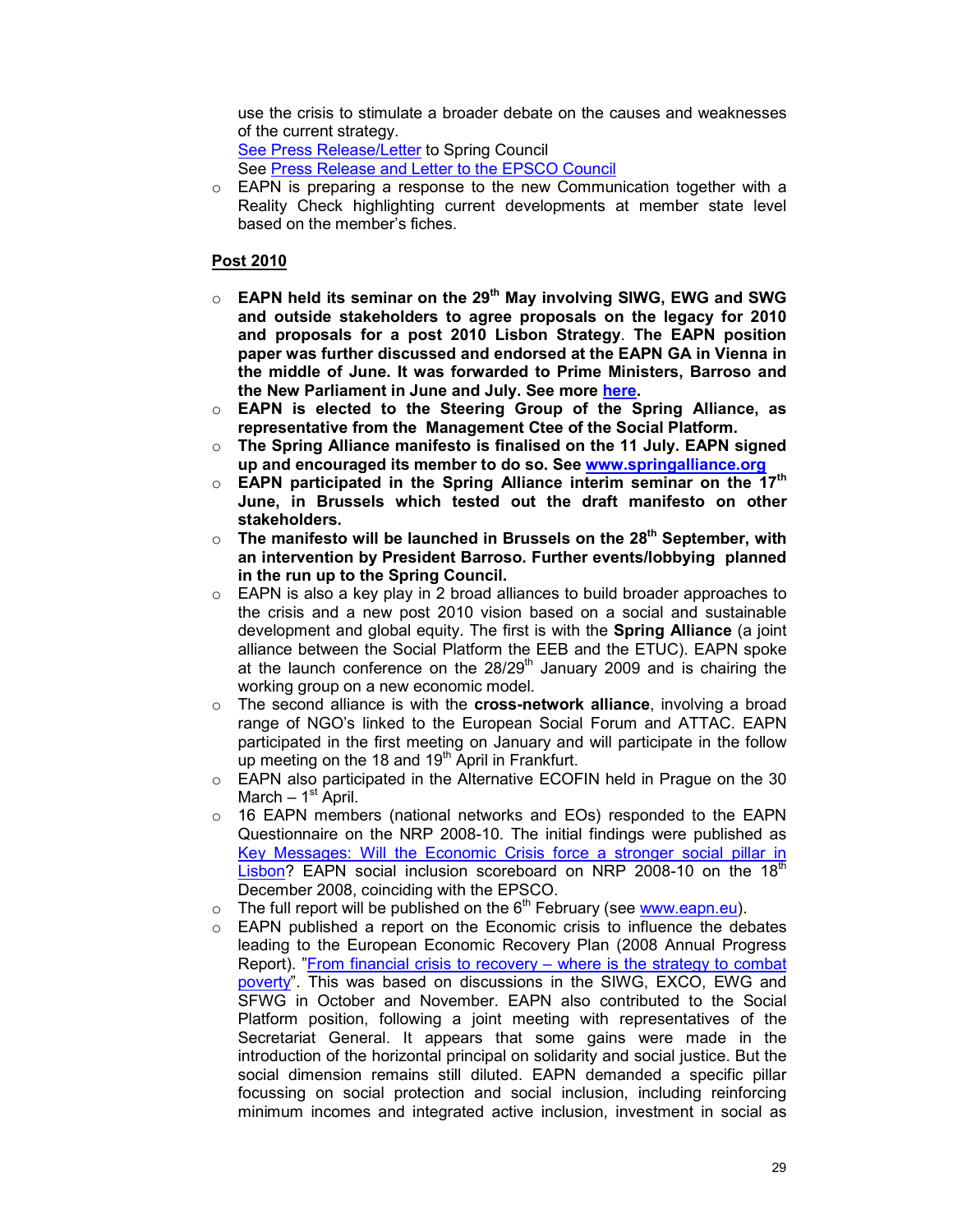well as green jobs, and detailed monitoring by the EU of social impact. This has now been taken up by the SPC who will be delivering regular bulletins.

- o October 2008: the Lisbon Tool Kit has been updated.
- o EAPN has met with ETUC and MEP Anne Van Lancker to discuss the input into the Parliamentary Report on the Employment Guidelines and to Lisbon. The changes to the Guidelines text were agreed by the June Council and appear to include positive developments on governance and promoting integrated principles of active inclusion (see September 2008 EAPN briefing).
- $\circ$  July 2008: EAPN has published an updated Lisbon Tool Kit in July, which will help its member engage with the National Reform Programme Process. This included lists of the new Lisbon Coordinators and bilateral meetings organized by the Commission.
- $\circ$  May 2008: A revised coordination process has been agreed with the EXCO in May, and all working groups will participate in a preparing a national response to an agreed questionnaire.
- o March 2008: EAPN sent a letter the Prime Ministers prior to the Spring Council and published a Press Release on the eve of the Spring Council on the  $13<sup>th</sup>$  and  $14<sup>th</sup>$  March.

#### **Background information**

The 'Lisbon Strategy' (also referred to as the Lisbon Agenda) is a way of describing the more immediate priority objectives of the EU for the period 2000- 2010. It is called the 'Lisbon Strategy' because it was agreed at the Lisbon Council in 2000 when the Heads of State and Government of the EU agreed the following vision: "*To make the EU the most competitive and dynamic knowledge based economy in the world capable of sustaining more and better jobs and with greater social cohesion".* Progress in reaching this objective is reported to the EU Spring Council (March every year) which decides the key priorities for following up on the Lisbon Agenda. The Gothenburg Council in 2001 made **environmental** protection part of the 'Lisbon Strategy'.

Following changes in most of the Governments who agreed the Lisbon Strategy, the election of a new European Parliament and the appointment of a new Commission in 2004, an evaluation of the Lisbon Strategy was launched. This evaluation was strongly influenced by the report of the 'Kok Group" which was appointed by the Council to prepare an input into the evaluation. This evaluation led to a revised Lisbon Strategy which was agreed at the Spring Council 2005. The revised Lisbon Strategy did not change the original intentions of the Lisbon strategy but it did decide that the future orientation of the strategy should focus on **Growth and Jobs**. In addition it decided on a new method of governance for the Lisbon Strategy, involving the adoption in June 2005 by the Council of Integrated Guidelines for Growth and Jobs (integrating the Broad Economic Policy Guidelines –divided between Macro and Micro Economic Guidelines- and the Employment Guidelines). The European Employment Strategy started in 1997 is incorporated in the Lisbon Strategy and constitute the Employment part of it.

The new Integrated Guidelines become the basis for Member States to produce National Reform Programmes, which were submitted to the Commission in October 2005 for the period 2005–2008. National Reform Programmes (NRP) are structured into macro, micro economic and employment chapters, each providing a presentation of the situation, an outline of initiatives and measures taken in response, and a description of budgetary resources involved, including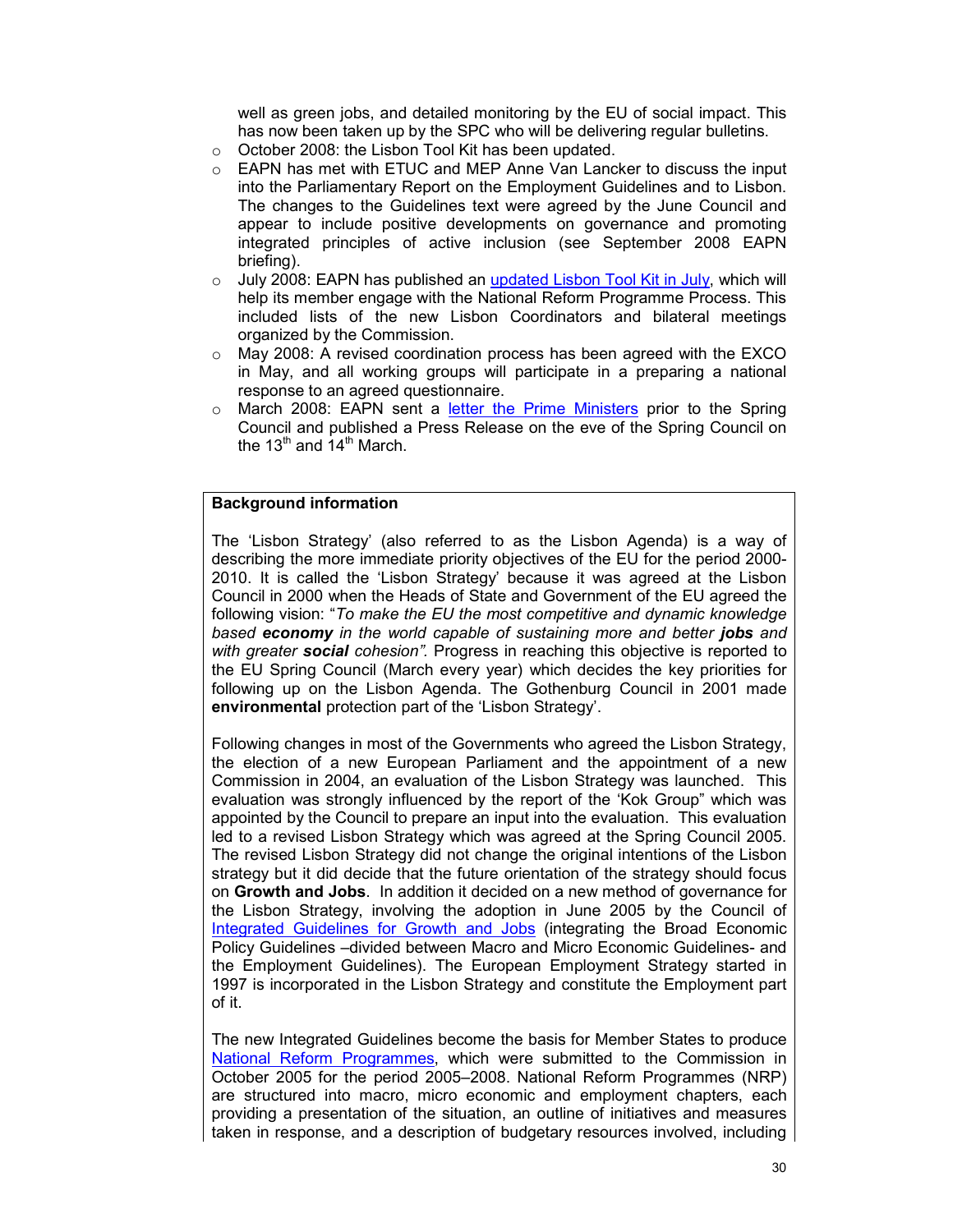structural and cohesion funds. The Employment section of these National Plans is the National Action Plan for Employment.

These National Reform Programmes should contribute to the goal of social inclusion, through a process of **feeding in and feeding out** between the Lisbon strategy and the OMC (how Lisbon contributes to social inclusion and how the OMC on SPSI contributes to growth and jobs). The Commission encouraged the involvement of all relevant bodies in the preparation of these National Reform Programmes, they particularly mention public authorities at national, regional and local levels, social partners and 'where appropriate' civil society. Responding to the Commission, Member States have appointed national Lisbon Coordinators ('Mr/Ms Lisbon').

On the **25th January 2006**, the Commission published its first Annual Progress Report (APR)*.* Part I evaluates the process followed in drawing up the reform programmes, and highlights a number of key initiatives, attaching a short list of good practice examples. It also includes a more detailed analysis of the macro/micro and employment aspects linked to the Integrated Guidelines. This section serves as the basis for the Joint Employment Report. Part ll provides a detailed assessment of the National Reform Programmes, assessing strengths and weaknesses, but without going so far as to make formal country specific recommendations.

The Lisbon "annual cycle" encompass:

 **Implementation Reports** of the **National Reform Programmes** submitted by Member States in the autumn (submitted in **October 2006,). In the autumn 2008 Member States presented new National Action Plans for 2008 -2010.**

 **See:** http://ec.europa.eu/growthandjobs/index\_en.htm

- Multilateral surveillance **was carried out,** involving the **Cambridge Review within the EMCO framework for employment aspects within the NRPs.**  The Commission advocated a light touch around **themes** rather than being country specific ie flexicurity, life cycle approach and sustainable social protection**.**
- Commission Annual Progress Report based on National Reports in the end of the year (in December 2006: adoption of APR and **Country Recommendations made for the first time under the revised Lisbon strategy, December 2007 adoption of APR incorporating the analysis of the National Action Plans.),**
- **The February EPSCO** adopt the **Joint Employment Report**
- **The European Spring Council** adopt **both Joint Employment Report and Annual Progress Report at** the Spring Council.

### **Responsible for the Lisbon strategy**

**National level**: National Ministries in charge of employment and economic affairs, Mr/Ms Lisbon, social partners, Members of the Employment Committee and the Economic Policy Committee

**European level:** EU Commission: President Barroso and the Commission's Secretariat General, with input from various DGs including DG EMPL. EU level representatives of social partners are actively involved.

#### **Background resources and documents**

The main documents on the Lisbon process are found on the Europa Growth and Jobs site:

http://europa.eu.int/growthandjobs/index\_en.htm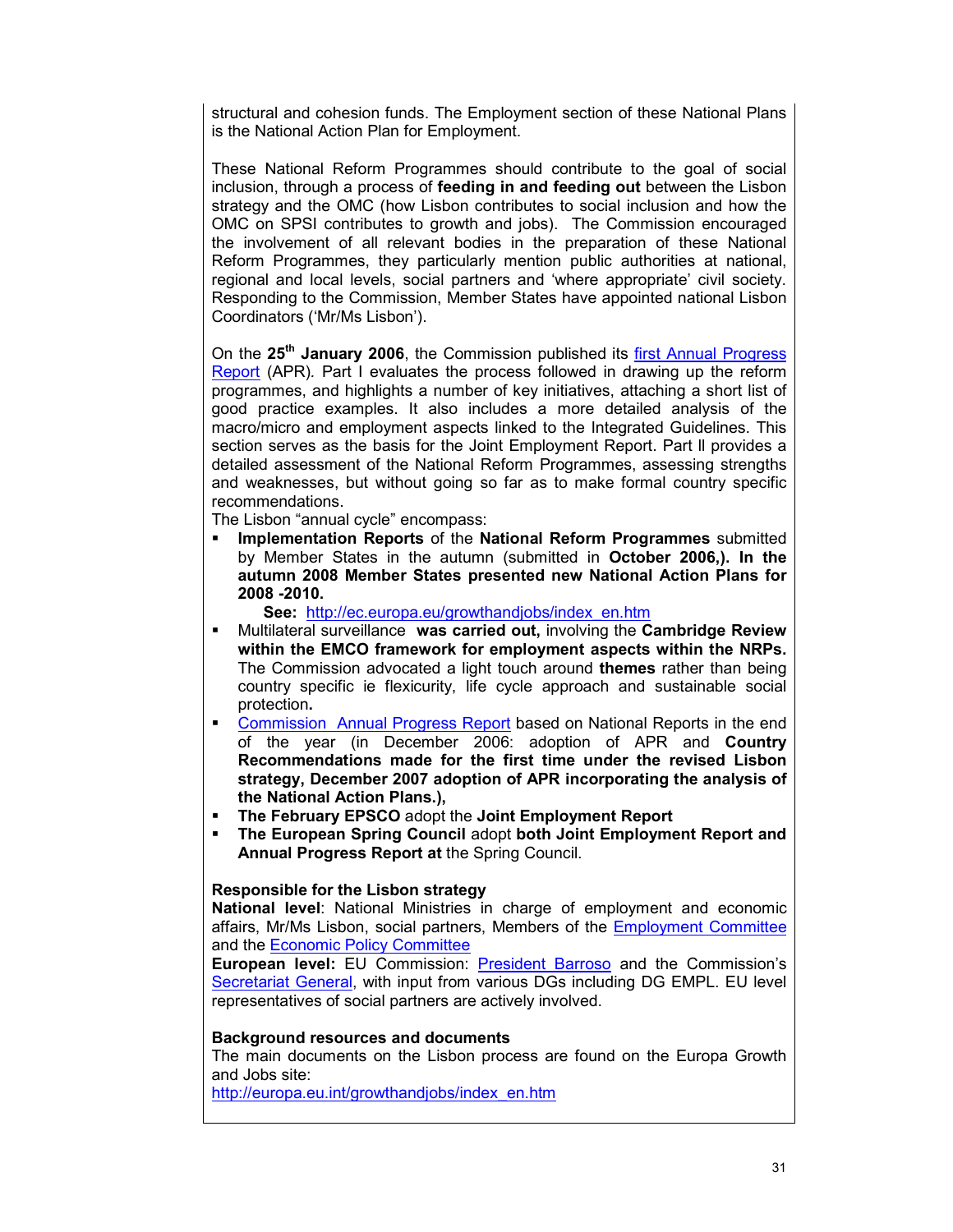### **EAPN key positions and past action**

With the revision of the Lisbon Strategy in July 2005, EAPN has been primarily concerned about the loss of priority of the "social pillar" of Lisbon, with the primary emphasis given to "growth and jobs" as a pre-condition for reducing poverty and social exclusion. EAPN networks have engaged actively in the new process by carrying out an evaluation of the first national reform programmes through a questionnaire. The report **"A future worth having" (March 2006)** highlights the findings, evaluates the annual progress report and assesses how far the revised strategy is delivering on governance, social inclusion and poverty.

### **Key points were:**

- The neglect of a social framework of the economy, with a sidelining of the social objectives, based on the assumption that growth automatically leads to jobs and greater social inclusion.
- The emphasis on modernizing pension and social protection systems, without ensuring an adequate income for a dignified life.
- The focus on work at any price, and lack of demand-side measures to create quality employment, or to investigate the role of the social economy
- The need for broader, integrated strategies with adequate support services to help people along the road to work.
- The priority given to flexicurity, without analysing the impact on working poor.
- The lack of engagement with civil society in the entire process

### **Other EAPN key references**

A further EAPN response was published on the **Annual Progress Report and the Joint Employment Report** (See below)

On 16 January 2008, EAPN published its **Response to the 2007 National Implementation Reports (Social Inclusion Scoreboard** and to the **Annual Progress Report: Growth, Jobs but not Inclusion** EAPN has contributed to the Social Platform Position on Lisbon. See Social Platform site: http://www.socialplatform.org/code/en/camp.asp?Page=724

**Making Lisbon deliver for People Experiencing Poverty – report on Implementation Reports 2007**

## **5. EMPLOYMENT**

| Contact person in the Secretariat: | Amana Ferro + 32 2 226 58 60    |
|------------------------------------|---------------------------------|
|                                    | amana.ferro@eapn.eu             |
| EAPN groups in charge:             | <b>Employment Working Group</b> |

### **It's up to you! What you can do:**

- **Register and participate in the EWG meeting and capacity building seminar, to be held on November 20th and 21st in Greece**
- **Contribute to the questionnaire dedicated to the impact of the crisis in your country and liaise with your national representative in the Social Inclusion Working Group and EXCO member to do so (see the Lisbon Strategy section above).**
- **Contribute to the questionnaire dedicated to the NRP evaluation in your country and liaise with your national representative in the Social Inclusion Working Group and EXCO member to do so. (see the Lisbon Strategy section above).**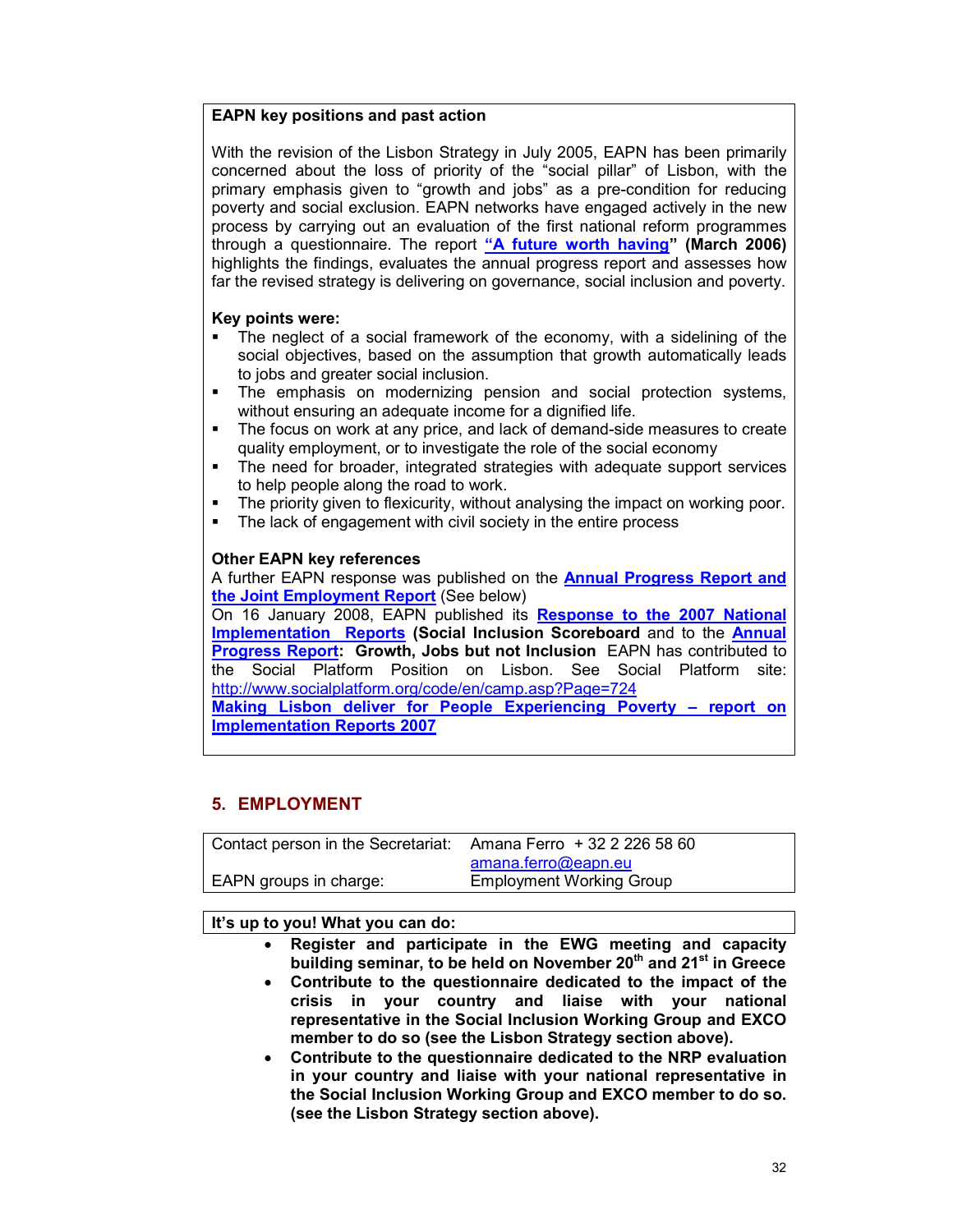- **Contribute to the preparation of the EAPN position on flexicurity, to feed into the EMCO debate on the subject on October 9. Details about this process will be dispatched by email soon.**
- **If you are interested in finding out more about working on the Employment Guidelines, please contact Philip O'Connor (chair of the EWG and coordinator on this topic) for more information.**
- **If you are interested in finding out more about the "diary project" (collecting testimonies in the shape of diaries by jobseekers or MI recipients in times of crisis), please contact Colin Hampton for more information (coordinator in the EWG for this topic).**

## **Latest policy developments**

### **Employment Communication**

**The European Commission put out, on July 3rd, the communication entitled "A Shared Commitment for Employment". More information on the content, as well as the text of the communication, can be found here. The communication builds on the results of the Employment Summit (see below), in the preparation of which EAPN was involved through the Social Platform. Social NGOs expressed their disappointment at the communication, which does contain some positive steps forward, but does not overall pick up on our main concerns regarding quality of employment, the specific situation of vulnerable groups, and the social impact of the crisis.** 

### **Employment Committee (EMCO)**

**The EMCO held its last reunion before the summer on June 24th. Among other things, it discussed its approach to flexicurity (position to be finalised in October – EAPN to input); the non-changing of the NRP assessment indicators, given that the Guidelines stayed the same; next steps for the post-2010 Strategy (consultation to be launched in the fall, final document to be endorsed by the December European Council); climate change; the EC Communication on Employment.** 

#### **Informal EPSCO in Jönköping, Sweden, July 8-9**

**The Social Platform was invited to prepare an input for the informal meeting of Employment and Social Affairs ministers, which was held in Jönköping, Sweden, on July 8-9. EAPN contributed to this input, which you can read here. The topic of the summit was "Promoting access to employment through more inclusive labour markets and active social security policies". The priorities put forward by this EPSCO meetng for the Swedish Presidency are: Full employment and more inclusive labour markets; Promoting good health for an ageing EU workforce, primarily through negotiating the patient mobility directive and eHealth cooperation, and progress on the pharmaceuticals package; Emphasising the importance of gender equality for economic growth and employment. You can read the press release of the Swedish Presidency related to this event here.** 

#### **EAPN Activities**

**EAPN responded to the Commission Communication "A Shared Commitment to Employment", highlighting our main concerns regarding a**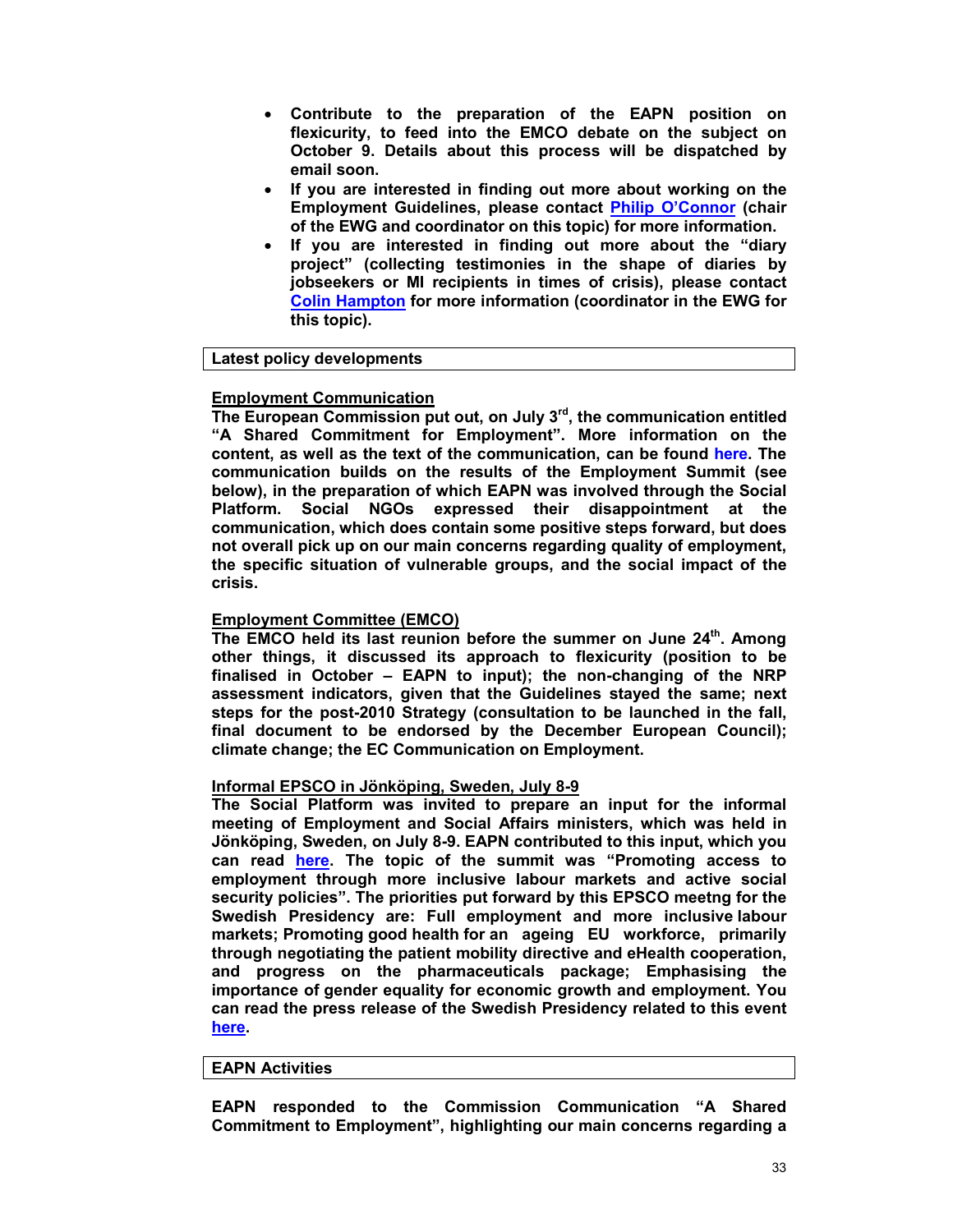**number of issues which the document fails to adequately address. We welcome the mentioning of the Active Inclusion Recommendation, while the main point of concern continues to be the absence of a concrete plan for its implementation, both at national and at the EU level. Please read the full response here.** 

**EAPN also contributed with a paper on Skills and Mobility to the recent debate in the Employment Committee on these issues. This agenda, which has been pushed forward by the Commission with the support of the Czech Presidency in the past months, has not been adequately poverty proofed, and a number of concerns still remain to be discussed so that the proposed measures help improve the lives of people experiencing poverty and social exclusion on the ground. The response, prepared by the Secretariat together with the Employment Working Group, can be read here.** 

#### **Video project**

**Four EAPN networks (Belgium, United Kingdom, Romania and Lithuania) are involved, through their representatives in the Employment Working Group, in the making of a video focusing on positive and negative activation practices. The video will constitute a lobbying tool for the EU and national level, and will include interviews with people identified by the four networks, to illustrate the EAPN principles on good activation. Good practices will be contrasted with bad practices in the same country. The video is supposed to be shot during the month of November 2009 and finalized in the early 2010.** 

#### **Conferences**

#### **Joint Social Conference**

**EAN, together with 16 other social NGOs and trade unions, at Brussels and EU level, are organizing joint conference on September 14th and 15th, in Brussels. The meeting will focus on two aspects, for which separate parallel workshops have been set up: social dumping and decent employment. The event is meant, first and foremost, to strengthen cooperation between social NGOs and trade unions, and to identify common positions and joint lobbying targets. This first attempt is supposed to evolve into a yearly conference, to be held in February, aimed at preparing a common position for the Spring Council. The EAPN secretariat is in charge of preparing the Issues Paper for the decent employment workshop, and will cover participation costs for 3 representatives from its membership. An additional 3 participants can attend on behalf of EAPN, provided that they are Brussels-based or if they can cover their own expenses.** 

**On June 24-25, EAPN participated in the European Commission event called the "Employment Week". Although meant to bring together all relevant stakeholders, participation fees were prohibitive, which resulted in feeble attendance. The event was mainly attended by training companies and EU institutions. However, EAPN managed to secure a free stand, together with our partners the AGE Platform and the European Youth Forum. Also, Johannes Jorgensen, from EAPN Sweden and member of the EAPN Employment Working Group, was guest panelist speaker in a session titled "The Social Cost of Change". His intervention, prepared with the support of the EWG, was the key point of the session and it spurred a lively debate. More information about the event can be found here.**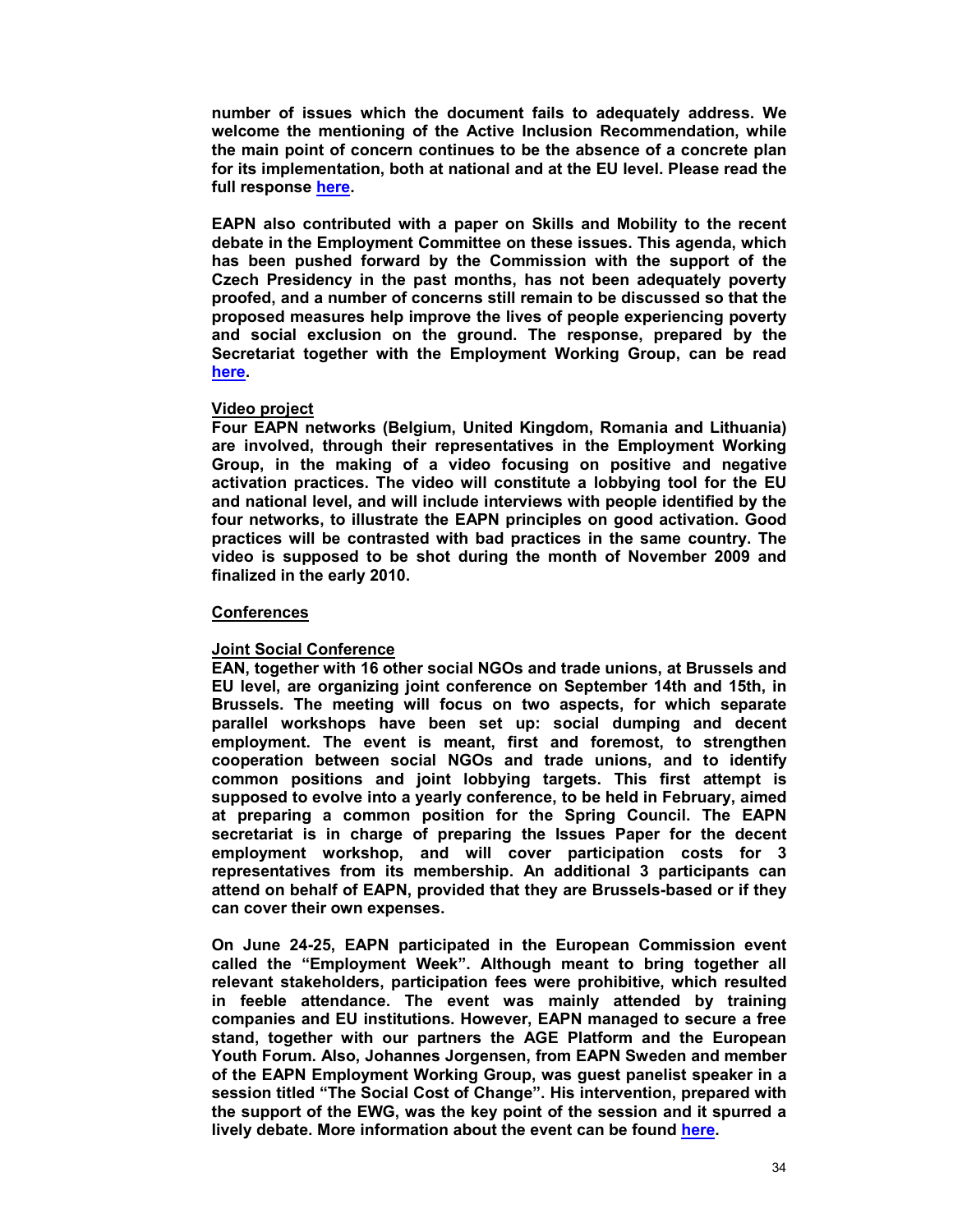14/05/2009 – EAPN was represented at a conference organized by the European Commission concerning the impact of the economic crisis on labour markets. Please find here the conference programme. Materials to follow soon.

19.05.2009 – EAPN attended the Thematic Peer Review organized by the European Commission and dedicated to "Labour market policies in response to the impact of the economic crisis". Materials to follow soon.

#### **WISE project**

**A feed-back meeting with all project partners (8 participating countries) took place on June 23rd in Rome, with EAPN participation. The results of the four peer reviews were discussed, as well as ways forward and how to proceed with the drafting of the cross-cutting reports, which are supposed to look at specific country situations, country recommendations, as well as general proposals for the EU level regarding the promotion of Work Integration Social Enterprises. The main documents of the project, including the report of the feed-back meeting, can be found on the project website. The cross-cutting reports will be finalised by September 15th .** 

## **Background information**

In 1997 The Amsterdam Treaty, with a new chapter on Employment has been an important step: whilst employment policies remain national competence, it clearly gives to the European Institutions a stronger role. Structural Funds are one of the main financial tools to deliver the strategy.

The components of the EES are:

- Guidelines are proposed by the Commission and adopted by the Council,

- on the basis of which Member States develop annual National Action Plans for **Employment** 

- Recommendations to each MS regarding its employment policy, proposed by the Commission and adopted by the Council.

Each year a Joint Employment Report is established by the Commission and the Council which assesses the national employment policies, it is forwarded to the Spring Council.

A peer review process had been set up to support the assessment of the national best practices. National practices selected by the EMCO are reviewed by other countries and independent experts.

Indicators are selected to asses progress made by Member States

The Employment Committee (EMCO) has been established, with advisory status to promote coordination between MS on employment and labour market policies (Article 130). It gathers two representatives for each MS.

An Employment Committee subgroup does a specific work on indicators. The EMCO ad hoc group gathers a restricted number of EMCO members and prepares the work of the full EMCO regarding some selected issue (for example the ad hoc group makes a review of the NAPs).

From the revamping of the Lisbon strategy in 2005, this EES has been integrated in the Lisbon strategy and is now the employment part of the Lisbon strategy**.** 

**European Employment Strategy**

**Employment Summit**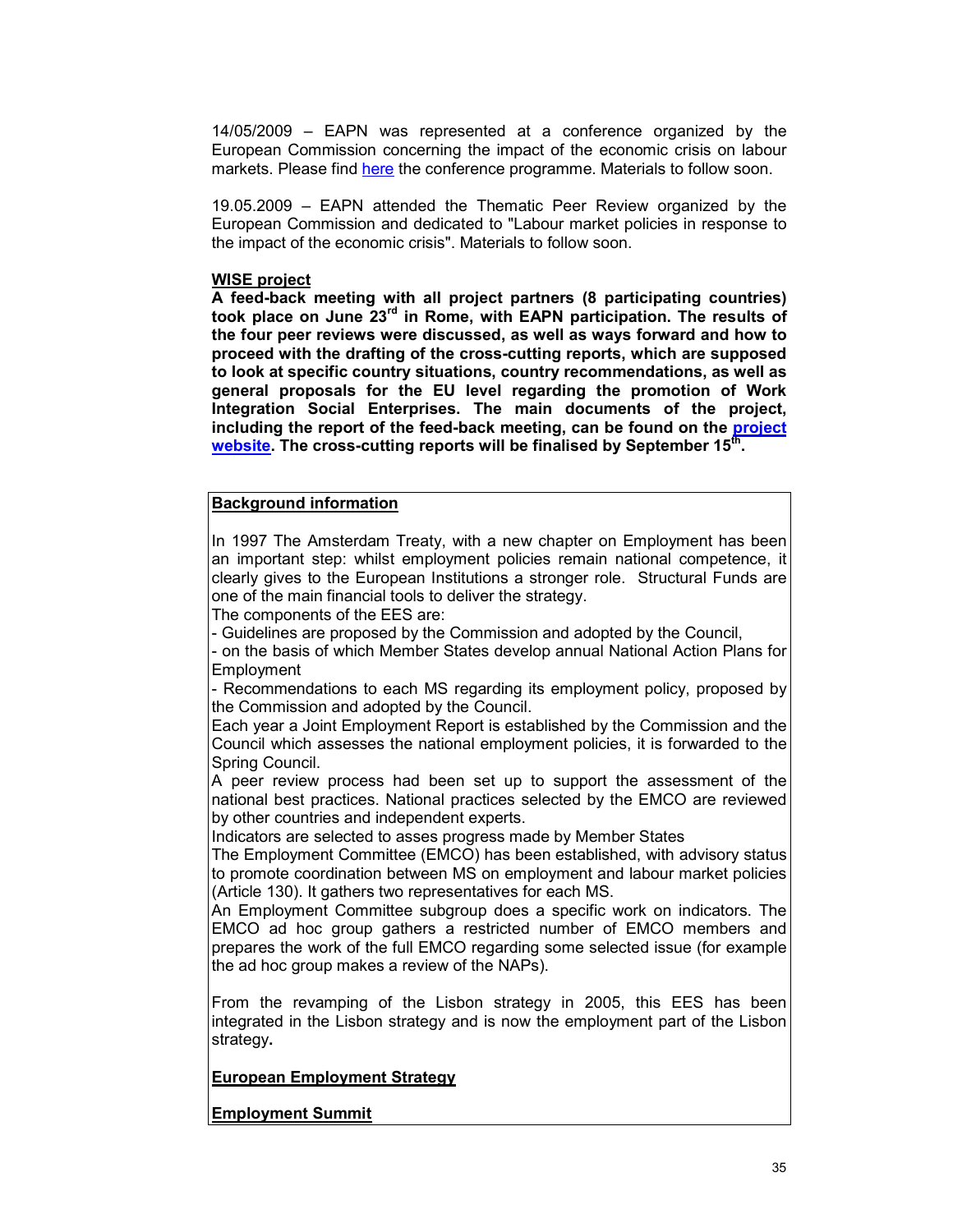The outcome of the Employment Summit (previously called a Troika), which took place on May  $7<sup>th</sup>$ , and of its preparatory workshops, is not very encouraging. Find relevant document here

Conclusions of the European Employment Summit Consolidated report of the three preparatory workshops Social NGOs to the EU Employment Summit: how to address the social crisis EAPN press release.

Although the Social Platform was involved in the preparatory workshop (and EAPN, through the SP, as well), it was not invited to the final Summit, which benefited from no civil society participation – it was a meeting between the Troika Presidencies (the Czech, Swedish and Spanish governments), the European Commission, and social partners.

There are some positive aspects, such as mentioning putting people at the heart of the recovery plans, a more socially cohesive (including modern social protection systems) post-Lisbon strategy, an integrated approach (bringing together economic, employment and social aspects) and the explicit mentioning of vulnerable groups.

However, the social impact of the crisis is barely mentioned. Active Inclusion is not made a guiding principle. The usual agenda, keeping people into employment at all cost, flexicurity, skills upgrading and mobility is reaffirmed.

The EAPN Secretariat prepared a response letter for the EMCO prior to its discussion of the Joint Employment Report. This letter was included in the meeting documents of the EMCO and can be downloaded here.

26/02/2009 - The Commission prepared the draft Joint Employment Report, which can be downloaded on DG Employment webpage.

29/01/2009 – The European Commission presented to the Council a proposal to keep the Integrated Guidelines unchanged for 2009*.* This position was supported by the EMCO at its meeting on 19/02/2009.

March 08 In the framework of the Lisbon strategy (encompassing the Micro, macro and employment strategies: see section 3 above) the Spring Council endorsed Commission's proposals regarding employment, including

1/ the Draft Joint Employment Report (part III of the Annex to the Strategic Report: see http://ec.europa.eu/growthandjobs/pdf/european-dimension-200712 annual-progress-report/200712-annual-report-annex3\_en.pdf

 2/ Country Recommendations (http://ec.europa.eu/growthandjobs/pdf/european-dimension-200712-annualprogress-report/200712-countries-specific-recommendations\_en.pdf)

3/ Proposals for the 2005-2008 Guidelines see http://ec.europa.eu/growthandjobs/pdf/european-dimension-200712-annualprogress-report/200712-annual-report-integrated-guidelines\_en.pdf

The guidelines proposed remained unchanged, with only rationales reworded including more reference to active inclusion and flexicurity. The guidelines have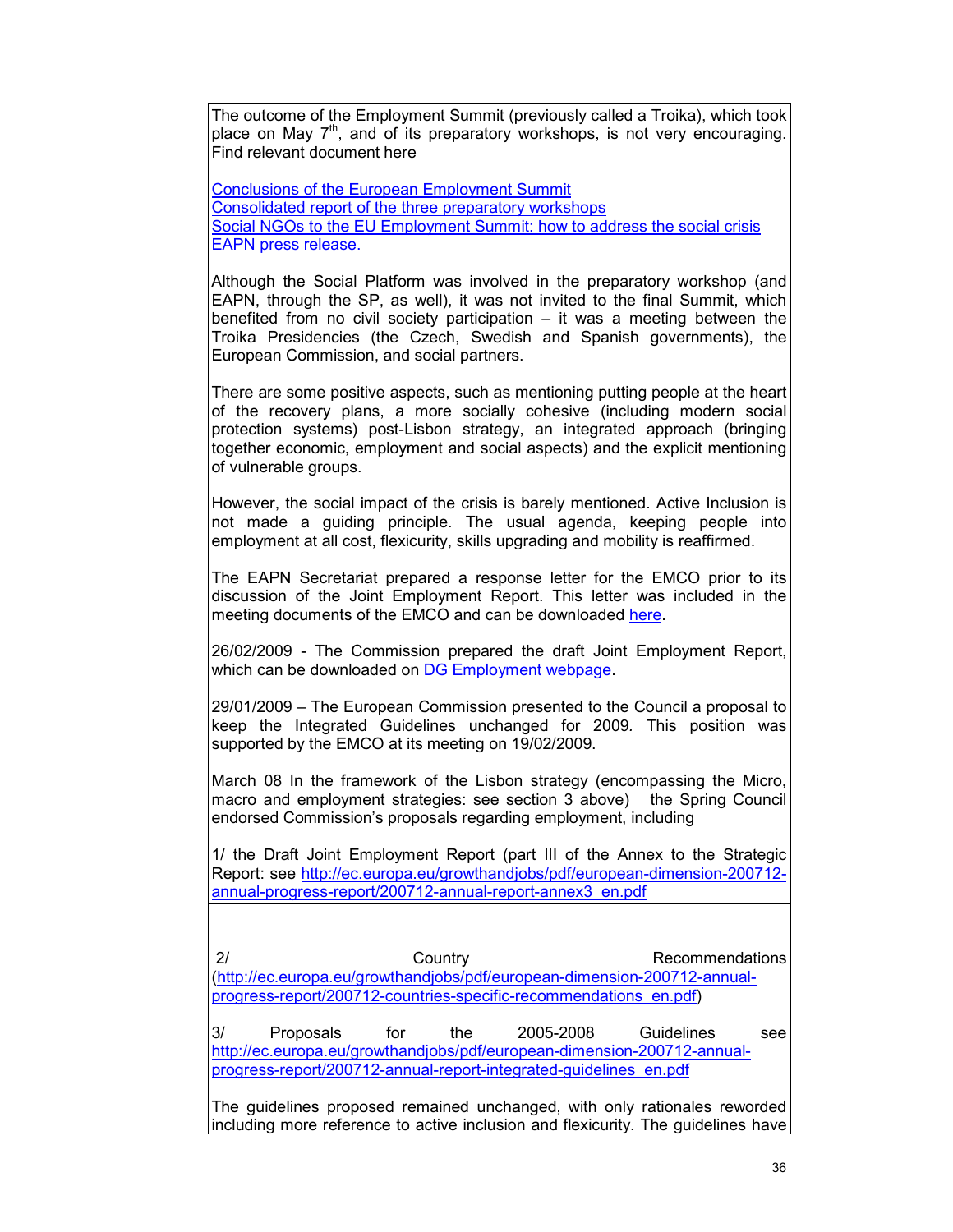been officially adopted by the Council in July: see adopted version. Some of the changes inserted in the narratives are useful to get in mind and to use in our lobbying work. See EAPN briefing on the new guidelines, issued on 4 September.

## **Resources and information:**

Information available on Europa website http://ec.europa.eu/employment\_social/employment\_strategy/index\_en.htm

**Responsible for the Employment strategy as part of the Lisbon Strategy:**  National level: National Ministries in charge of employment and economic affairs, social partners, Members of the Employment Committee European level: DG EMPL. (Robert Strauss, Unit D2 principally

Two main key themes are currently dominating the Employment Strategy: → **Activation and Make Work Pay** (activation is also one pillar of the active inclusion notion, see below section 5.2. )

**Make Work Pay is the approach agreed on and regularly promoted by the Employment Committee.** 

### → **Flexicurity**

The EMCO prepared a draft paper on Flexicurity in times of Crisis (to be found here) to serve as basis for its discussion on flexicurity, scheduled for the second part of 2009. The document defines flexicurity as a combination between contractual flexibility and strengthened ALMP. Security is understood mainly as increasing people's employability by upgrading their skills. The European Commission is preparing a workshop on flexicurity on 27 April, to provide policy input for the Employment Troika Summit at the beginning of May.

*12/2008* - The Mission for Flexicurity of the European Commission prepared and released in December 2008 a Report, looking at the implementation of the flexicurity principles across Member States. The report reviewed the situation in France, Sweden, Finland, Poland and Spain, and it is available here. The Czech Presidency of the European Union also announced, in the official programme, that they will prepare Conclusions on flexicurity

*24/09/2008* - the Commission organised a Mutual learning seminar to discuss the first results of the Mission, EAPN as well as other NGOs participated actively (see **http://www.mutual-learning-employment.net/thematicreviews/**)

*01/2008* - A Mission for Flexicurity (see **Europa webpage**) has been established, and visited 5 *Member States for discussing in depth the state of play as regards the development and implementation of the national pathways based on the common Flexicurity principles agreed at the European Council in December 2007. As part of a mutual learning perspective, these visits will also give the opportunity to other Member States as well as to other relevant participants to take part in the discussion.. The final Mission Report will be presented in December 2008 to the Employment ministers. It will aim at proposing concrete suggestions to encourage the implementation of flexicurity*  policies, taking into account the common principles and "typical pathways" of *flexicurity identified by the Commission Communication of June 2007:The Commission's public initiative should help Member States prepare their first report on the implementation of the national pathways based on the common principles, in the framework of the National Reform Programmes of Autumn 2008.*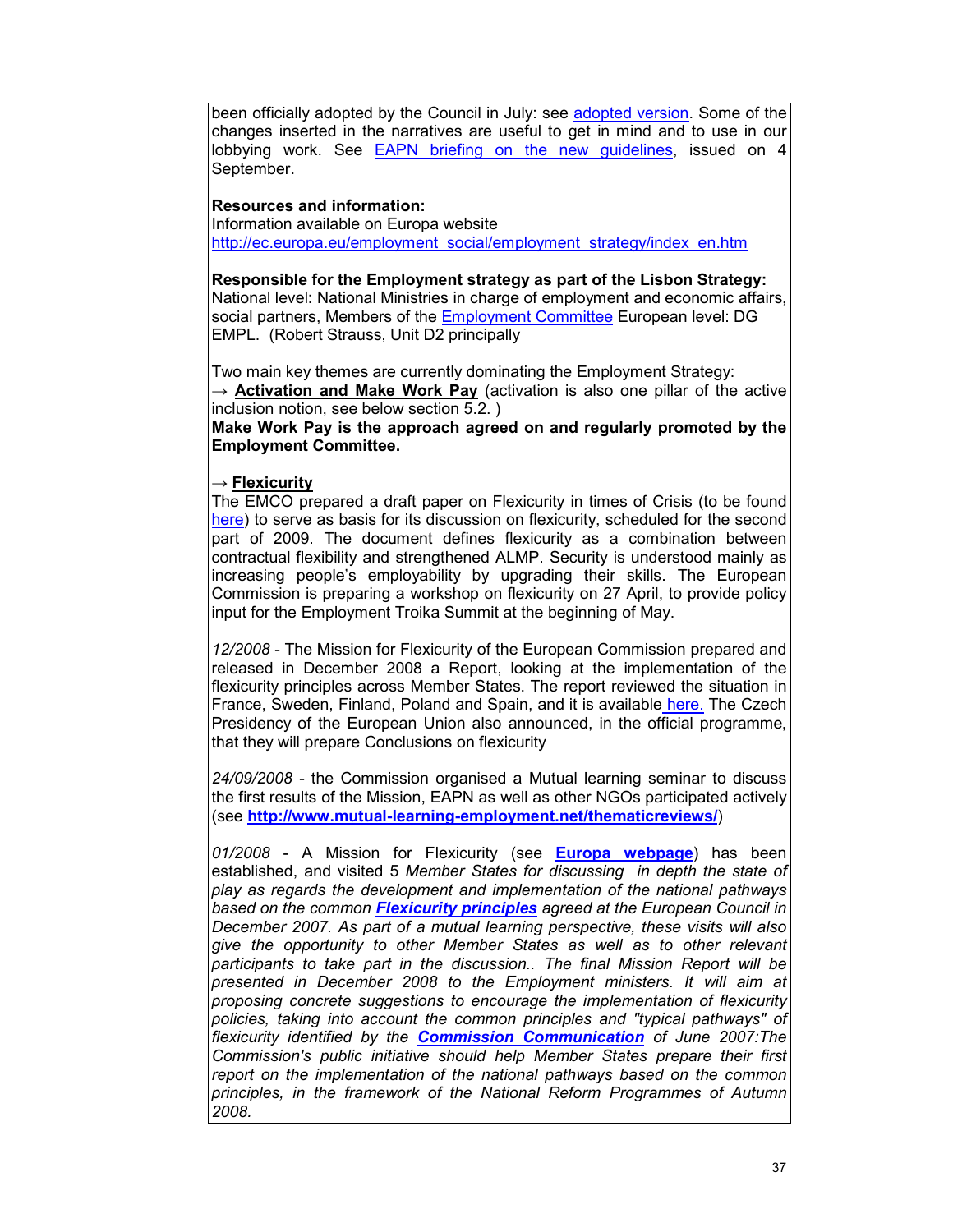*11/2007* - After a Commision proposal has been widely debated at EU level, the EPSCO Council adopted common principles on flexicurity

### $\rightarrow$  New Skills for New Jobs

16/12/2008 - The European Commission released its "New Skills for New Jobs" communication, providing a first assessment of labour market and skills needs up to 2020 and a mapping of existing anticipation instruments at national and European level. The document also proposes a more effective approach to ensure anticipation and matching between labour demand and supply through synergies between employment, training and education policies. The document, which features as a priority on the agenda of the Czech Presidency, will be discussed throughout the Year in the Employment Committee, and can be found here.

09/03/2009 - The EPSCO adopted, on March  $9<sup>th</sup>$ , Council Conclusions on the "New Skills for New Jobs" communication. The document endorses the Commission communication, stressing the need for upgrading skills and providing access to quality education and lifelong learning for all, as well as for mapping-out and anticipating the labor market needs in order to ensure better skills matching. The document can be accessed here. The Spring Council Conclusions have also given additional impetus to this approach, viewed as the main medium- and long-term response to the crisis aftermath. The EMCO is carrying out an assessment (in its Ad-Hoc group) of this strategy. In line with the priorities of the Czech Presidency, the EMCO will also deepen its understanding of the link between skills and mobility. The opinion will be finalized on April 28<sup>th</sup>. The draft EMCO opinion can be found here, and the Commission's background and discussion note - here

### $\rightarrow$  Social Economy

18/02/2009 - The European Parliament adopted (580 votes in favour, 27 against and 44 abstentions), last February  $18<sup>th</sup>$ , the own-initiative report by MEP Patrizia Toia (ALDE, IT), dedicated to social economy. The report considers that "social economy enterprises […] need a secure legal framework, based on recognition of their specific values". The report also calls for a European legal framework to be devised by the Commission, enabling "territorial partnerships to be established and maintained between the social economy sector and local authorities", and for the Commission to look into "reactivating the budget heading specifically for the social economy". The adopted text can be found here

The European Parliament Intergroup on Social Economy has launched its memorandum on social economy, in view of the upcoming European Parliament elections, which can be accessed here

The EAPN Secretariat, as well as members of EAPN Austria, EAPN Romania, EAPN Poland and EAPN Malta are partners in a transnational exchange project on Social economy led by DIESIS and CGM, whose aim is to asses the policy support given to Work Integration Social Enterprises (WISE) in EU countries through a comparative review of legislation as well as National Action Plans for Inclusion and Employment and Operational Programmes.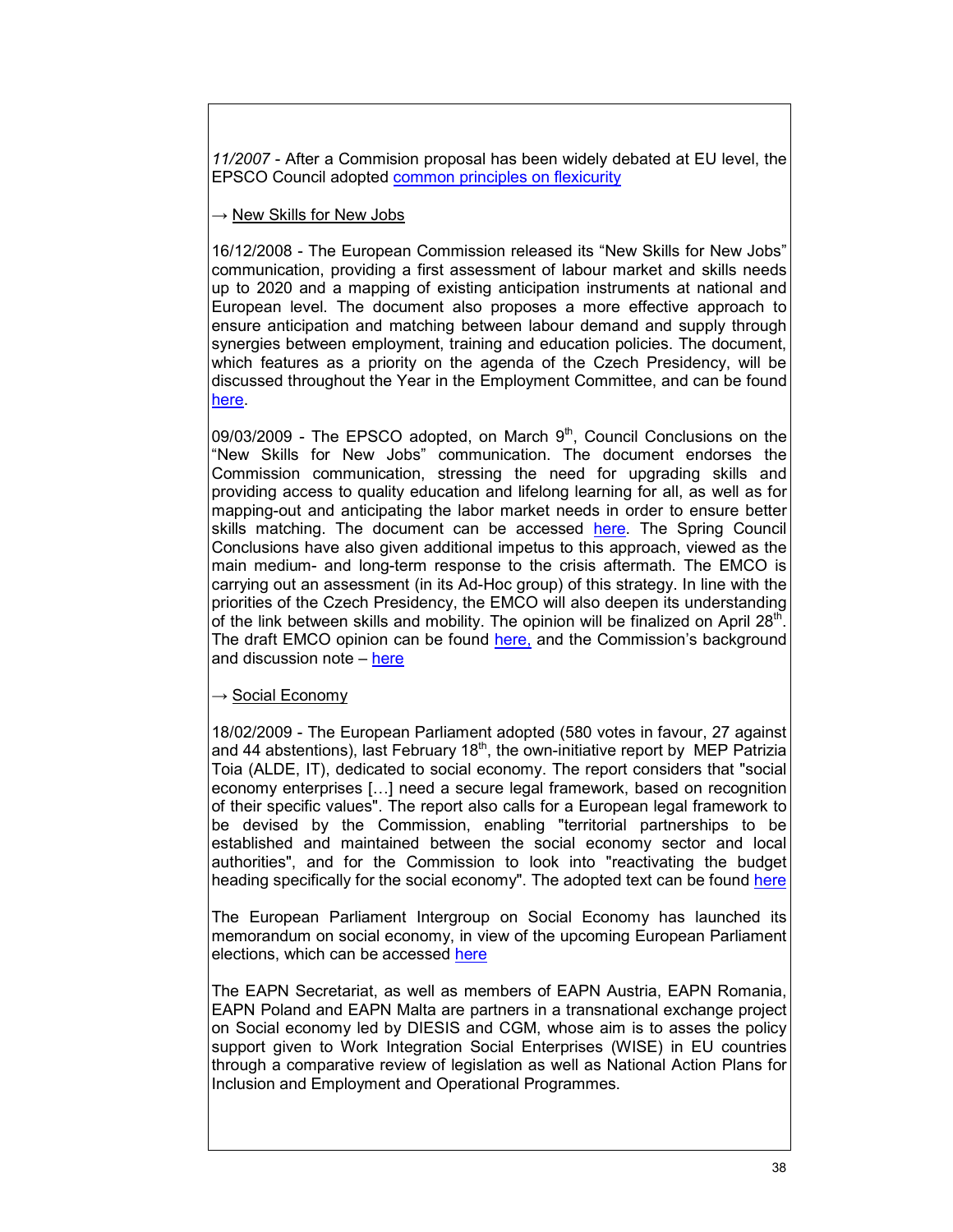### **Social package:**

Part of the social package unveiled in July 08 is devoted to 'Investing in People, More and Better Jobs, New Skills'. It includes

- a Directive to improve the functioning of European Works Councils to ensure effective

social dialogue on restructuring operations.

- staff working documents, one encouraging and supporting Social Partners to step up their

efforts to anticipate and manage structural change and another highlighting the importance of company-based trans-national agreements;

- a Report on the European Globalisation Fund that reviews its first year of operation, indicates how procedures can be simplified and streamlined and suggests a number of ideas as to how the EGF could be improved**.** 

### **EAPN key positions and past actions**

EAPN has been actively involved in monitoring the European Employment Strategy, with a particular focus on its impact on poverty and social exclusion. Some of the key concerns have been to pressure for more quality of jobs, evaluation of making work pay strategies and the development of positive activation policies, which do not penalise and pressure vulnerable people into jobs at any price. A further concern has been to evaluate how far the EES incorporates the overall Nice objectives of "strengthening social cohesion and inclusion" and to highlight the weakness of the participation of NGO stakeholders in the development of the National Action Plans and the lack of independent evaluation.

EAPN actions on the EES have included responses to the revised European Employment guidelines, reviews of the National Action plans for Employment, position papers on Making Work Pay and Good Activation, as well as responses to relevant public consultations.

### **EAPN key references**

(All key references can be found on the EAPN website www.eapn.eu

- Report on the Lisbon strategy and the National Reform Programmes (A Future worth having" March 2006)

- EAPN publication on employment Voices from the Poverty line (September 2006)

- EAPN position paper on flexicurity (October 2006)

EAPN has contributed to the Social Platform Position paper on Flexicurity EAPN response to the Commission Green Paper on modernisation of Labour Law (March 2007)

EAPN response to the Commission Communication on flexicurity (July 2007) See also issue of EAPN Network News (June 2007) devoted to Employment, including flexicurity.

**Note: Concerns regarding employment are also integrated in EAPN inputs on Lisbon and Active Inclusion (see chapter 2 and 6 of this Policy Brief)**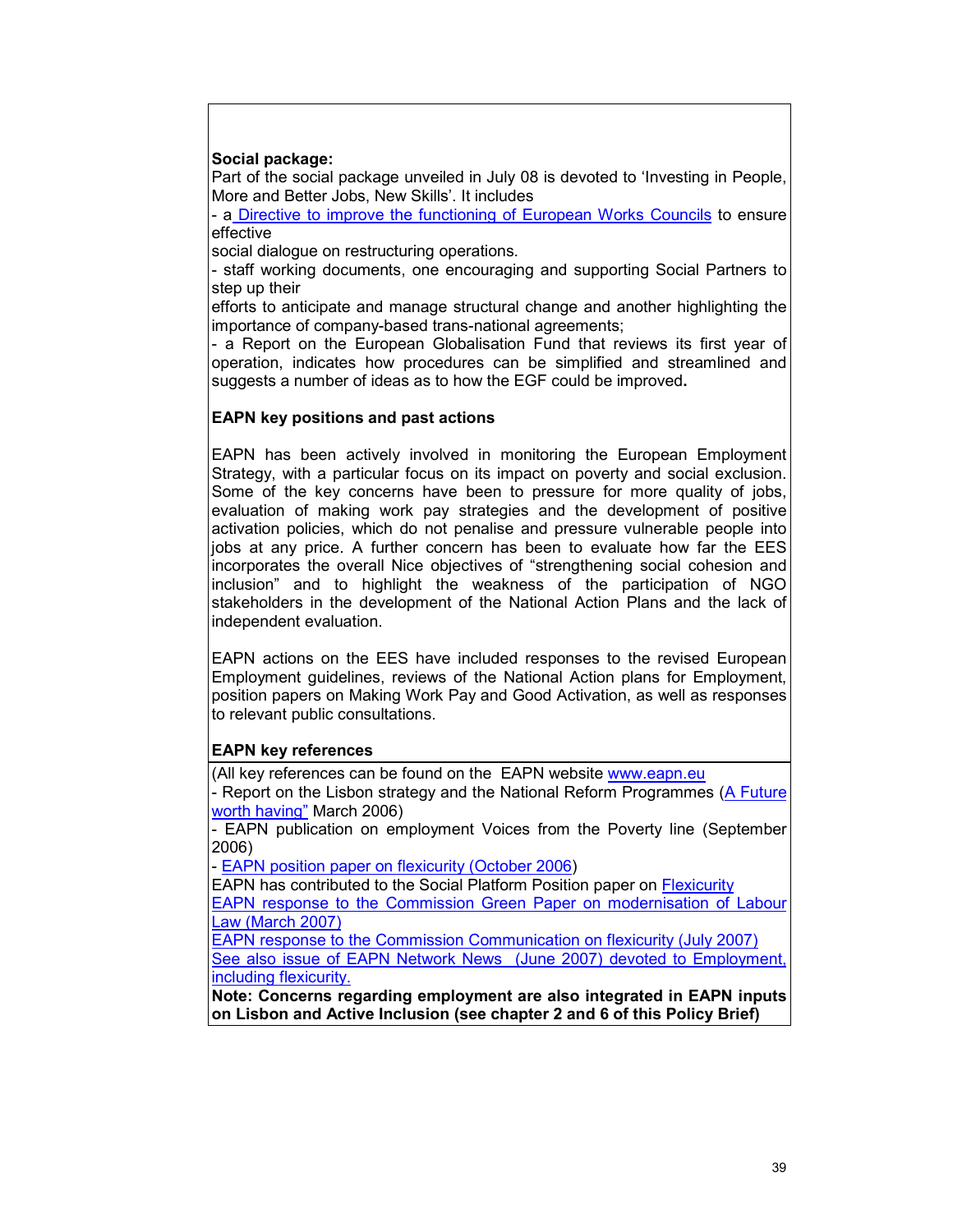## **6. STRUCTURAL FUNDS**

| Contact person in the Secretariat: | Vincent Caron                         | + 32 2 226 58 54 |
|------------------------------------|---------------------------------------|------------------|
|                                    | vincent.caron@eapn.eu                 |                  |
| EAPN groups in charge:             | <b>Structural Funds Working Group</b> |                  |

#### **It is up to you! What you can do.**

Working group members are encouraged to:

- **Be in touch with their National and Regional managing Authorities to see how they can contribute to the 2010 year by showing how Structural Funds are a tool for tackling poverty and social exclusion.**
- **Let the EAPN secretariat know how they are making use of the new EAPN Structural Funds manual. They should also seek support for the translation, printing and distribution of the manual (possible from National Technical assistance support). Working Group members were asked to let the EAPN Secretariat know how many additional copies of the manual in English or French would be useful for them and to inform the secretariat if they could get financial support at National level for reprinting the manual.**
- Get in touch with their managing authorities to see if any change is foreseen to the Operational Programmes as a result of the crisis. Send EAPN any relevant information on how the funds are changed as a result of the crisis. Ensure that there is a real effort put on simplification and that our key concerns are taken into account.
- Define their national network's priorities on structural funds for 2009, building on the capacity-building seminar outcomes (see the notes).
- Send the social indicators' document to their managing authority and monitoring committees if this was not done yet
- Get involved in activities around evaluation and closing of the programming period, to promote a social inclusion perspective
- join the Communities of Practice set up on the different aspects of EQUAL, and call on their managing authorities to do so as well: www.esflive.eu
- EAPN Networks are encouraged to try to contact the desk officer following their specific country (list), and to inform the secretariat of their main concerns.

### **For information – latest policy developments**

**Upcoming developments** 

- **The Barca Report was published on April 29th 2009. This report is a major step forward in the framework of the discussion on the future of cohesion policy. The main points are the following :**
- **Social Inclusion as one of the two core objectives of the cohesion policy**
- **Management of the structural funds is incompetent**
- **Restore the structural funds as means to develop regions territories**
- **Re-orientate the structural funds away from local elites**
- **Structural Funds should be governed from the Commission. The document can be found here.**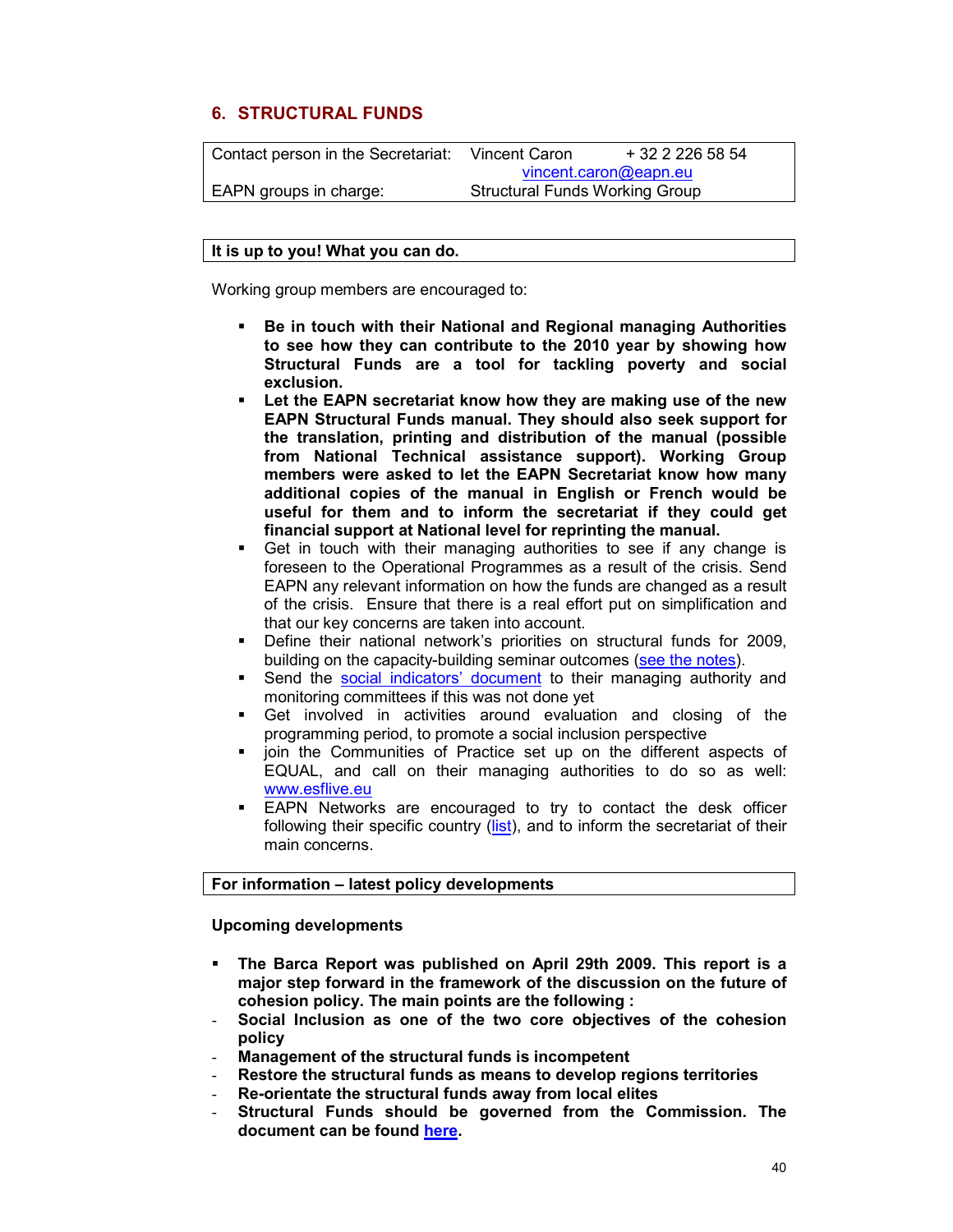- **The 6th interim Report on economic and social cohesion was published on June 25th 2009. It's mainly focused on the regional dimension of creativty and innovation. The second part of this document summarize key outcomes from the Consultation on the Green Paper on territorial cohesion. This document can be found here.**
- **On July 22th 2009, the European Commission presented new measures aiming at simplifying management rules for the Cohesion Policy. As part of the measures to combat the crisis;**
- **The Commission may reimburse 100% of the costs declared by the Member States for projects financed by the European Social Fund (ESF) in 2009 and 2010. This document can be found here.**
- **The European Regional Development Fund (ERDF) will be able to support the renovation or construction of housing for communities faced with social exclusion, particularly Roma, in both rural and urban areas. This document can be found here.**
- **On July 24th 2009, the European Commission launched a call for proposals as part of the European Parliament's Pilot Project on "Pan-European Coordination of Integration Methods for the Roma". It deals with initiatives in the following areas: early childhood education and care, self-employment and microcredit, information and awareness raising. The maximum budget allocated by the European Union for the project is €4.5 million. The closing date for participation is 25 September 2009 for all areas of action. All the documents can be found here.**
- **Since July 2009, Sweden has taken on the rotating presidency of the EU for 6 months (to be followed by Spain): among the priorities will be a progress in the debate on territorial cohesion, an evaluation of the action plan accompanying the European Union's territorial agenda, the launch of a debate on "macro-regional" strategies following the recent adoption of the Baltic Sea regional strategy.**

**Key dates of meetings during the Swedish Presidency of the European Union:** 

- **10-11 November in Göteborg conference on local and regional implementation of the future Lisbon Strategy**
- **10-11 December in Kiruna "Cohesion Policy and Territorial Development" conference**

Past developments

- Debate on how to adapt cohesion policy as a result of the crisis is currently going on: the European Parliament unanimously adopted the European Commission's proposal to change costs eligible to the ESF regulation (changing eligible costs) and supported as well a refocusing on energy efficiency in housing in the purpose of social cohesion. More information on the changes proposed can be found in EAPN's presentation on the issue as well as here.
- In line with EAPN's recommendations, the 2009 Joint Report on Social Inclusion and Social Protection, published early March, calls for a strengthening of the interaction between the European Social Fund and the Open Method of Coordination on Social Protection and Social Inclusion. Its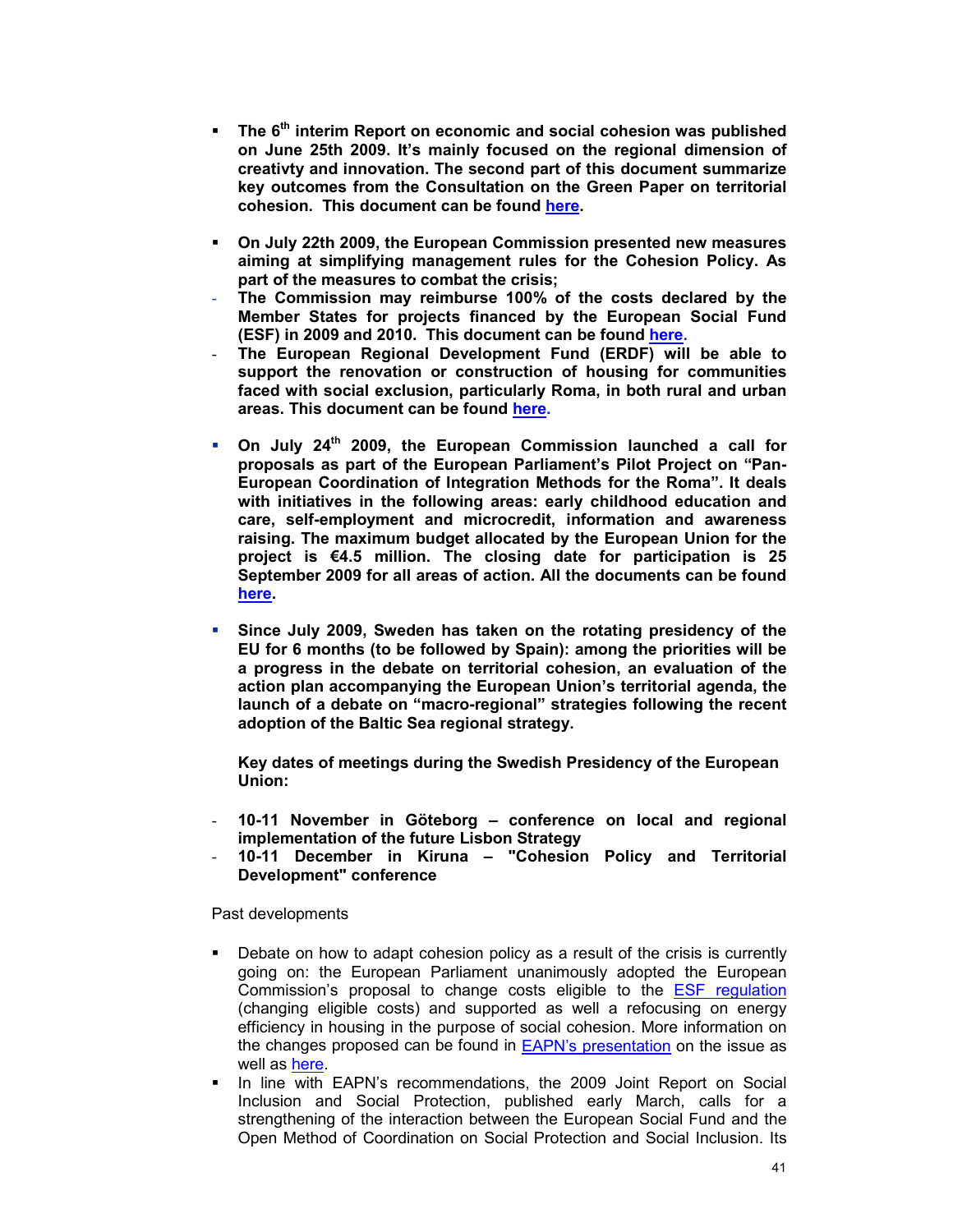supporting document also contains information on how the funds have been implemented in the purpose of inclusion in the Member States. More detail can be found on the Commission's webpage.

- In January 2009, Commissioner Hubner presented the Commission's priorities for cohesion policy in 2009: moving forward on debate around the future of the funds (2014-2020), adapting the funds and boosting their use as a result of the economic crisis, setting up of an expert group on simplification which should publish its results in May.
- In January 2009, the Czech Republic has taken on the rotating presidency of the EU for 6 months (to be followed by Sweden): among the priorities will be simplification of the funds, debate on the future pf cohesion policy (major conference organised on 26-27 March in Prague).
- The European Commission is currently undertaking a study on how to improve the links between structural funds and the Social OMC. EAPN has contacted the European Commission ESF unit to contribute. In addition, the topic was identified as a priority within the 2009 Joint Report on Social Protection and Social Inclusion.

### **EAPN Activities**

An indicative work programme for 2009 on structural funds can be found here.

**Upcoming activities:** 

- **On November 5th and 6th 2009 the EAPN structural funds working group will meet in Lithuania. A draft Agenda will soon be available.**
- **EAPN is preparing a public answer to the Barca Report which will be sent to the European Commission by the mid-September 2009.**
- **EAPN is finalizing a political messages paper based on the information compiled in the Social Inclusion Survey.**

### **Past activities**

- **On May 30th 2009, The EAPN structural funds working group met in Vienna.**
- **The EAPN Social Inclusion Survey has been finalized. It can be found here.**
- **The EAPN SFWG Internal Briefing on the Barca Report has been finalized. It can be found here.**
- The structural funds working group met on  $6<sup>th</sup>$  February 2009. Key issues on the agenda will be the EU recovery plan, transnationality and the 2009 work programme.
- In February 2009, EAPN contributed to the European Commission consultation on territorial cohesion (link). The contribution insists in particular on the need to put social cohesion at the centre of the debate.
- In January and February 2009, EAPN inputted in the European Parliament and Commission debates around simplification and modification of the funds as a result of the crisis.
- 11 February 09, Elodie Fazi (EAPN policy officer) took part in the meeting of the Community of Practice on Partnership in Vienna.
- On 8<sup>th</sup> December 08, EAPN organised a joint seminar with the European Disability Forum and CECODHAS (social housing), aiming to review the state of play of the current programming period, from a social inclusion perspective. The seminar put a strong focus on how to mobilise structural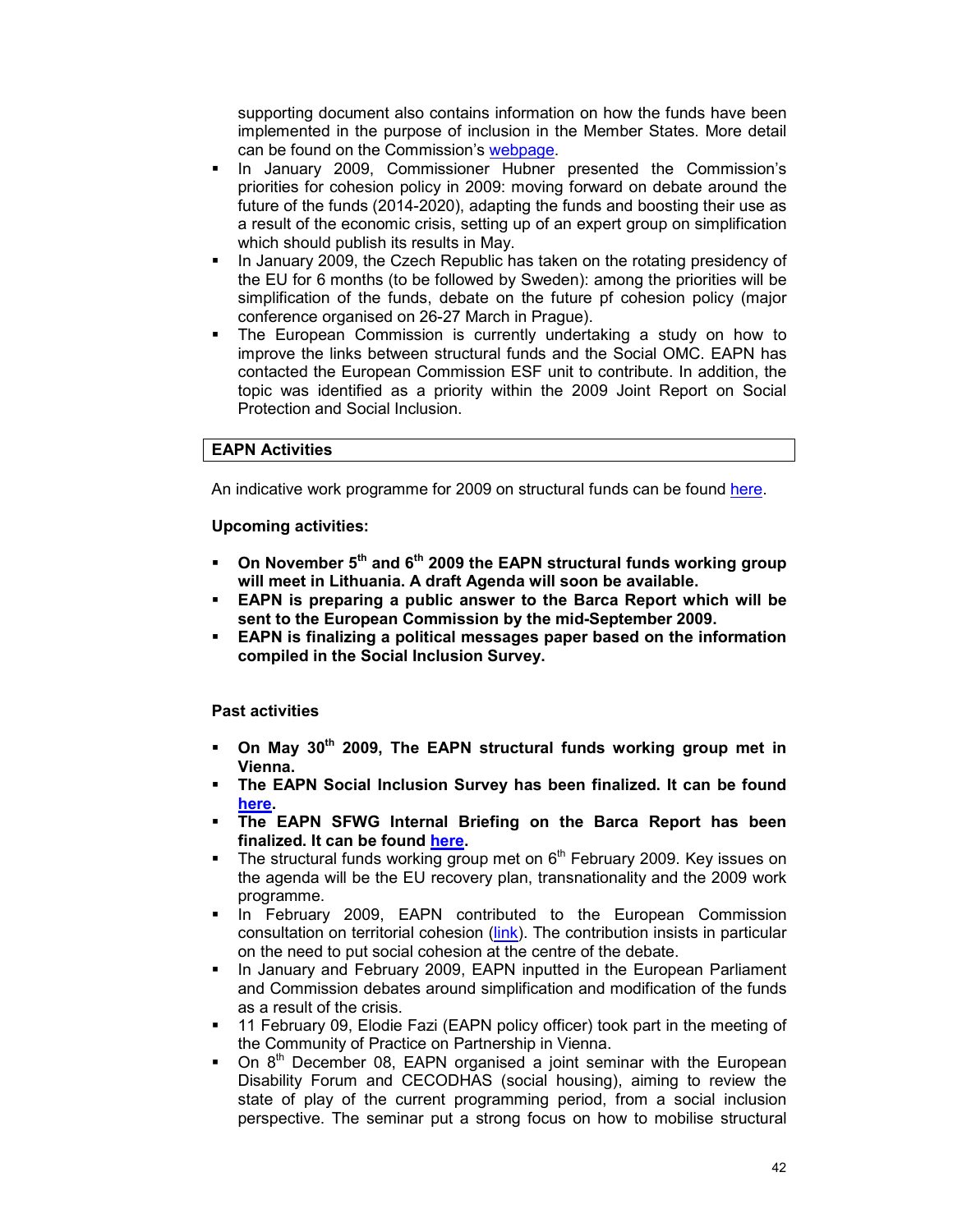funds as part of the EU recovery plan. A short report can be found on the EAPN website. Presentations can be downloaded here.

- EAPN published an analysis of the National Reform Programme (Lisbon Strategy) with a specific section on how structural funds contribute to meeting the NRP's objectives.
- On 30-31 October 08, EAPN held a capacity building seminar on structural funds. Click to see the notes.

### **Background information**

The Structural Funds and the Cohesion Fund are intended to narrow the gaps in economic and social development among the regions and Member States of the European Union. Representing more than one third of EU's budget, the Funds constitute substantial financial assistance that shapes the long-term development of the recipient countries and regions.

**New challenges for 2007-2013** – For the period 2007-2013, cohesion policy will benefit from 35.7% of the total EU budget (347.41 billion euros), and its general framework has undergone major reforms to tackle challenges raised in particular by enlargement. Aiming at a more strategic approach, and a more decentralised management, the new Cohesion Policy has been concentrated on three main objectives, each targeting specific types of regions and Member States:

- convergence (81.54% of funds, mostly targeted at regions with a per capita GDP at less than 75 % of the Community average);
- regional competitiveness and employment (15.95%);
- European territorial cooperation (2.52%).

These objectives are to be met mostly through three funds: European Regional Development Fund (ERDF), the European Social Fund (ESF) and the Cohesion Fund (Member States whose GNI is lower than 90% of the EU average). New financial instruments have also been created to support innovative approaches and cooperation with the European Investment bank: Jaspers, Jeremie and Jessica.

For the first time, strong coherence between cohesion policy, the Lisbon and Gothenburg strategy is also required: according to the "earmarking" process, at least 60% of the funds (in convergence regions, 75% for competitiveness regions) should be targeted towards Lisbon related fields supporting a "growth and jobs" approach.

**What can the funds do to tackle poverty and exclusion?** Although primarily known for their contribution to growth through support to physical infrastructures, structural funds have significantly contributed to tackle poverty and exclusion since the creation of the ESF in 1957 and ERDF later on. This was achieved by supporting a wide range of projects more or less directly employment-related, ranging from community support to formal, but also non formal education and training, support for access to services....

**The process: where are we now**? The 2007-2013 process of adopting national and regional frameworks is marked by a strong degree of decentralisation. The Funds' budget and the rules for its use (regulations) are decided by the Council and the European Parliament on the basis of a proposal from the European Commission. These are completed by a more strategic document, the Community Strategic Guidelines, in charge of ensuring coherence with the general objectives of the Union. On this basis, each Member State has to sumbit a National Strategic Reference Framework, oulining broad priorities, to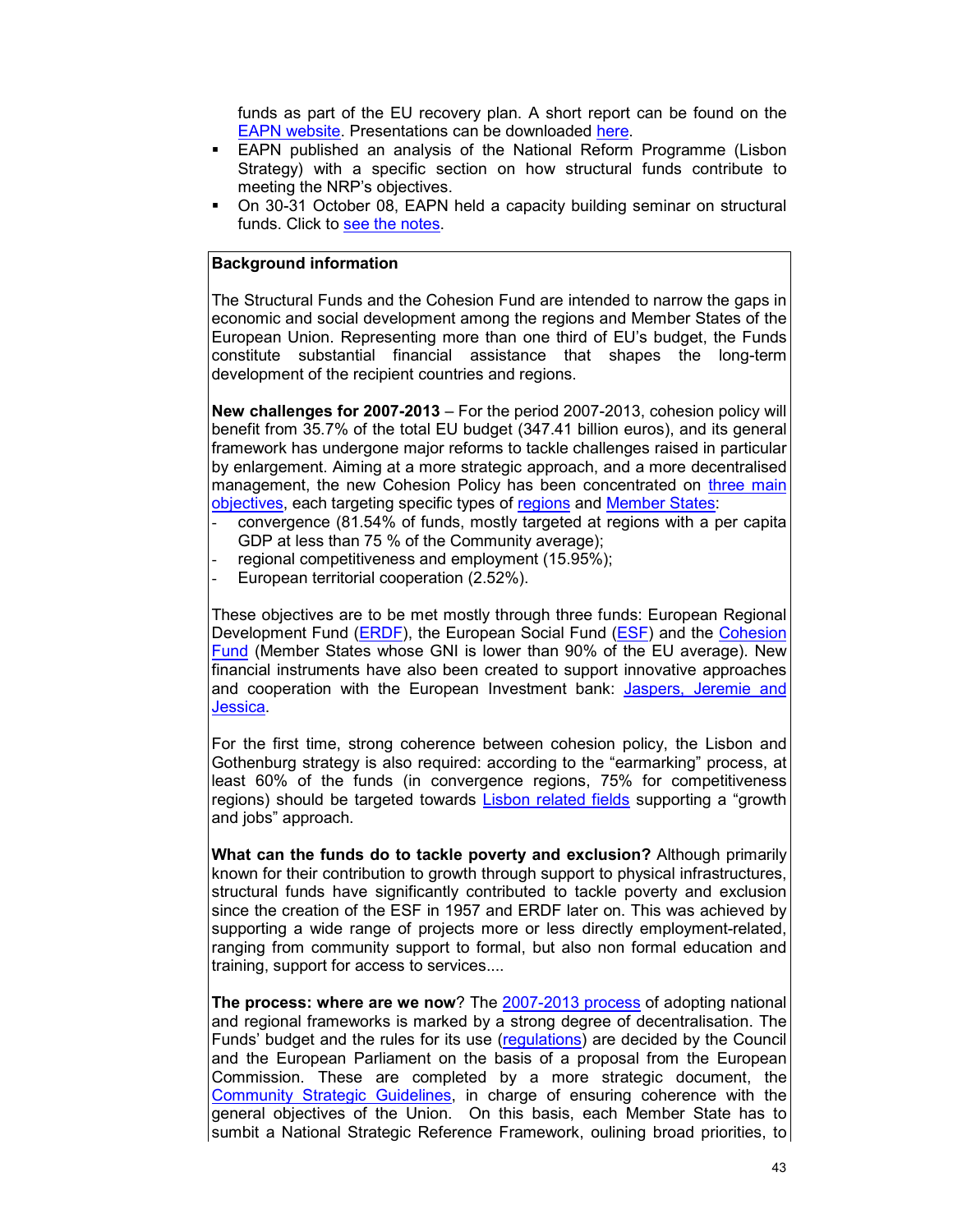be negotiatied and validated by the European Commission within three months upon reception.

**Timeline:** 

**Member States' annual report on implementation of the funds (to be sent by June each Year)** 

**Debate on future of structural funds: ongoing** 

**Responsible for the Structural Funds process:** 

National level: National Ministries (mainly, Finance Ministry; but also Social Affairs, Employment, Environment may be involved, to a lesser extent). In decentralised Member States, regional authorities may have a relevant role in the process.

EU level:

European Parliament: Regional Development Committee

Commission: DG REGIO, DG EMPL., Employment and Social Affairs Committee. Contacts to the relevant EC officials are provided in the following documents:

Contact to ESF desk officers (available from the secretariat)

Commission directory

## **Background resources and documents**

**Website of the European Social Fund EQUAL website Interreg IVC URBACT Inforegio website Compilation of quotations from structural funds key documents, relating to social inclusion- (EAPN internal document) Structural funds regulations Division of resources by Member State Fact sheets by country**

## **EAPN key positions and past action**

**Making a difference to tackle exclusion** - Since the 90', EAPN has been involved in advocating the European institutions to promote a legal framework for the Structural Fund policy which promotes the fight against poverty and social exclusion. It has also worked closely with National Networks and member organisations to enhance a stronger NGO involvement in the Structural Fund process both at national and European levels, and to provide timely information for a better access of NGOs to all stages of Structural Funds.

**Challenges for 2007-2013** - EAPN is rather satisfied with the 2007-2013 structural funds legislative framework, which has picked up some of our amendments to strengthen the social dimension of the Funds and the principle of partnership with civil society. However, the regulations represent only a first step and it is crucial to ensure their spirit is applied throughout all the process, from design to planning and monitoring. EAPN will thus continue claiming for the following concerns to be taken into account: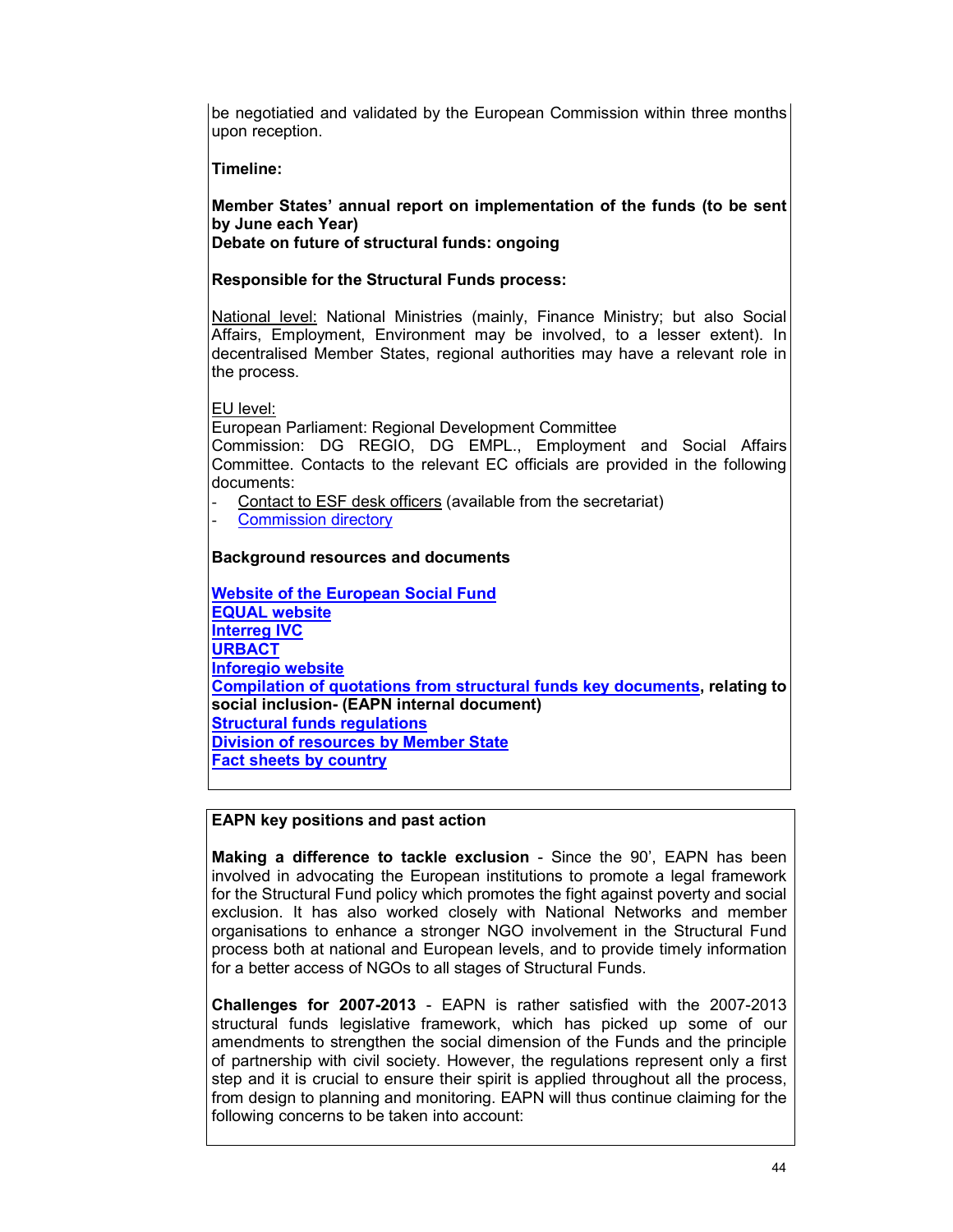Building upon the strengthened partnership principle - For the first time, Article 11 of the Structural Funds regulation explicitly recognizes the principle of partnership with civil society organisations, which "shall cover the preparation, implementation, monitoring and evaluation of operational programmes". Implementing partnership across the whole SF process is an obligation upon Member States, but the quality partnership takes various faces across the EU.

Lisbon "earmarking" and approaches to social inclusion - The new Cohesion Policy for 2007-2013 restates the importance of the social inclusion dimension in the Structural Funds. However, in line with the renewed Lisbon Agenda, the emphasis on jobs, competitiveness and growth hinders a rather holistic approach to socio-economic development which takes seriously into account the root causes of poverty in Europe.

Providing the right framework for NGOs to access the funds- To ensure that the funds deliver on tackling poverty, it is crucial to enable access of those organisations engaged with the most excluded, and to provide tailored mechanisms. Key tools for NGOs to further engage in the SF process, Global Grants and Technical Assistance are acknowledged in the regulations but provided by only a minority of Member States.

Mainstreaming of EQUAL - One of the success stories of the last round of the structural funds was the Community Initiative Programme (CIP) EQUAL, which operated on the basis of social inclusion, innovation, transnationality, empowerment and the bottom-up approach, with over 2,000 projects, mainly for NGOs. There will be no CIPs in the new round, but the Community Strategic Guidelines expressly required that these principles be mainstreamed in the new round (namely innovation, transnationality, partnership and gender), as well as of the types of action it supported..

Building on the potential of new programmes and financial schemes - Within or along with ERDF and ESF, a number of programmes and funding mechanisms can have an impact on the fight against poverty, and it is crucial to ensure this potential is not lost. This concerns in particular URBACT II, which aims "to improve the effectiveness of sustainable integrated urban development policies in Europe with a view to implementing the Lisbon and Göteborg strategies", and the new Joint European Resources for Micro to medium Enterprises, Jeremie, which should promote increased access to finance for the development of micro, small and medium-sized enterprises, partly inspired from the local social capital initiative run by the Commission in 2001.

## **EAPN key references**

All EAPN documents, including EAPN's response to the SF Regulations, the Community Strategic Guidelines and the Communication on Cohesion Policy and Cities can be accessed on the EAPN website www.eapn.eu.

We invite you to look in particular at the new specific public and members' only (password, 1515), pages on structural funds.

## **7. SERVICES OF GENERAL INTEREST /SOCIAL SERVICES**

**(Please note that this section will be reshuffled for the next issue of the Policy Brief).**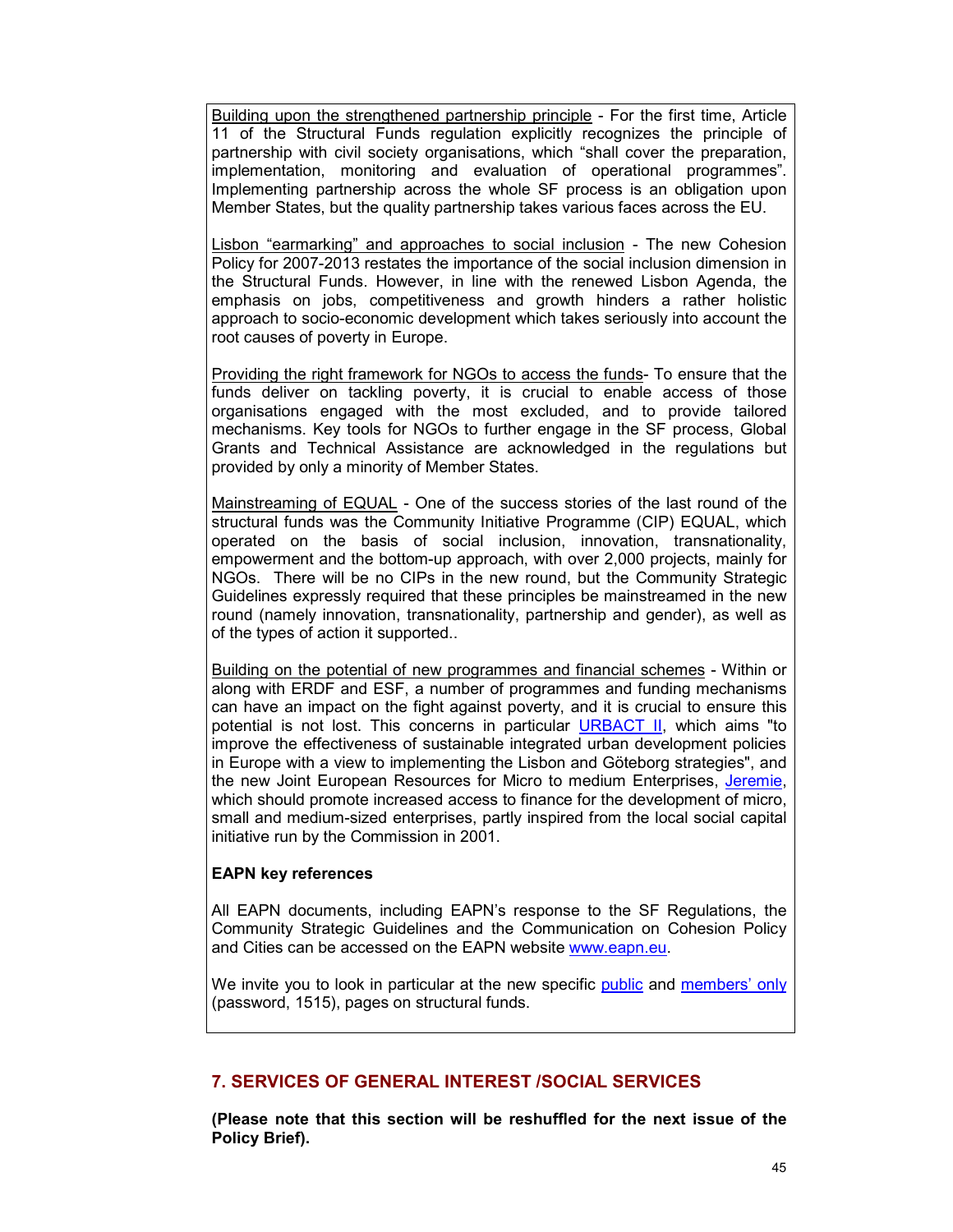| Contact person in the Secretariat: | Vincent Caron                  | + 32 2 226 58 54      |
|------------------------------------|--------------------------------|-----------------------|
|                                    |                                | vincent.caron@eapn.eu |
| EAPN group in charge:              | Social Inclusion Working Group |                       |
|                                    |                                |                       |

**It is up to you! What you can do** 

- **Consultation on Responsible Lending and Borrowing in the EU: please give us your inputs on the consultation document.**
- **Third Energy Package: Member States will have to implement the legislatives acts set put in this package and especially the directive concerning common Rules for the internal market in electricity which imposes some legal requirements to national governments about energy poverty (see details below). It's now time for you to start lobbying your government to get a national framework on energy poverty which will fully protect the rights of people experiencing poverty.**

**For information - Latest policy developments** 

Social Services

- **On the 8th of June 2009, the EPSCO Meeting was dedicated to Social services as a tool for active inclusion, strengthening social cohesion and an area for job opportunities. In the context of the economic and social crisis, the need of social services is all the more crucial to mitigate its social impacts. But, there is no legally binding proposal. The proposals are the following :**
- **A voluntary Quality Framework for social services which aims at providing guidance on methodology to set up, monitor and evaluate quality standards for social services, which is to be developed within the Social Protection Committee with the support of the Commission**
- **Exchange of good practices among the Member States as regards access to sustainable and high quality social services.**
- **Encouragement of the use of existing EU tools (European Commission's interactive information service for the application of Community rules in the field of SSGI.**
- The Czech Presidency organised a conference on Social Services of General Interest on 22-23 April. Please click here to see the intervention of Ludo Horemans, EAPN president.
- In December 2008, the Social Protection Committee adopted Operational Conclusion on the applicability of Community rules to SSGIs. They insist on the necessity to further disseminate information to increase legal certainty and identify three themes which should be subject to further analysis: the cooperation between public authorities, the role of non-profit providers, public procurement procedures and alternatives to these procedures.
- A Social Protection Committee working group has been set up to work on SSGI and in particular the development of Quality Principles.
- Access to Social Service is also one of the key pillars of the Commission's Active Inclusion approach (see specific section in the policy brief).
- The French Presidency held the 2nd Forum on Social Services in Paris on the 28th and 29th October 2008. EAPN participated as a speaker. More information can be found here.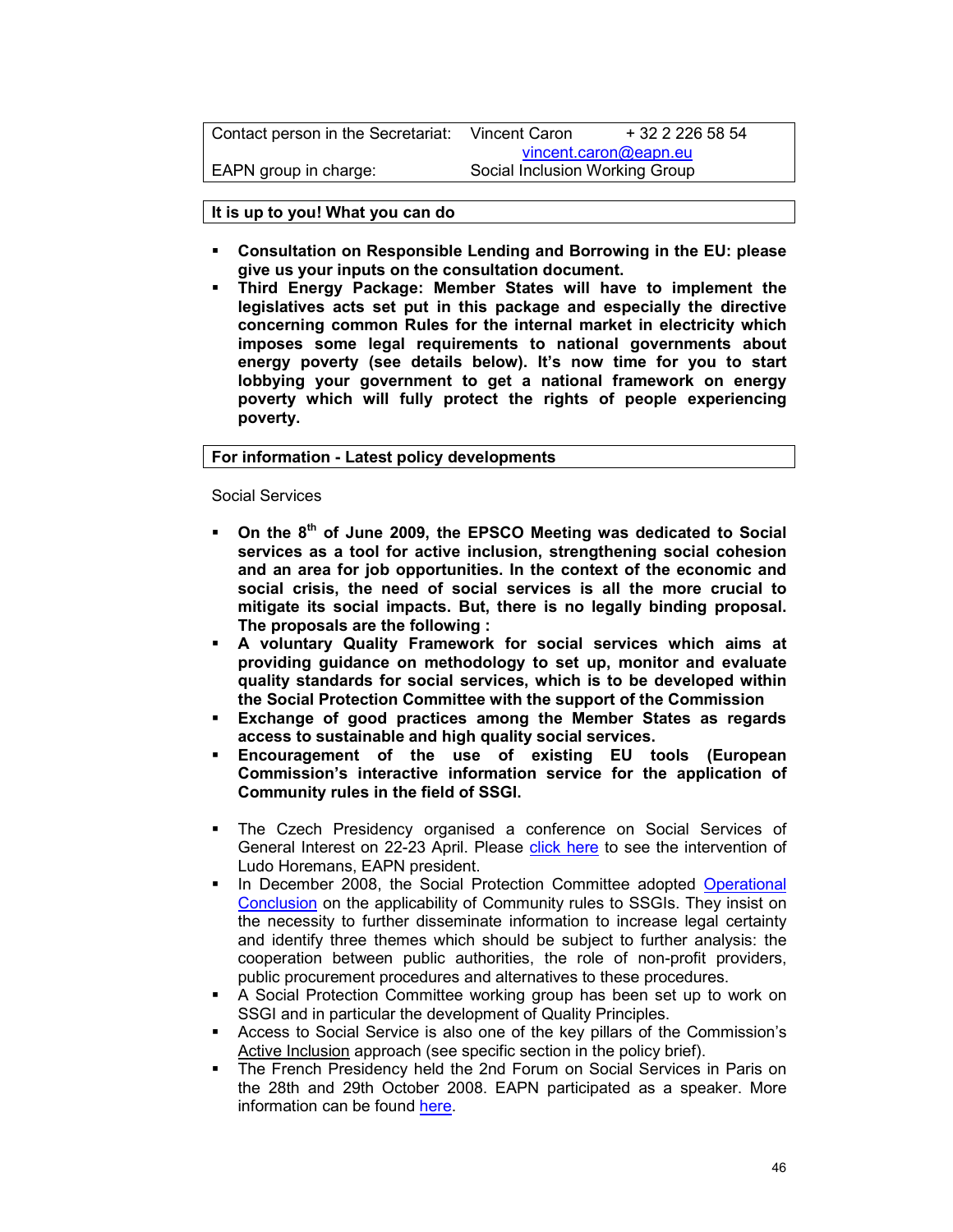On the 3rd of July 2008, as part of the renewed "Social Agenda" package, the Commission published the "First biennial report on the situation of social services of general interest in the EU" (see MEMO/08/465). The report contains an analysis of the role and situation of social services of general interest in Europe as well as the challenges faced.

### **Health Services**

- **The Commission launched in February 2009 consultation on health inequalities.** It will be followed by a Communication at the end of 2009 (after consultation of the SPC), which should propose a multi-fold approach but no specific legislation (to be defined: dialogue through an OMC, mainstreaming in key policies, health inequalities targets…). **EAPN contributed to the Social Platform's response.**
- In December 2008, the Commission launched a consultation on mobility of workforce in the health sector, under the form of a Green Paper. The aim is to review how to respond to common challenges such as mobility, recognition of qualifications and workforce shortage in some countries.
- A proposal for a Directive on the Application of Patients' rights in Cross-Border Healthcare was published on the  $3<sup>rd</sup>$  July 2008 as part of the social agenda package. Member states are already highlighting the unworkeabilitly of the current proposals, in clarifying patient's rights, member states responsibilities and dealing with subsidiarity, during a stakeholder debate held in the Parliament on July 15th. MEPs also highlighted that it would lead to a confirmation of 2-tier Europe with different services for the poor and the wealthy as to get the cross-border services you need to pay up front. For more information see EURACTIV summary. See also EAPN briefing on the Renewed Social Policy Agenda.

### **Services of General Interest**

- Hope from the new Protocol/Lisbon Treaty The main hope for a way forward on SGI is currently focussed on the implications of the new Protocol 26 of the new Lisbon Treaty (See background information). Some actors have started campaigning on the issue: ETUC (European Trade Union Confederation) in particular is calling for: immediate implementation of the new treaty (once ratification is complete), the setting up of a Council working party to deal with transposition and for the EP to make a full report of the consequences. A further proposal by ETUC is the introduction of a social clause which would have as its objective the clarification of the relationship between the internal market and fundamental social rights, which should be introduced in all single market legislation
- The independent expert report on the Horizontal Evaluation of Network Industries highlighted some key failings in the current procedure – particularly the lack of independent assessment, and the limited social data and evaluation, which insufficiently dealt with consumers and users doubts about the success of liberalisation of the market in producing better conditions lower prices. The European Parliament has called for a report to be made in 2007 to assess the impact of liberalisation on SGI. For 2009, the current limited economic evaluation, led by DG ECFIN, will continue.

## **Energy**

 **On 25 June 2009, the Council unanimously adopted the package of legislative measures concerning the internal energy market, approving**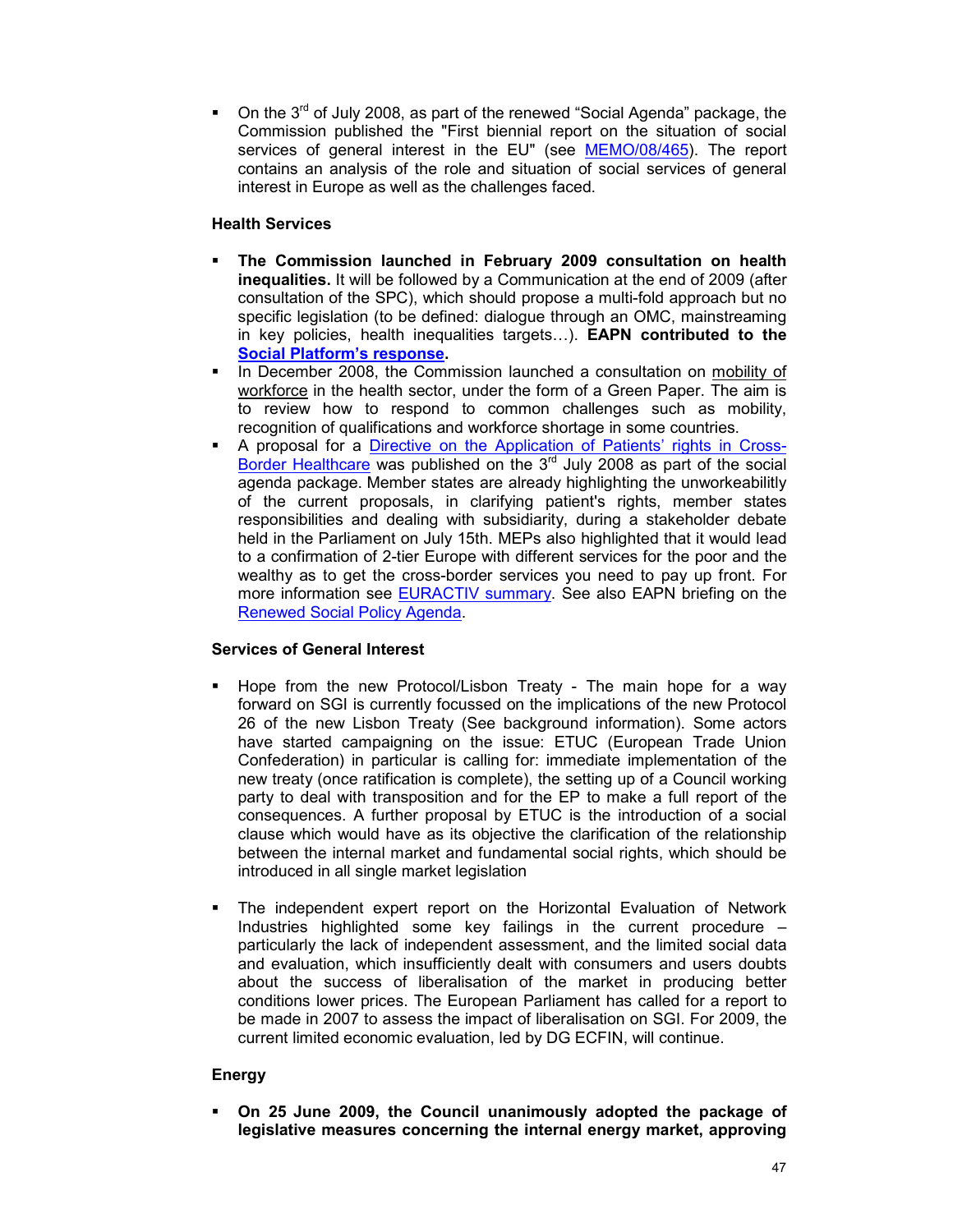**all the European Parliament's second reading amendments (see just below).** 

**Consequently the procedure at the EU level is ended.** 

- A summary of the procedure can be found here.
- **The directive concerning common rules for the internal market in electricity can be found here.**

**The Member States will have 18 months to transpose it into their national legislation.** 

- On 22 April 2009, the European Parliament adopted its resolution on the Internal Market in Electricity, tabled in second reading by Rapporteur Eluned Morgan (PES). The text recognizes energy poverty as a "growing problem in the Community", calls on Member States to develop "national action plans or other appropriate frameworks to tackle energy poverty", "ensure the necessary supply for vulnerable customers", develop integrated approaches (in particular through social policy and energy efficiency measure). It also encourages Member States to define vulnerable customers and prohibit disconnection in critical times. However it represents a compromise with the Council, and as such appears weaker that the previous version adopted by the Parliament last year (tabled in *first* reading). References to a common definition of energy poverty and pricing measures were taken out. The amended proposal now has to be formally adopted by the Council, but few changes are expected at this stage. A summary of the procedure can be found here.
- The **European Parliament Resolution on a European Charter on the Rights of Energy Consumers** was adopted in June 2008. It stresses the need for a more binding nature to enforce customer's rights and to turn the Charter into a legislative document linked to the Directives on Energy. It further calls for better use of public service obligations to support vulnerable customers including a social default tariff and for all Member States to set up a National Energy Action Plan addressing Energy Poverty.
- Declaration on Energy Poverty. Several MEPs have proposed a parliamentary declaration on energy poverty, calling on the Commission and member states to take urgent action on the proposals in the Energy Package. Despite strong lobbying by EAPN members and other NGO's, only 160 signatures were gained. So the Declaration fell end of 2008.

#### **Financial inclusion**

**On the 15th of June, the European Commission launched a consultation on Responsible Lending and Borrowing in the EU . You can found the consultation document here. The consultation will last until 31 August 2009. This consultation follows the one recently closed about "Financial Inclusion: Ensuring access to a basic bank account"). It aims at restoring consumer confidence in the banking institutions, which has been very affected by the financial crisis. Points of interest in this Consultation might be as follows:** 

- **The emphasis on on-line tools as a way of educating, guiding and advising consumers e.g in the paragraphs on "risk guidance" and "responsible borrowing" .**
- **The question of non-binding, voluntary approaches versus a more enforceable, regulatory EU-wide approach e.g on the topics "precontractual information", "advice standards" "framework for**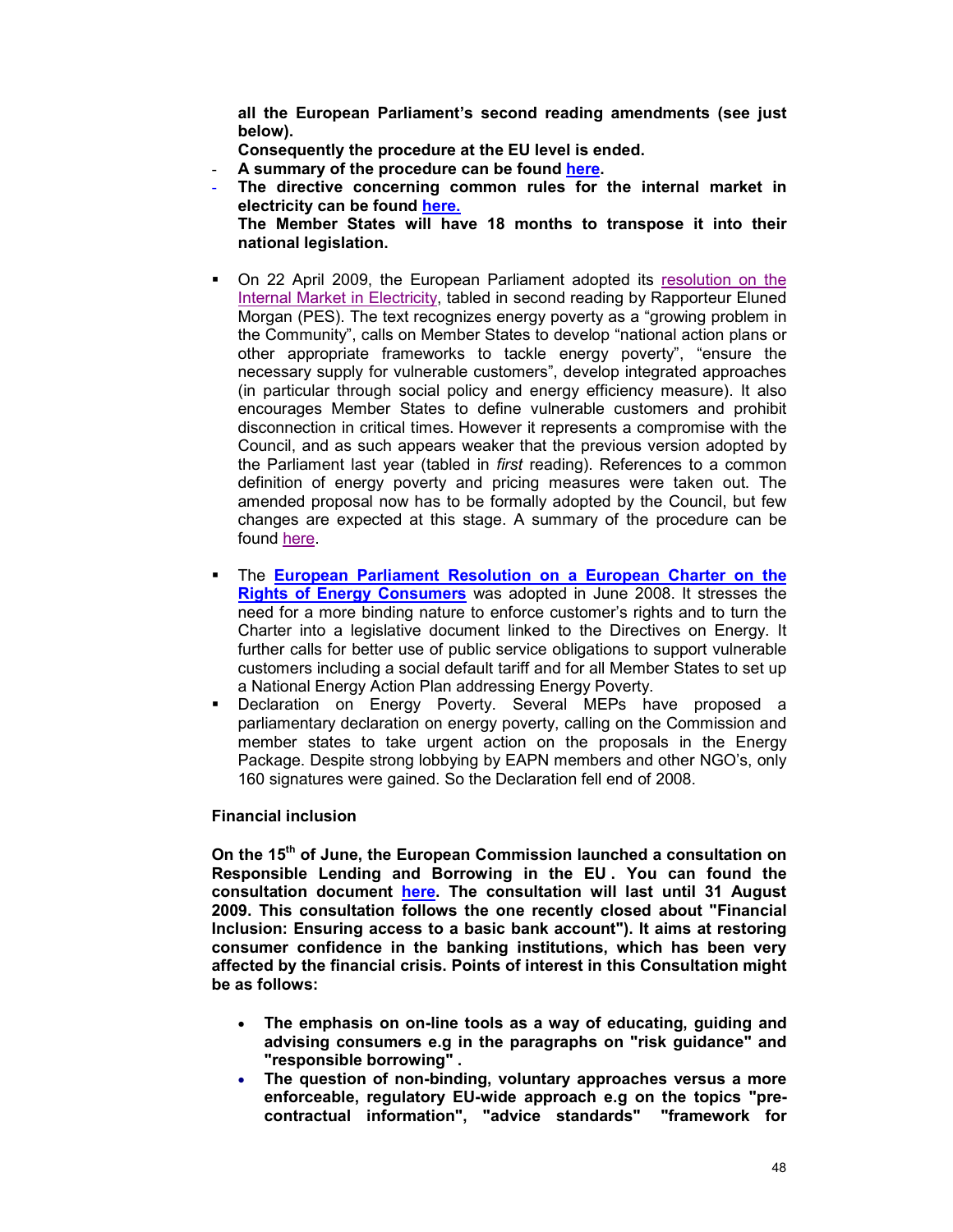**intermediaries in the EU", "registration, licensing and supervision of credit intermediaries**

• **The questions of the credit products suitability and of reviewing creditworthiness assessment procedures are also addressed.** 

**After that, the Commission will organize a hearing on Responsible Lending on 3 September 2009 to discuss with stakeholders on the most appropriate policy responses. The European Commission will decide afterwards the next steps.** 

### **EAPN activities**

**Services (general)** 

#### **Social services**

- **On 23 April 2009, Ludo Horemans, EAPN President, contributed to the Czech Presidency conference on Social Services of General Interest. Please click here to see presentation.**
- On  $9<sup>th</sup>$  February 2009, EAPN took part in the kick of conference of the CEN workshop on Common Quality Framework for Social Services, part of the EQUASS project

#### **Energy**

**Financial inclusion** 

 **EAPN will contribute via the Social Platform to responde to the consultation on responsible lending and borrowing in the EU.** 

### **Background information**

For more information, please see EAPN Briefing on SGIs, and **EAPN** explainer on services of general interest

### **Services of General Interest**

Services as diverse as healthcare, telecommunication, social services or energy have a key role in ensuring social cohesion. They all have in common to have faced major changes over the last decades, as a result of both EU integration and the so-called "modernization" of welfare states: new relation between providers and users, privatization leading to increasing consumer choice but also in some cases higher prices for the most basic services.

Representing 75% of EU jobs and 65% of GDP in the EU, and having a strong growth potential, they have also been at the centre of the revised Lisbon Strategy. This led to the adoption of the much debated Services Directive<sup>1</sup> in 2006, which aims at "eliminating obstacles to trade in services, thus allowing the development of cross-border operations".

-

<sup>1</sup> See EAPN explainer on the Service Directive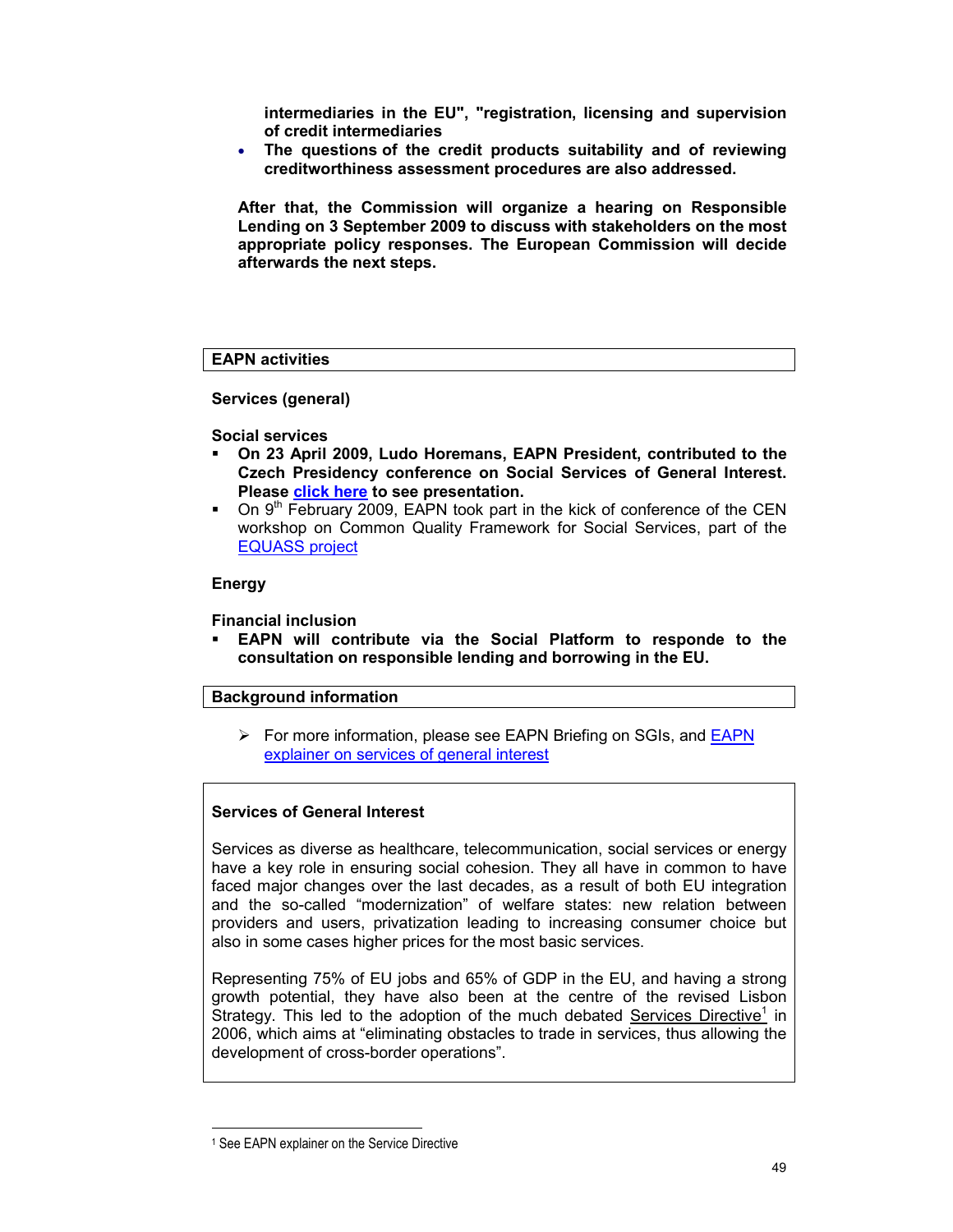However the EU has recognized that many services are of important public or "general interest", and require specific safeguards to ensure that their public service obligations are met – in particular access, continuity, affordability, and quality. A key debate has therefore been to identify which services should be "protected" from EU internal market rules, how this should be done, and how to approach those sectors that are the most essential to social cohesion.

Following the publication of the White paper on services of general interest in May 2004, the Commission proposed a more systematic approach. The Lisbon Treaty went some way towards clarifying the situation, by entailing a new protocol on SGIs, which emphasizes the EU shared values with regard to SGIs and gives what can be seen as a definition of public service obligation. A reworded article 16 (now article 14) also stresses the joint responsibility of the EU its Member States and establishes a new legal basis for the EU to take further legal action.

Yet the European Commission made it clear in a 2007 Communication that it did not intend to push for horizontal legislative framework and would keep moving on the line of sector specific legislation (or quality framework in the case of on social services). It remains to be seen how other actors (e.g. Parliament) would make political use of the new legal basis in case the Treaty is ratified.

### **Social services**

Social Services of General Interest have been only partly taken out of the scope of the Service Directive, which left some questions opened on the applicability of internal market rules in the sector. The 2007 Commission Communication on SGIs and SSGIs went someway towards giving a definition of the specificity of social services and stressed the need to ensure the promotion of quality "in a more systematic manner", raising the difficulties of applying Community rules – particularly public procurement and state aid. Rather than proposing new sector specific legislation, the Commission proposed:

- To clarify legal uncertainties on the applicability of internal market rules through a "Frequently Asked Questions" (FAQ) documents and interactive information service (IIS) operational since January 2008

- To boost the quality of SSGIs through the definition of a *voluntary* EU Quality Framework.

For more information on SGIs and specific areas (health, financial inclusion, energy), please see EAPN briefing on SGIs (April 2009).

## **Energy poverty**

Following EU pressure to rapidly complete the internal market in Energy, the sector faced major changes over the last years: opening up markets to private actors, *supposedly* leading to increasing consumer choice. Yet it was also accompanied by a major increase in prices, which led to a more and more Europeans being considered as energy poor. The (still limited) steps taken to protect the "most vulnerable consumers" and take increasingly account of energy poverty thus remain subject to heated discussions.

- In particular, the Commission (DG TREN) published a communication – Towards a Charter on Energy consumers rights followed by a consultation which ended in September 2007.

- The revision of the third legislative package has been discussed since 2007, which led to a better – but still limited – acknowledgement of energy poverty.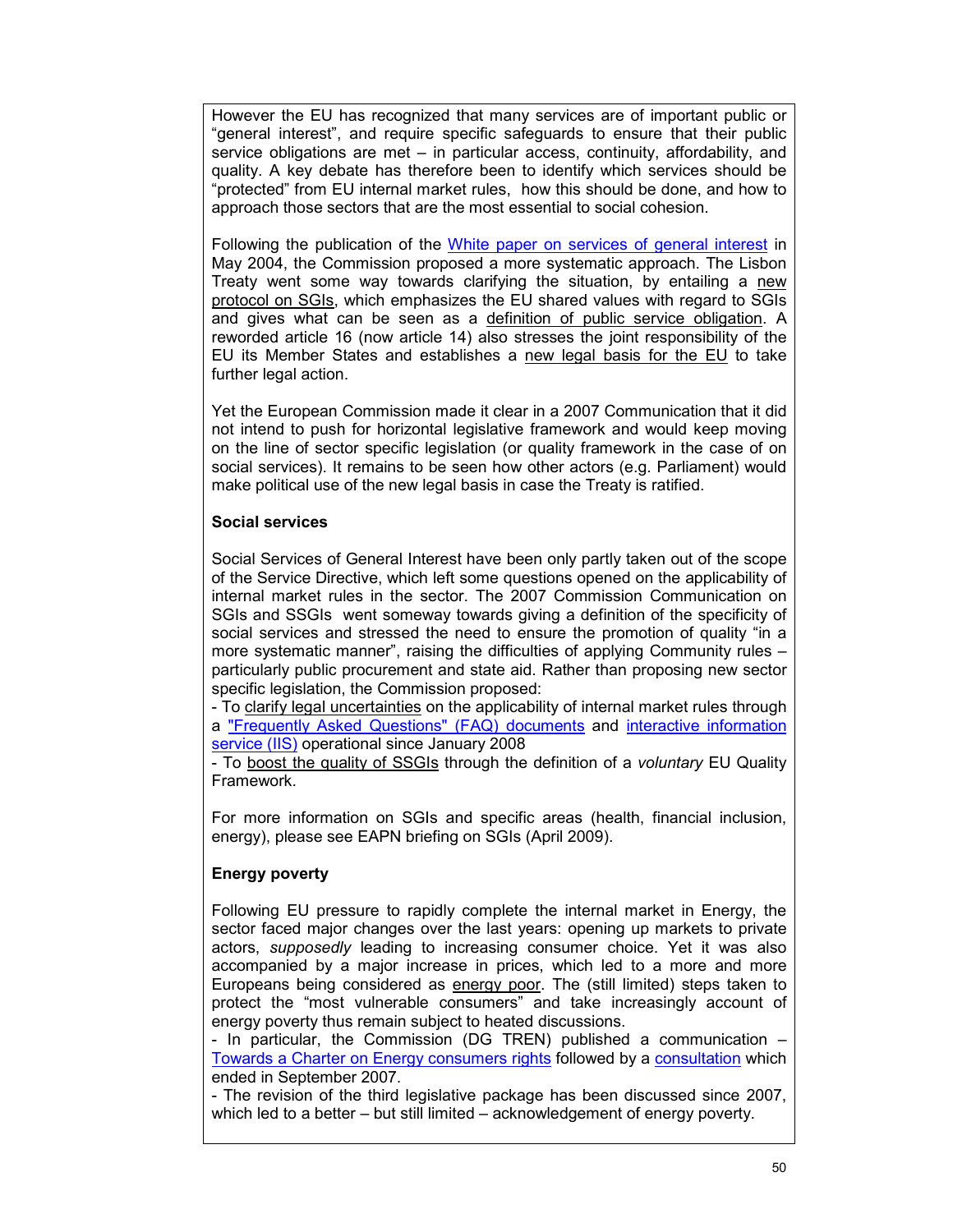### **Responsible for:**

**National Level**: National Ministries with responsibilities for economic affairs and enterprise

**EU Level**: Directive on Services: DG Internal Market and Services, Directorate E, Secretariat General in the EU Commission

### **DG Employment**:

Social Services – DG Employment, Unit E/4.

Concetta Cultrera, Unit E/4, Head of sector – social services of general interest. Tel: + 32 2 229 94814

Michele Calandrino (Active Inclusion, quality principles for social SGI) – Unit E2 Tel: +32 2 2954179

**DG Internal Market**: Cécile Helmryd (social SGI and internal market rules. Unit E1. Tel +(32) 2 2951742. E-mail: Cecile.helmryd@ec.europa.eu. Amaryllis Vervhoeven (Internal Market review; SGI in internal market. Unit B1. Tel: +32 2 2998356 E-mail: amaryllis.verhoeven@ec.europa.eu.

**DG Sanco** (Health and Consumer Protection) Véronique Arnault, Head of Unit B1, Policy analysis and development. Relations with consumer organisations, international relations. Tel: + 32 2 2990006

#### **Background resources and documents**

Internal Market site: Commission Documents on the Services Directive Parliament Documents: related to the Services Directive Documents related to the Communication on Social Services of General Interest site DG TREN site: Documents related to Energy Directive and the Energy Charter

are available on the

### **EAPN key positions and past action**

EAPN's work on services focuses on the following priorities:

The refusal of the EU to establish a **strong horizontal framework** on all **Services of General Interest** as a balance to the liberalization of the market through the Services Directive and other sectoral initiatives. The unwillingness to affirm the **overarching priority** of a social Europe = guaranteeing the implementation of **universal services obligations** (accessible, affordable, quality services) and ensuring their priority over and above the interests of the market.

The **limited exclusion of social services from the Services Directive**, the separation of health services from social services, with its own legal process and and the development in 2008 of a proposal for a health directive on cross-border services.